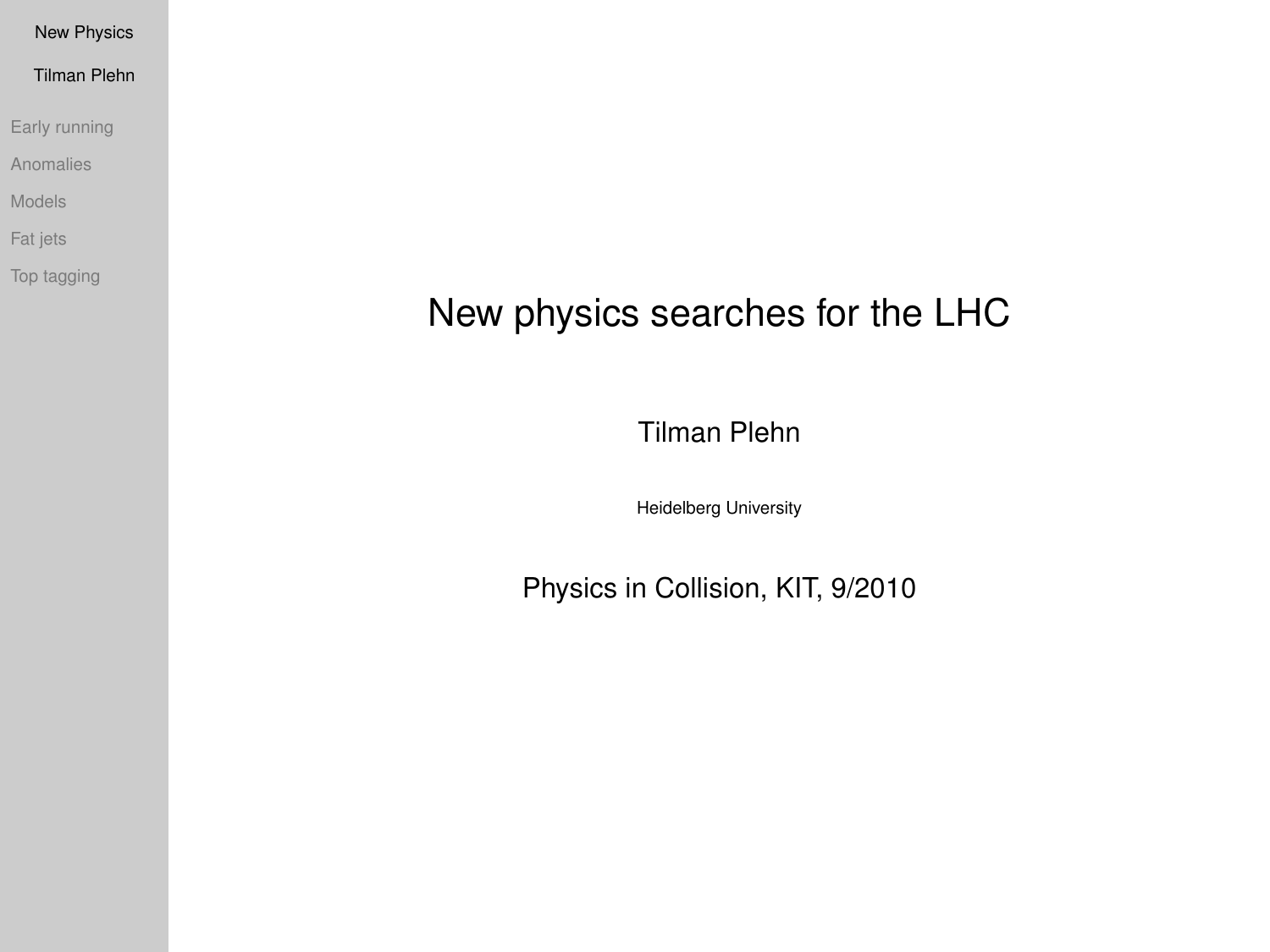Tilman Plehn

#### [Early running](#page-1-0)

[Anomalies](#page-5-0)

[Models](#page-11-0)

[Fat jets](#page-29-0)

[Top tagging](#page-36-0)

# **Supermodels**

## General consideration for early LHC [Bauer, Ligeti, Schmaltz, Thaler, Walker; talk Nadia Pastrone]

– models competitive with Tevatron

10 LHC events in 10  $pb<sup>-1</sup>$ not ruled out by LEP and flavor physics not ruled out by Tevatron for 10  $fb^{-1}$  [shaded red] decay to (leptonic) background-free signatures

 $-$  candidates: single production via  $g_{\text{eff}}^2 G^{\mu\nu}G_{\mu\nu}$  [similar for *qq̃*, *qq*]







<span id="page-1-0"></span>



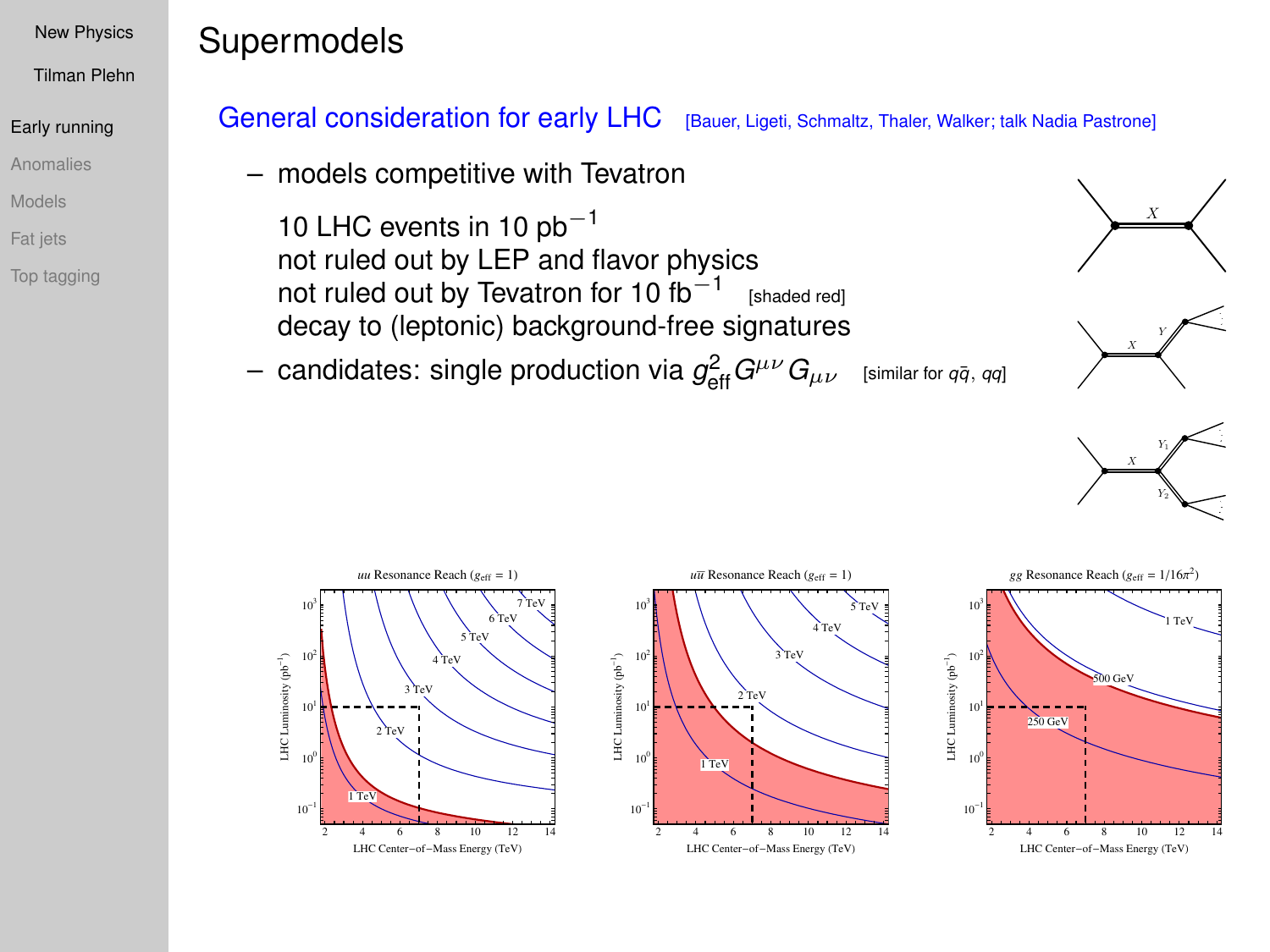Tilman Plehn

### [Early running](#page-1-0)

[Anomalies](#page-5-0)

[Models](#page-11-0)

[Fat jets](#page-29-0)

[Top tagging](#page-36-0)

# Supermodels

## General consideration for early LHC [Bauer, Ligeti, Schmaltz, Thaler, Walker; talk Nadia Pastrone]

– models competitive with Tevatron

10 LHC events in 10  $pb<sup>-1</sup>$ not ruled out by LEP and flavor physics not ruled out by Tevatron for 10  $fb^{-1}$  [shaded red] decay to (leptonic) background-free signatures

- $-$  candidates: single production via  $g_{\text{eff}}^2 G^{\mu\nu}G_{\mu\nu}$  [similar for *qq̃*, *qq*]
- $-$  not a supermodel:  $Z' \to \ell \ell$  [LEP limits  $g_{\text{eff}}^2$ BR $_{\ell}$  <  $(m_{Z'}/8 \text{ TeV})^2$ ] not a supermodel: squark/leptoquark pairs [2-particle phase space]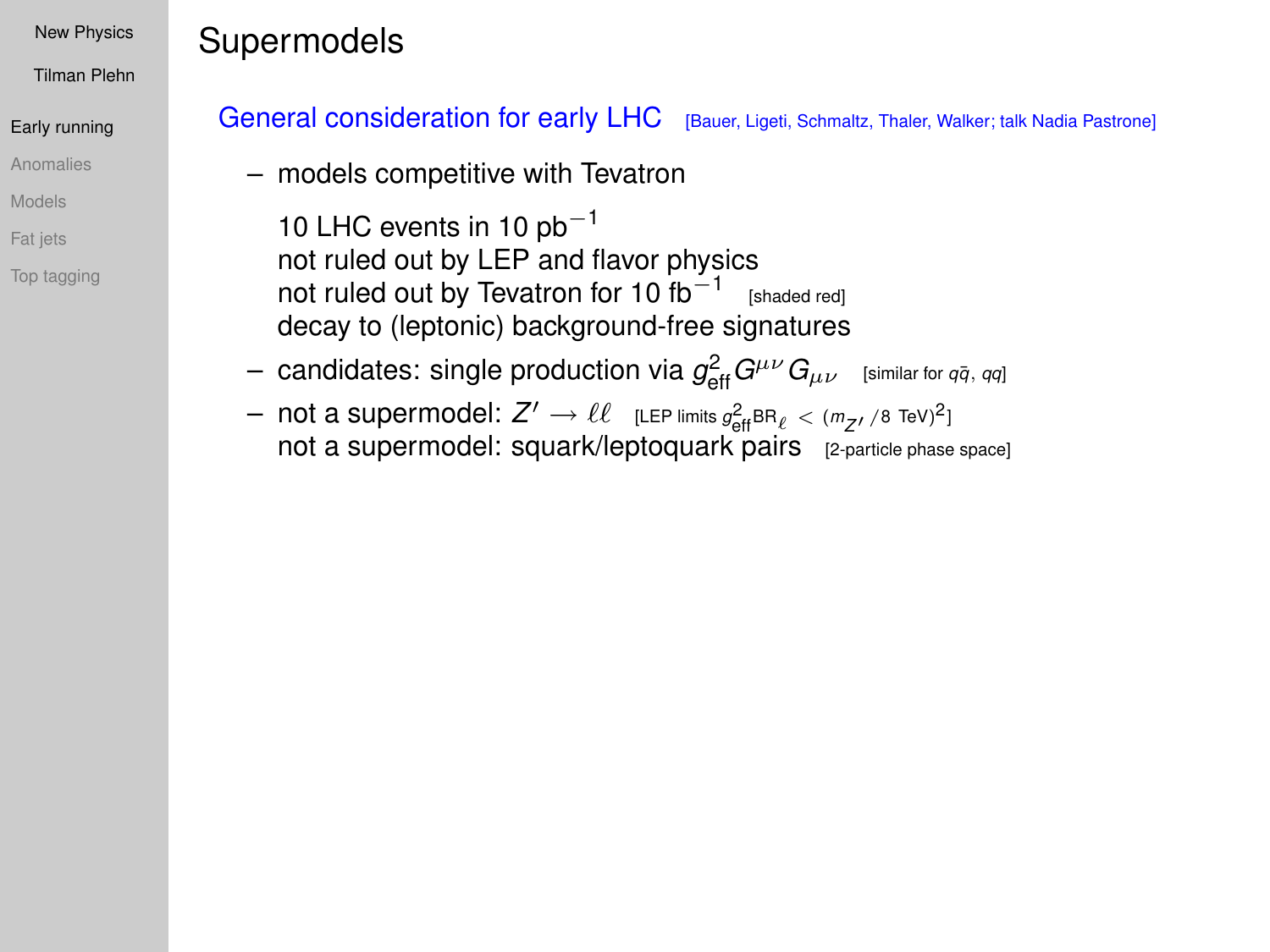Tilman Plehn

### [Early running](#page-1-0)

[Anomalies](#page-5-0)

[Models](#page-11-0)

[Fat jets](#page-29-0)

[Top tagging](#page-36-0)

# Supermodels

## General consideration for early LHC [Bauer, Ligeti, Schmaltz, Thaler, Walker; talk Nadia Pastrone]

– models competitive with Tevatron

10 LHC events in 10  $pb<sup>-1</sup>$ not ruled out by LEP and flavor physics not ruled out by Tevatron for 10  $fb^{-1}$  [shaded red] decay to (leptonic) background-free signatures

- $-$  candidates: single production via  $g_{\text{eff}}^2 G^{\mu\nu}G_{\mu\nu}$  [similar for *qq̃*, *qq*]
- $-$  not a supermodel:  $Z' \to \ell \ell$  [LEP limits  $g_{\text{eff}}^2$ BR $_{\ell}$  <  $(m_{Z'}/8 \text{ TeV})^2$ ] not a supermodel: squark/leptoquark pairs [2-particle phase space]
- *Z* <sup>0</sup> or *qq*¯ resonance decaying to new stable particles [heavy leptons, poster Fedor Ratnikov] decaying to heavy quark pairs  $\mathsf{Q} \to \ell^+ \ell^- \mathsf{q}$

- diquarks/lepto-diquarks 
$$
uu \to p
$$
  
 $\xrightarrow{\uparrow} e^{-}L$   
 $\xrightarrow{\uparrow} e^{+}2j$ 

 $-$  *R* parity violating squarks  $\tilde{b}^c \rightarrow b \chi_1$ 

$$
\stackrel{\chi_1}{\rightarrow} \ell^+_{\_\_ \ell^- \, 3j}
$$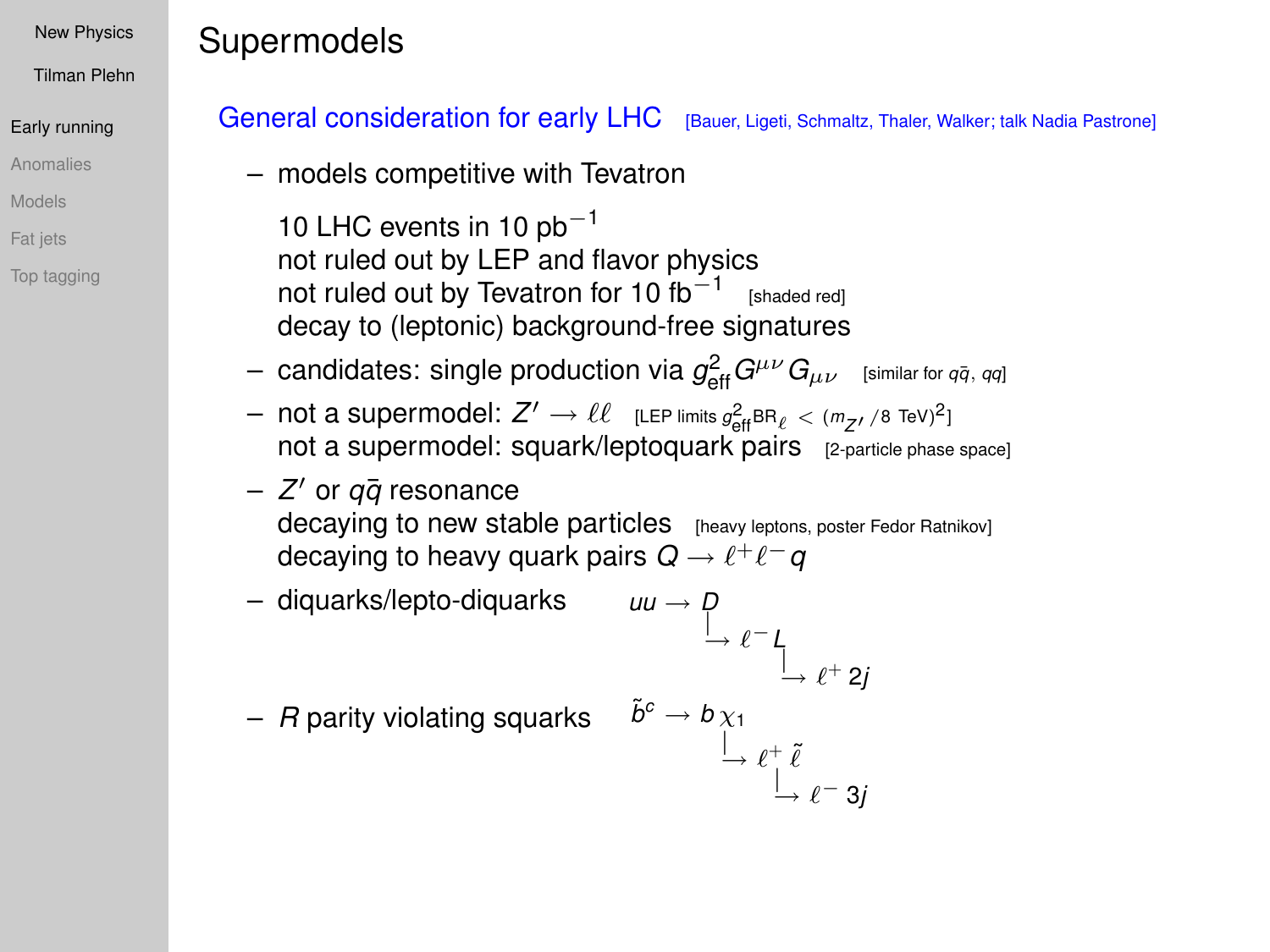Tilman Plehn

### [Early running](#page-1-0)

[Anomalies](#page-5-0)

[Models](#page-11-0)

[Fat jets](#page-29-0)

[Top tagging](#page-36-0)

# Supermodels

## General consideration for early LHC [Bauer, Ligeti, Schmaltz, Thaler, Walker; talk Nadia Pastrone]

– models competitive with Tevatron

10 LHC events in 10  $pb<sup>-1</sup>$ not ruled out by LEP and flavor physics not ruled out by Tevatron for 10  $fb^{-1}$  [shaded red] decay to (leptonic) background-free signatures

- $-$  candidates: single production via  $g_{\text{eff}}^2 G^{\mu\nu}G_{\mu\nu}$  [similar for *qq̃*, *qq*]
- $-$  not a supermodel:  $Z' \to \ell \ell$  [LEP limits  $g_{\text{eff}}^2$ BR $_{\ell}$  <  $(m_{Z'}/8 \text{ TeV})^2$ ] not a supermodel: squark/leptoquark pairs [2-particle phase space]
- *Z* <sup>0</sup> or *qq*¯ resonance decaying to new stable particles [heavy leptons, poster Fedor Ratnikov] decaying to heavy quark pairs  $\mathsf{Q} \to \ell^+ \ell^- \mathsf{q}$

- diquarks/lepto-diquarks 
$$
uu \to p
$$
  
 $\xrightarrow{\qquad} \ell^- l$   
 $\xrightarrow{\qquad} \ell^+ 2j$ 

\n
$$
- R
$$
 parity violating squarks  
\n $\begin{array}{ccc}\n \tilde{b}^c \rightarrow b \chi_1 \\
 \downarrow & \ell^+ \tilde{\ell} \\
 \downarrow & \ell^- 3j\n \end{array}$ \n

 $\Rightarrow$  LHC below 100 pb<sup>-1</sup> a Standard Model machine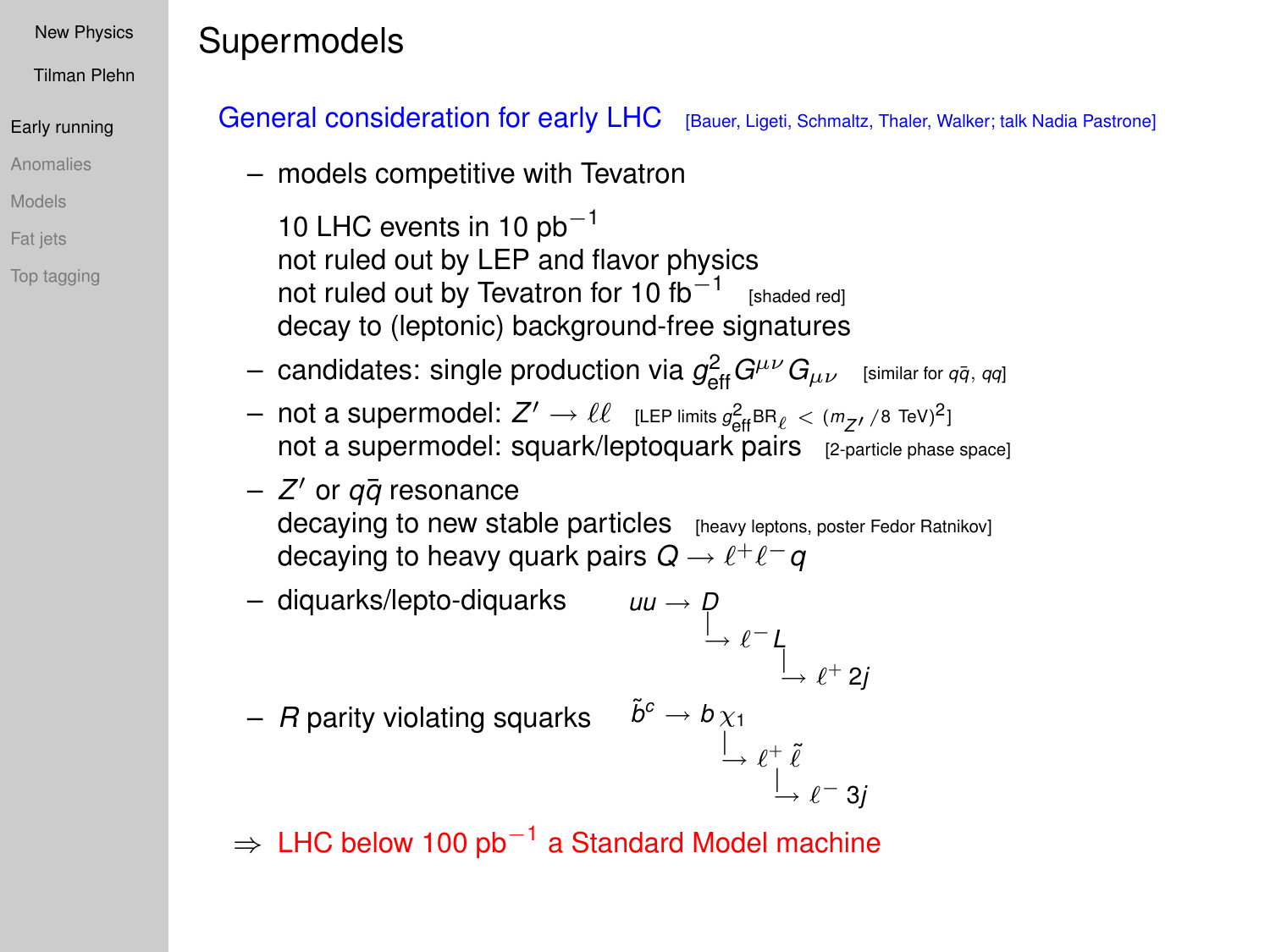Tilman Plehn

#### [Early running](#page-1-0)

#### [Anomalies](#page-5-0)

[Models](#page-11-0)

[Fat jets](#page-29-0)

<span id="page-5-0"></span>[Top tagging](#page-36-0)

# Top asymmetry

## Experimental anomaly [talks Erich Varnes, Tom Schwarz]

- $-$  forward-backward asymmetry  ${\cal A}^{\rm exp}_{\rm FB}=0.193 > {\cal A}^{\rm SM}_{\rm FB}=0.051$  [Rodrigo; Kühn]
- heavy colored gauge boson QCD the diagonal of  $SU(3)_1 \times SU(3)_2$  *[g<sub>1</sub> ≠ g<sub>2</sub> n*eeded]<br>candidate model *gt<sub>L</sub>*, *gq*  $\sim$  1 − cos<sup>2</sup> θ

|       | $SU(3)_1$     |       |                       |    | $SU(3)_2$     |                       | $\Delta A_{\text{FB}}$ |                     |
|-------|---------------|-------|-----------------------|----|---------------|-----------------------|------------------------|---------------------|
|       |               |       | $(t,b)_I$             | qL | $t_R, b_R$    | q <sub>R</sub>        | $= 0$                  | coloron             |
|       |               | $q_R$ | (t,b) <sub>L</sub>    | qL | $t_R$ , $b_R$ |                       | $= 0$                  |                     |
|       | $t_R, b_R$    |       | $(t,b)_L$             | qL |               | qн                    | $= 0$                  |                     |
| qL    |               |       | $(t,b)_L$             |    | $t_R$ , $b_R$ | <b>q</b> <sub>R</sub> | $= 0$                  |                     |
| qL    | $t_R$ , $b_R$ |       | (t,b) <sub>L</sub>    |    |               | $q_R$                 | > 0                    | candidate           |
| $q_L$ |               | $q_R$ | $(t, b)$ <sub>L</sub> |    | $t_R$ , $b_R$ |                       | $= 0$                  | top-color           |
|       | $t_R, b_R$    | $q_R$ | (t,b) <sub>L</sub>    | qL |               |                       | < 0                    | axigluon            |
| $q_L$ | $t_R$ , $b_R$ | $q_R$ | $(t,b)_L$             |    |               |                       | $= 0$                  |                     |
|       |               |       |                       |    | 0.4           | $CDF 5.3 fb-1$        |                        | $A^{SM} = 0.051(6)$ |

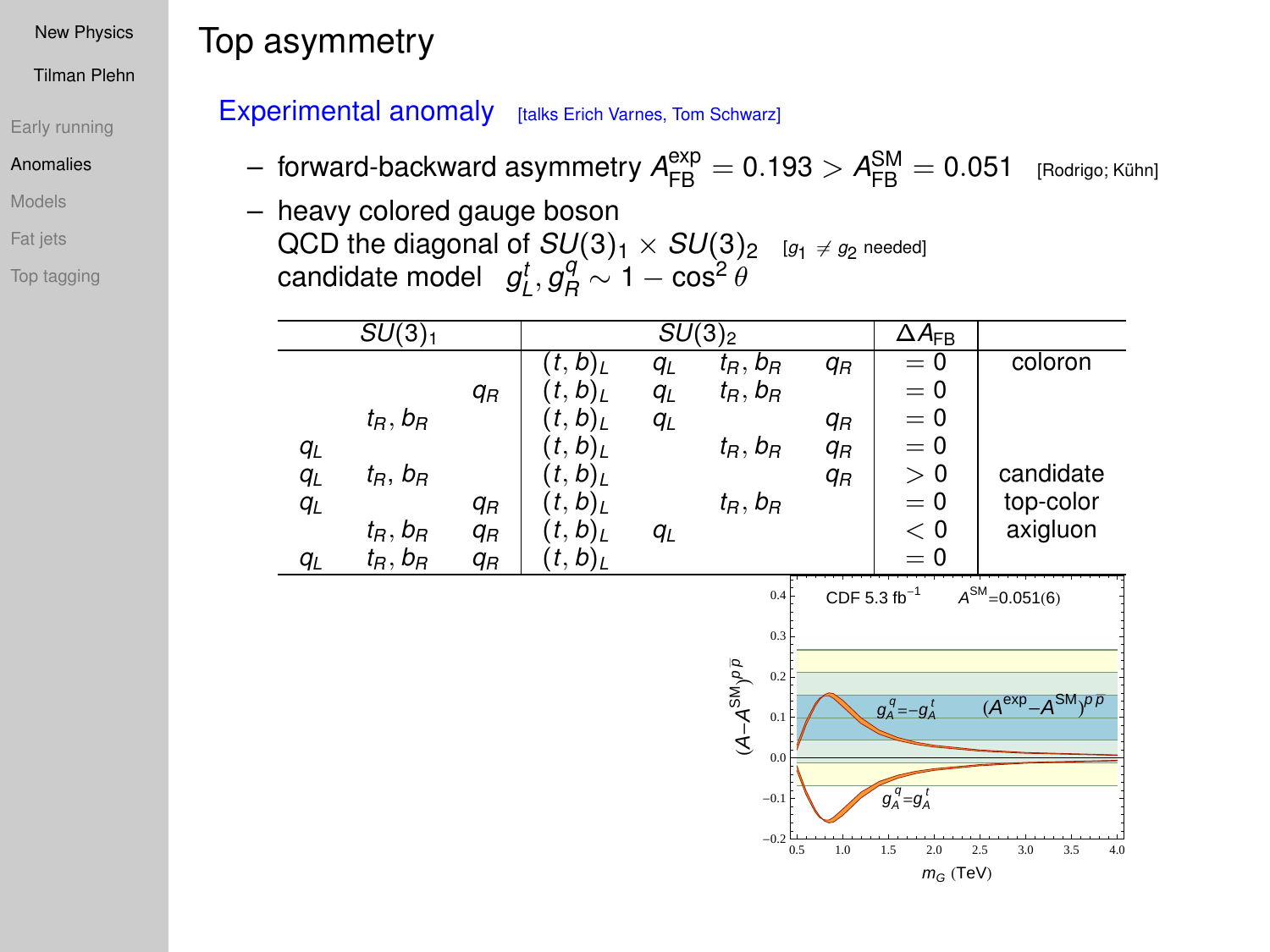Tilman Plehn

#### [Early running](#page-1-0)

#### [Anomalies](#page-5-0)

[Models](#page-11-0)

- [Fat jets](#page-29-0)
- [Top tagging](#page-36-0)

# Top asymmetry

### Experimental anomaly [talks Erich Varnes, Tom Schwarz]

- $-$  forward-backward asymmetry  $A_{\mathsf{FB}}^{\mathsf{exp}} = 0.193 > A_{\mathsf{FB}}^{\mathsf{SM}} = 0.051$  [Rodrigo; Kühn]
- heavy colored gauge boson  $\mathsf{QCD}$  the diagonal of  $SU(3)_1\times SU(3)_2$   $_{[g_1\; \neq \; g_2\; \mathsf{needed}]}$  $\mathsf{candidate \ model} \quad g_L^t, g_R^q \sim 1 - \cos^2 \theta$
- additional constraints [Framton, Shu, Wang; Chivucula, Simmons, Yuan] *B*<sup>*d*</sup> mixing:  $M_c \sin 2\theta > 1.8$  TeV [solid] e-w precision data:  $M_c > \cot \theta \times 700$  GeV [dotted]



 $M_C$  (GeV)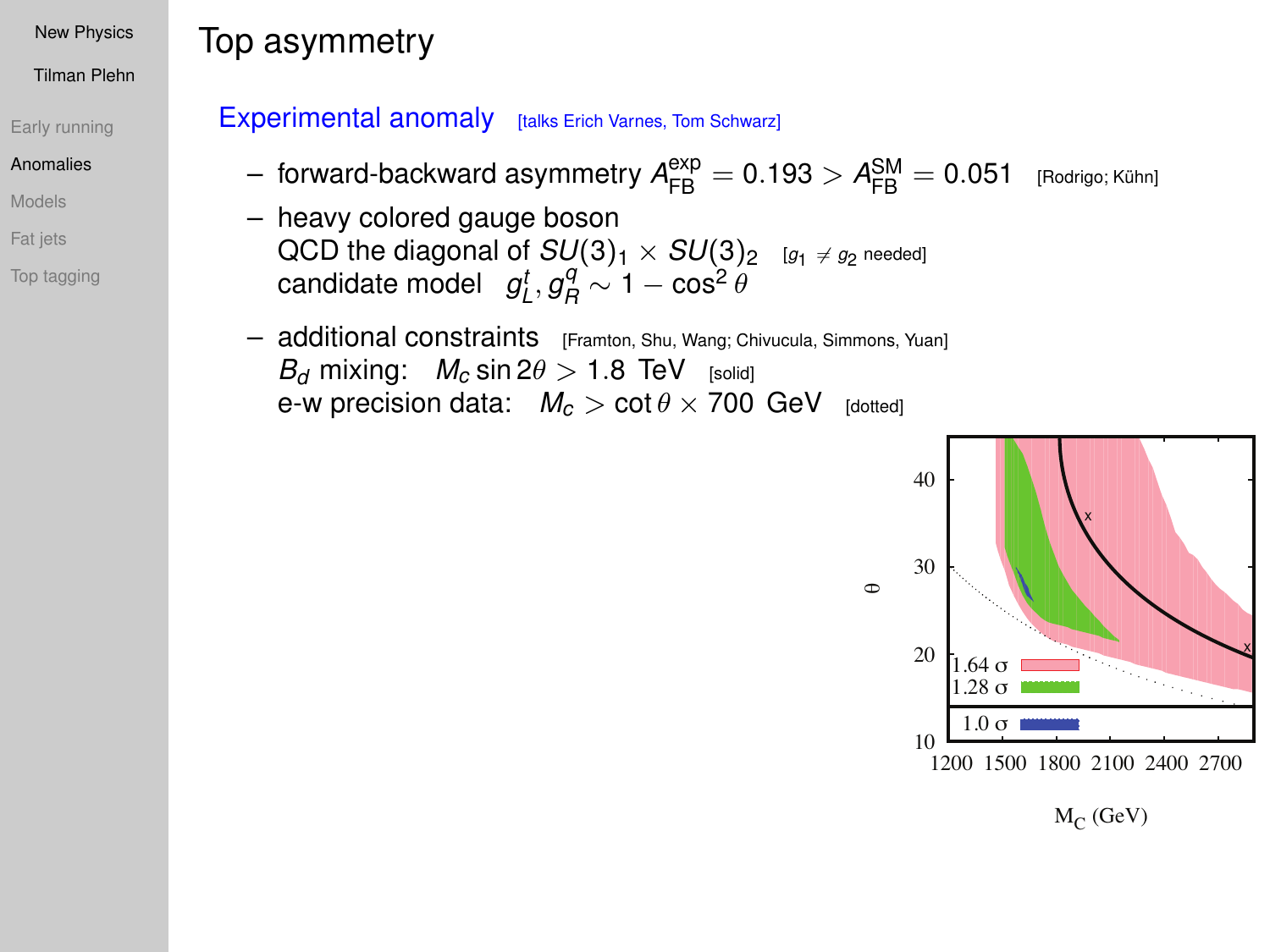Tilman Plehn

#### [Early running](#page-1-0)

#### [Anomalies](#page-5-0)

[Models](#page-11-0)

- [Fat jets](#page-29-0)
- [Top tagging](#page-36-0)

# Top asymmetry

### Experimental anomaly [talks Erich Varnes, Tom Schwarz]

- $-$  forward-backward asymmetry  $A_{\mathsf{FB}}^{\mathsf{exp}} = 0.193 > A_{\mathsf{FB}}^{\mathsf{SM}} = 0.051$  [Rodrigo; Kühn]
- heavy colored gauge boson  $\mathsf{QCD}$  the diagonal of  $SU(3)_1\times SU(3)_2$   $_{[g_1\; \neq \; g_2\; \mathsf{needed}]}$  $\mathsf{candidate \ model} \quad g_L^t, g_R^q \sim 1 - \cos^2 \theta$
- additional constraints [Framton, Shu, Wang; Chivucula, Simmons, Yuan] *B*<sup>*d*</sup> mixing:  $M_c \sin 2\theta > 1.8$  TeV [solid] e-w precision data:  $M_c > \cot \theta \times 700$  GeV [dotted]
- $-$  allowed parameter points:  $A_{FB} = 0.04, 0.03$  [ $M_C = 2000, 2850$  GeV]
- axigluon interpretation not possible
- alternatives: colored scalars, weak gauge bosons,... [*<sup>t</sup>* channel, flavor violating] exciting search channel  $qq \rightarrow tt$
- LHC at least 5 fb−<sup>1</sup> at 7 TeV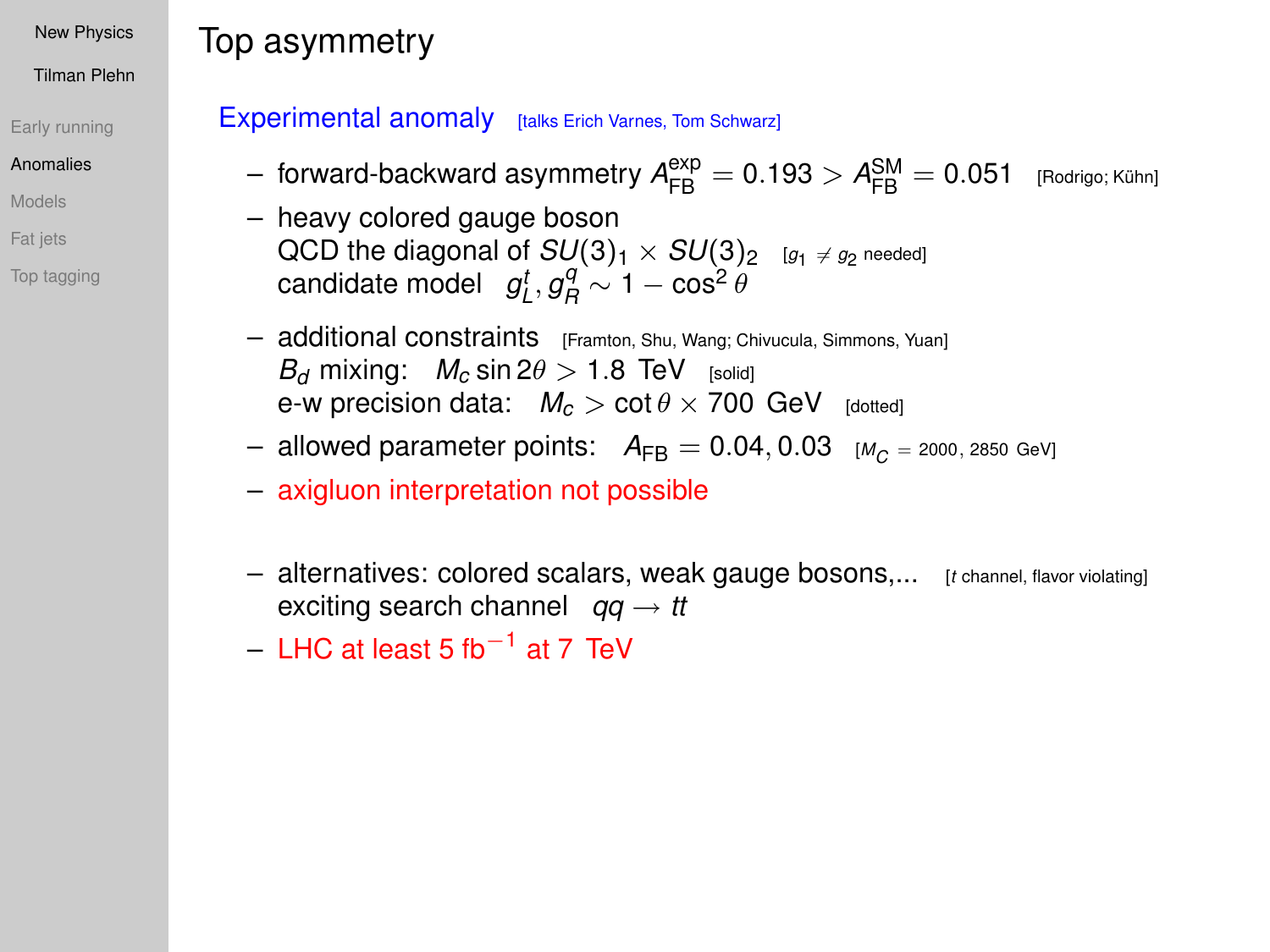Dark matter

Tilman Plehn

#### [Early running](#page-1-0)

#### [Anomalies](#page-5-0)

[Models](#page-11-0)

[Fat jets](#page-29-0)

[Top tagging](#page-36-0)

## Historically: Dirac dark matter to explain PAMELA [Harnik & Kribs; Benakli]

— interacting via higher-dimensional operators  $[$  SUSY:  $Λ = m_{\widetilde{f}}$ ; no coupling to *Z*]

$$
\mathcal{O}_{D5} = \frac{1}{\Lambda} \overline{D} D H^{\dagger} H \qquad \mathcal{O}_{D6} = \frac{c_L}{\Lambda^2} \overline{D} \gamma^{\mu} D \overline{f} \gamma_{\mu} P_L f \qquad \mathcal{O}_{D6} = \frac{c_R}{\Lambda^2} \overline{D} \gamma^{\mu} D \overline{f} \gamma_{\mu} P_R f
$$

 $-$  annihilation rate  $\langle \sigma$ ν $\rangle$  ∼  $\sum_f c^2_{L,R}/\Lambda^4$ Dirac bino: dominated by leptons  $c \sim (Yg')^2$  [*R*-symmetric MSSM] explaining PAMELA positron excess

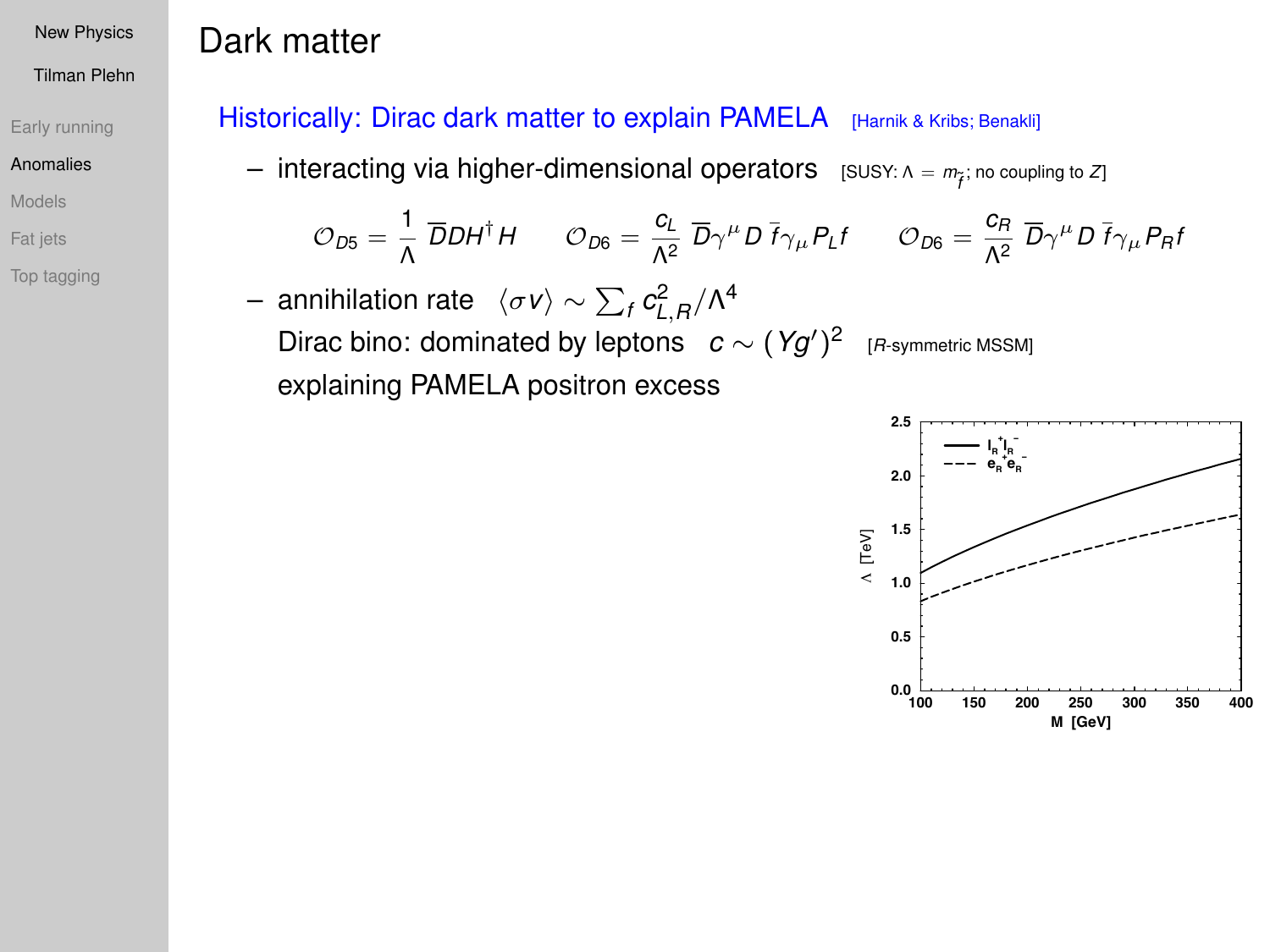Tilman Plehn

#### [Early running](#page-1-0)

#### [Anomalies](#page-5-0)

- [Models](#page-11-0)
- [Fat jets](#page-29-0)
- [Top tagging](#page-36-0)

# Dark matter

## Historically: Dirac dark matter to explain PAMELA [Harnik & Kribs; Benakli]

— interacting via higher-dimensional operators  $[$  SUSY:  $Λ = m_{\widetilde{f}}$ ; no coupling to *Z*]

$$
\mathcal{O}_{D5} = \frac{1}{\Lambda} \; \overline{D} D H^\dagger H \qquad \mathcal{O}_{D6} = \frac{c_L}{\Lambda^2} \; \overline{D} \gamma^\mu D \; \overline{f} \gamma_\mu P_L f \qquad \mathcal{O}_{D6} = \frac{c_R}{\Lambda^2} \; \overline{D} \gamma^\mu D \; \overline{f} \gamma_\mu P_R f
$$

 $-$  annihilation rate  $\langle \sigma$ *ν* $\rangle$  ∼  $\sum_f c_{L,R}^2/\Lambda^4$ Dirac bino: dominated by leptons  $c \sim (Yg')^2$  [*R*-symmetric MSSM] explaining PAMELA positron excess

## Effective theory analysis of dark matter [Goodman, Ibe, Rajaraman, Sheperd, Tait, Yu]

- complex/real scalars, Majorana/Dirac fermions coupling to Standard Model fields
- list of operators

|                | Operator                                                       | Coefficient                                      |
|----------------|----------------------------------------------------------------|--------------------------------------------------|
| C <sub>1</sub> | $x^{\dagger}x\bar{q}q$                                         | $m_q/\Lambda^2$                                  |
| C <sub>2</sub> | $x^{\dagger}x\bar{q}\gamma^{5}q$                               | $im_{\mathcal{G}}/\Lambda^2$                     |
| C <sub>3</sub> | $\chi^{\dagger} \partial_{\mu} \chi \bar{q} \gamma^{\mu} q$    | $1/\lambda^2$                                    |
| C <sub>4</sub> | $\chi^\dagger \partial_\mu \chi \bar{q} \gamma^\mu \gamma^5 q$ | $1/\Lambda^2$                                    |
| C <sub>5</sub> | $\chi^\dagger \chi G_{\mu\nu} G^{\mu\nu}$                      | $\alpha$ <sub>S</sub> /4 $\Lambda$ <sup>2</sup>  |
| C <sub>6</sub> | $\chi^\dagger \chi G_{\mu\nu} \tilde{G}^{\mu\nu}$              | $i\alpha$ <sub>S</sub> /4 $\Lambda$ <sup>2</sup> |
| R <sub>1</sub> | $\chi^2$ āa                                                    | $m_q/2\Lambda^2$                                 |
| R <sub>2</sub> | $\chi^2 \bar{q} \gamma^5 q$                                    | $im_q/2\Lambda^2$                                |
| R <sub>3</sub> | $\chi^2 G_{\mu\nu} G^{\mu\nu}$                                 | $\alpha$ s/8 $\Lambda^2$                         |
| R <sub>4</sub> | $\chi^2 G_{\mu\nu} \tilde{G}^{\mu\nu}$                         | $i\alpha$ <sub>S</sub> /8 $\Lambda^2$            |

|                 | Operator                                                                     | Coefficient                         |
|-----------------|------------------------------------------------------------------------------|-------------------------------------|
| D <sub>1</sub>  | $\bar{x} \times \bar{q} q$                                                   | $mq/\lambda^3$                      |
| D <sub>2</sub>  | $\bar{x} \gamma^5 \chi \bar{q} q$                                            | $im_q/\Lambda^3$                    |
| D3              | $\bar{\chi}\chi\bar{\mathfrak{q}}\gamma^{\mathsf{5}}\mathfrak{q}$            | $im_q/\Lambda^3$                    |
| D <sub>4</sub>  | $\bar{\chi}\gamma^5 \chi \bar{q} \gamma^5 q$                                 | $m_q/\Lambda^3$                     |
| D <sub>5</sub>  | $\bar{x}\gamma^{\mu}\chi\bar{q}\gamma_{\mu}q$                                | $1/\Lambda^2$                       |
| D <sub>6</sub>  | $\bar{\chi}\gamma^\mu\gamma^5\chi\bar{q}\gamma_\mu q$                        | $1/\Lambda^2$                       |
| D7              | $\bar{\chi}\gamma^\mu \chi \bar{q} \gamma_\mu \gamma^5 q$                    | $1/\Lambda^2$                       |
| D <sub>8</sub>  | $\bar{\chi}\gamma^\mu\gamma^5\chi\bar{q}\gamma_\mu\gamma^5q$                 | $1/\Lambda^2$                       |
| D <sub>9</sub>  | $\bar{\chi}\sigma^{\mu\nu}\chi\bar{\mathfrak{q}}\sigma_{\mu\nu}\mathfrak{q}$ | $1/\Lambda^2$                       |
| D <sub>10</sub> | $\bar{x} \sigma_{\mu\nu} \gamma^5 \chi \bar{q} \sigma_{\alpha\beta} q$       | $i/\Lambda^2$                       |
| D <sub>11</sub> | $\bar{\chi} \chi G_{\mu\nu} G^{\mu\nu}$                                      | $\alpha_S/4\Lambda^3$               |
| D <sub>12</sub> | $\bar{\chi}\gamma^5 \chi \dot{G}_{\mu\nu} G^{\mu\nu}$                        | $i\alpha_{s}/4\Lambda^{3}$          |
| D <sub>13</sub> | $\bar{\chi} \chi G_{\mu\nu} \tilde{G}^{\mu\nu}$                              | $i\alpha_{s}/4\Lambda^{3}$          |
| D <sub>14</sub> | $\bar{\chi}\gamma^5 \chi G_{\mu\nu}\tilde{G}^{\mu\nu}$                       | $\alpha$ s/4 $\Lambda$ <sup>3</sup> |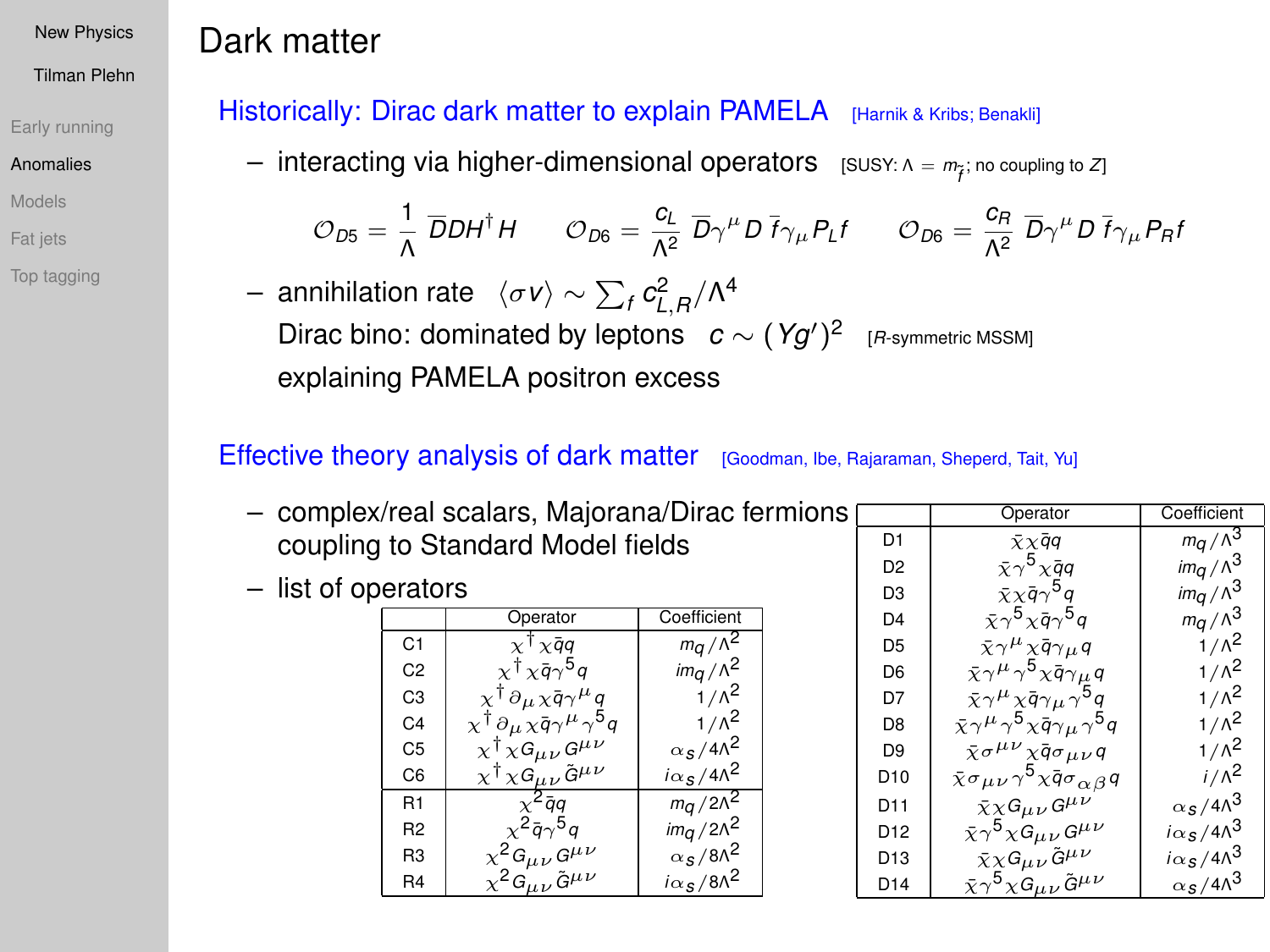Tilman Plehn

#### [Early running](#page-1-0)

#### [Anomalies](#page-5-0)

[Models](#page-11-0)

[Fat jets](#page-29-0)

[Top tagging](#page-36-0)

# Dark matter

## Historically: Dirac dark matter to explain PAMELA [Harnik & Kribs; Benakli]

— interacting via higher-dimensional operators  $[$  SUSY:  $Λ = m_{\widetilde{f}}$ ; no coupling to *Z*]

$$
\mathcal{O}_{D5} = \frac{1}{\Lambda} \; \overline{D} D H^\dagger H \qquad \mathcal{O}_{D6} = \frac{c_L}{\Lambda^2} \; \overline{D} \gamma^\mu D \; \overline{f} \gamma_\mu P_L f \qquad \mathcal{O}_{D6} = \frac{c_R}{\Lambda^2} \; \overline{D} \gamma^\mu D \; \overline{f} \gamma_\mu P_R f
$$

 $-$  annihilation rate  $\langle \sigma$ *ν* $\rangle$  ∼  $\sum_f c_{L,R}^2/\Lambda^4$ Dirac bino: dominated by leptons  $c \sim (Yg')^2$  [*R*-symmetric MSSM] explaining PAMELA positron excess

## Effective theory analysis of dark matter [Goodman, Ibe, Rajaraman, Sheperd, Tait, Yu]

- complex/real scalars, Majorana/Dirac fermions coupling to Standard Model fields
- $-$  WIMP-nucleon cross section  $|$  rdirect detection compared to Tevatron/LHC reach  $\chi\chi +$ jets
- $\Rightarrow$  colliders dominant for light WIMP interpretation unclear for UV completions...

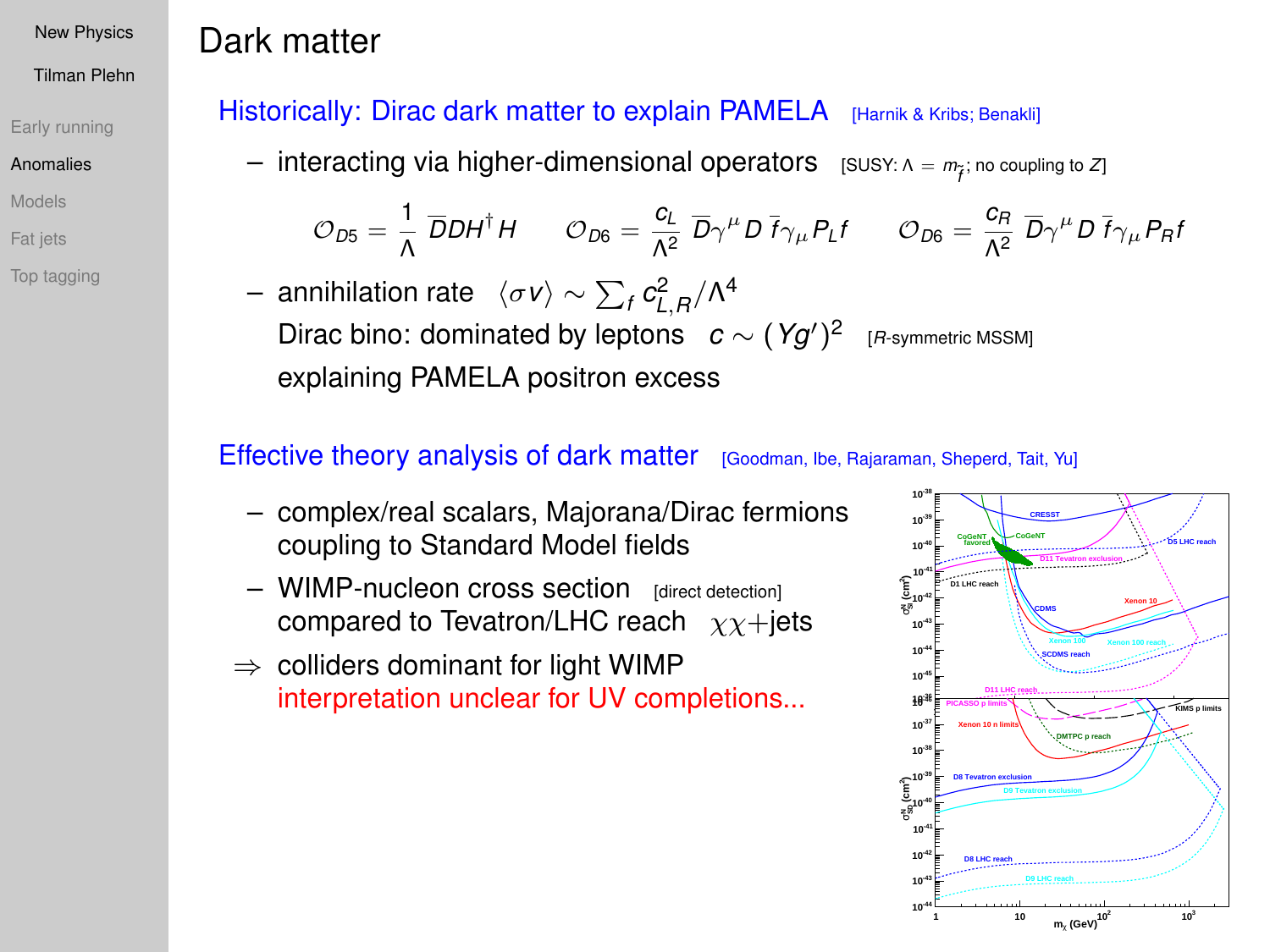#### Tilman Plehn

[Early running](#page-1-0)

[Anomalies](#page-5-0)

#### [Models](#page-11-0)

[Fat jets](#page-29-0)

[Top tagging](#page-36-0)

# MRSSM

## Opposite of anomaly: understand  $6 \times 6$  squark mass matrix?

- flavor violation:  $K\overline{K}$  mixing, etc
- CP violation in flavor sector
- flavor-violating decays: *b* → *s*γ
- electric dipole moments...
- <span id="page-11-0"></span>⇒ flavor symmetries required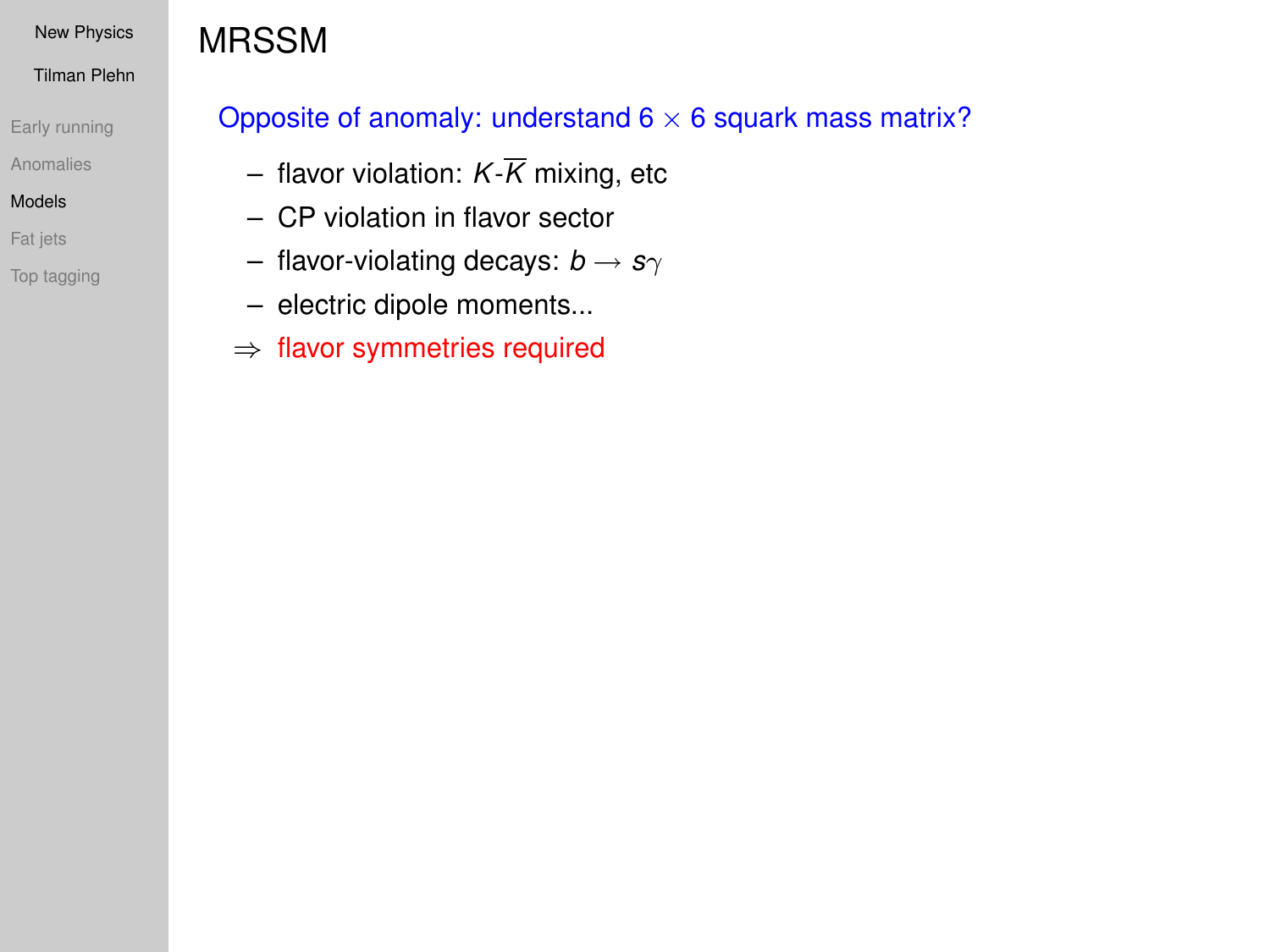#### Tilman Plehn

[Early running](#page-1-0)

[Anomalies](#page-5-0)

#### [Models](#page-11-0)

[Fat jets](#page-29-0)

[Top tagging](#page-36-0)

# MRSSM

## Opposite of anomaly: understand  $6 \times 6$  squark mass matrix?

- $-$  flavor violation:  $K\overline{K}$  mixing, etc
- CP violation in flavor sector
- $-$  flavor-violating decays:  $b \rightarrow s\gamma$
- electric dipole moments...
- ⇒ flavor symmetries required

### Solution [Kribs, Poppitz, Weiner]

- $-$  start from well-known  $R$  parity [proton decay, dark matter,...] expand to continuous, global symmetry [Hall & Randall] avoid spontaneous breaking to break SUSY [Affleck, Dine, Seiberg, Nelson & Seiberg]
- $-$  forbidden soft-breaking terms  $\phi^3, \phi^*\phi^2, \tilde\lambda\tilde\lambda$ allowed soft-breaking terms  $\phi^2, \phi^*\phi, \tilde\lambda\psi$
- $-$  no Majorana masses, no  $A, \mu, \delta_{LR}$  terms [Majorana neutrino okay]
- gluino Dirac mass via additional state [chiral superfield with sgluon]
- $\Rightarrow$  squark mixing hardly constrained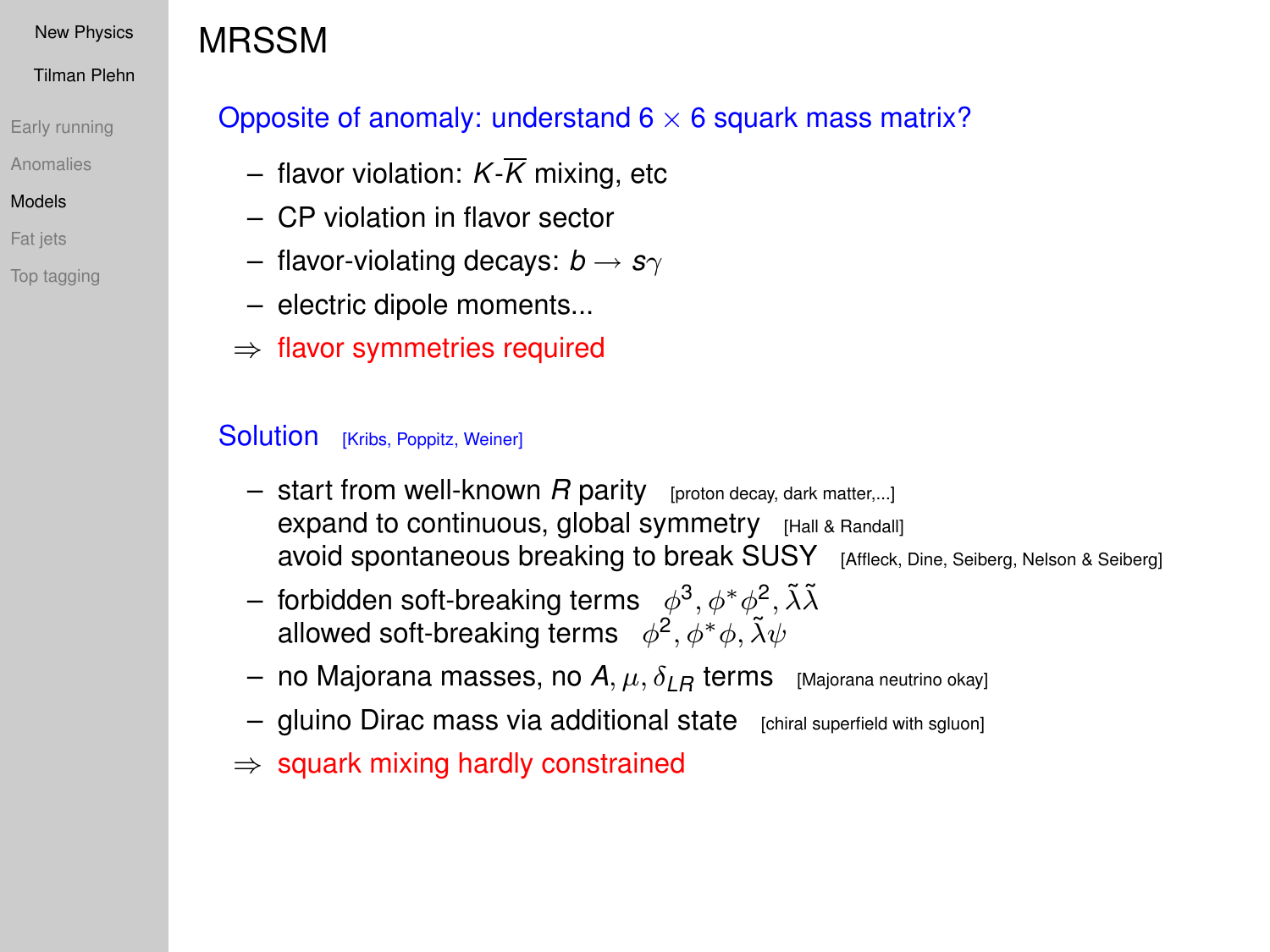#### Tilman Plehn

[Early running](#page-1-0)

[Anomalies](#page-5-0)

### [Models](#page-11-0)

[Fat jets](#page-29-0)

[Top tagging](#page-36-0)

# MRSSM

## Opposite of anomaly: understand  $6 \times 6$  squark mass matrix?

- $-$  flavor violation:  $K\overline{K}$  mixing, etc
- CP violation in flavor sector
- $-$  flavor-violating decays:  $b \rightarrow s\gamma$
- electric dipole moments...
- ⇒ flavor symmetries required

## Sgluons at the LHC [TP & Tait]

- complex sgluon field *G*, *G*<sup>∗</sup>
- supersymmetric QCD

 $\mathcal{L} = (D_{\mu} G)^{*} (D^{\mu} G) + i \sqrt{2} g_{S} f_{bc}^{a} \tilde{\bar{g}}^{b} (G P_{L} + G^{*} P_{R})^{a} \tilde{g}^{c}$ 

fixed *g*-*G*-*G*,  $\tilde{q}$ - $\tilde{q}$ -*G* couplings at tree level

– allowed soft-breaking terms

$$
\mathcal{L}=m_1^2\,G G^*+\frac{1}{2}m_2^2\,\left(G^2+G^{*2}\right)-\sqrt{2}g_S m_{\widetilde{g}}\left(G+G^*\right)\sum_{\widetilde{q}}\widetilde{q}^*\,T^a\widetilde{q}
$$

fixed mass and  $\tilde{q}$ - $\tilde{q}$ -*G* couplings at tree level  $_{[go\ to\ mass\ eigenstates]}$ 

- $-$  *G-g-g* coupling loop-induced  $\propto$   $m_{\tilde{g}}/m_G^2$   $\,$  [D5 operator] *G-q-q* coupling loop-induced  $\propto m_{\tilde{g}} \delta_{qq'} m_q/m_G^2$  [D4 operator]
- $\Rightarrow$  pair production, decay to top quark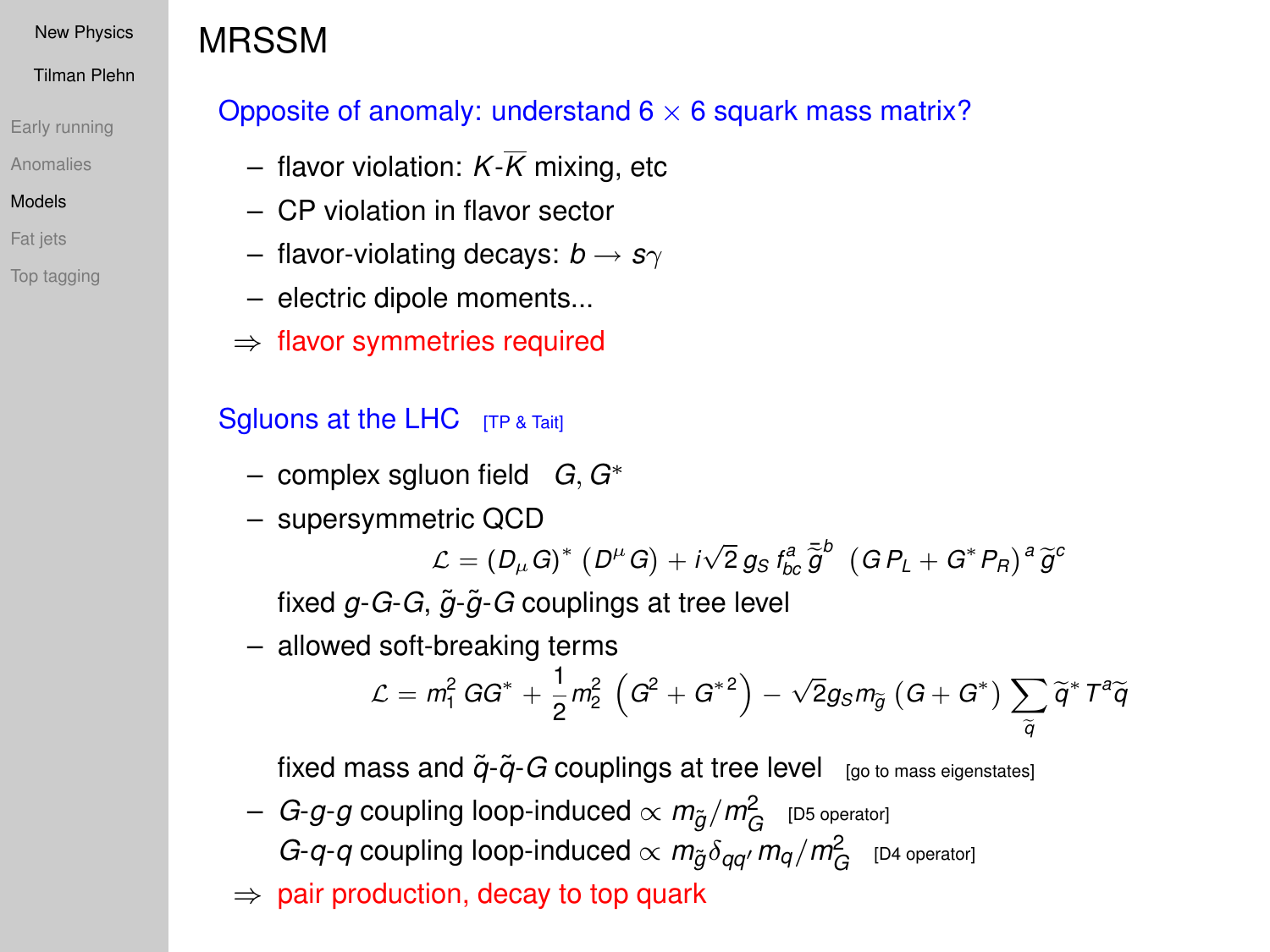#### Tilman Plehn

[Early running](#page-1-0)

[Anomalies](#page-5-0)

### [Models](#page-11-0)

[Fat jets](#page-29-0)

[Top tagging](#page-36-0)

# MRSSM

## Opposite of anomaly: understand  $6 \times 6$  squark mass matrix?

- flavor violation:  $K\overline{K}$  mixing, etc
- CP violation in flavor sector
- $-$  flavor-violating decays:  $b \rightarrow s\gamma$
- electric dipole moments...
- ⇒ flavor symmetries required

## Close relatives

- axigluons: strong coupling to quarks [Bagger, Schmidt, King, 1988]
- supersoft SUSY breaking: sgluon not relevant for pheno [Fox, Nelson, Weiner]
- $-$  Randall-Hall or  $N = 2$  hybrid: minimal flavor violation [Popenda et al]
- non-supersymmetric octets: boosted tops discussed later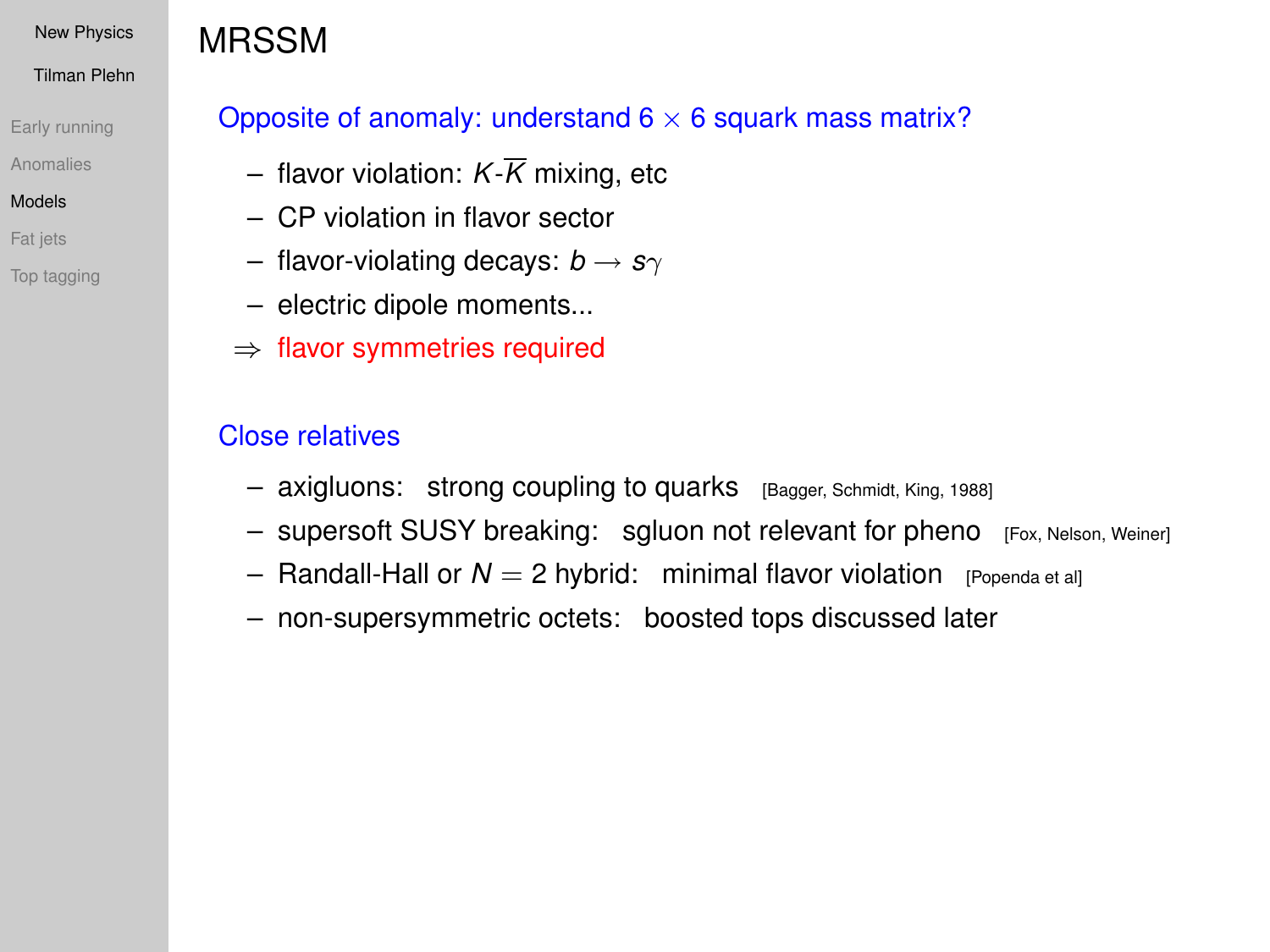Tilman Plehn

[Early running](#page-1-0)

[Anomalies](#page-5-0)

[Models](#page-11-0)

[Fat jets](#page-29-0)

[Top tagging](#page-36-0)

# Sgluons at LHC

## Production easy [TP & Tait, Popenda et al]

- pair production via SUSY-QCD
- single production at one-loop
- $-$  produced like stop pairs with new color factor $_{10}^-$

# Decays with some structure

$$
\begin{aligned}\n&-\Gamma(G \to gg) \propto m_{\tilde{g}}^2 \\
&\Gamma(G \to t\bar{q} + \bar{t}q) \propto (m_t m_{\tilde{g}})^2 \\
&\quad G \to gg \text{ dominant for large } m_G\n\end{aligned}
$$



 $LHC<sub>single</sub>$ 

 $LHC_{\odot}$ 

 $σ<sub>tot</sub>$  (pp/pp $\rightarrow$ GG/G+X) [pb]

no cuts, no decay

10 -3 10 -2 -1 1 10  $10<sup>2</sup>$  $10^{-3}$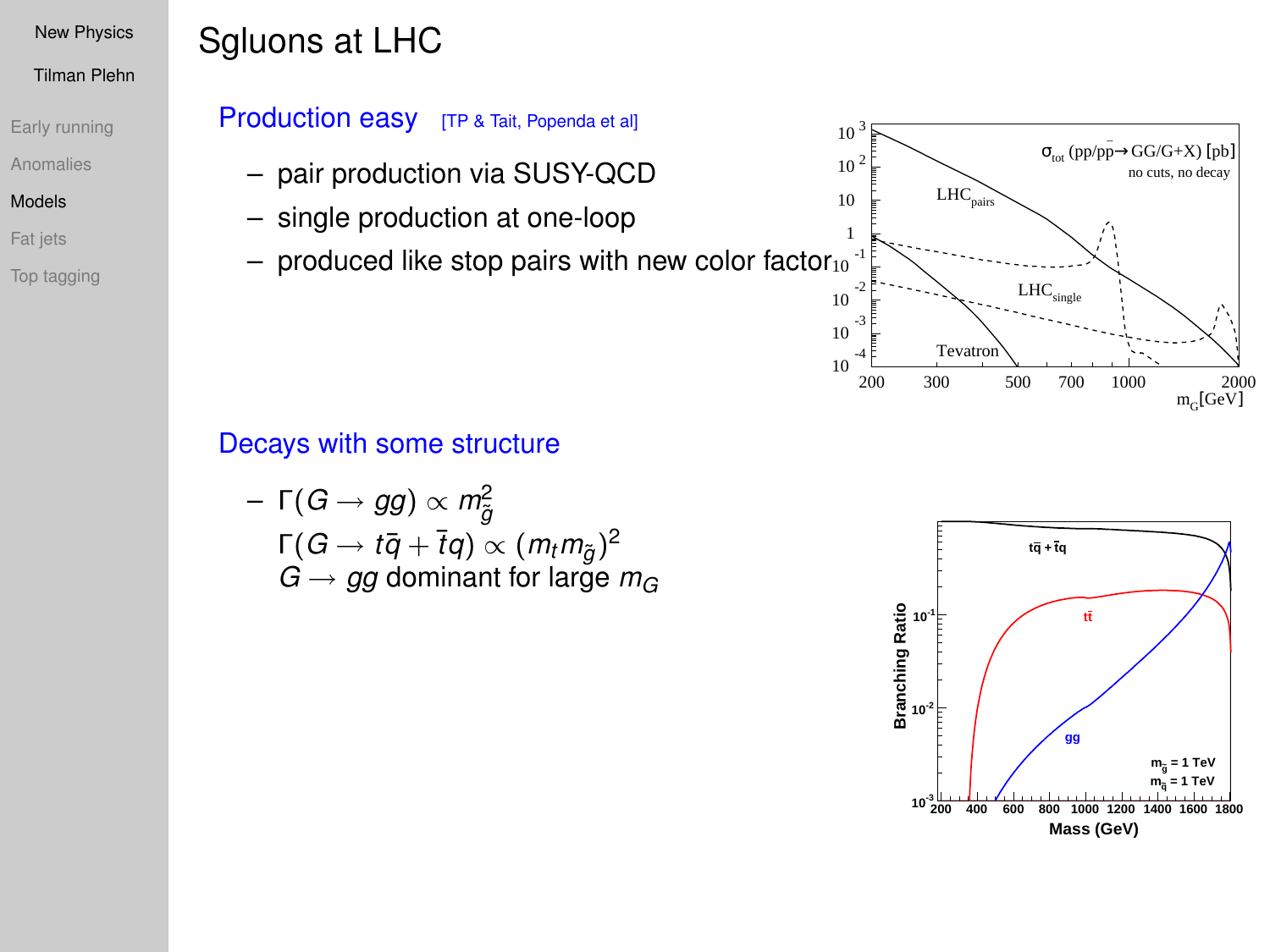Tilman Plehn

[Early running](#page-1-0)

[Anomalies](#page-5-0)

[Models](#page-11-0)

[Fat jets](#page-29-0)

[Top tagging](#page-36-0)

# Sgluons at LHC

## Production easy [TP & Tait, Popenda et al]

- pair production via SUSY-QCD
- single production at one-loop
- $-$  produced like stop pairs with new color factor $_{10}^-$

## Decays with some structure

- Γ(*G* → *gg*) ∝ *m*<sup>2</sup> *g*˜  $Γ(G → t\bar{q} + \bar{t}q) \propto (m_t m_{\tilde{g}})^2$  $G \rightarrow gg$  dominant for large  $m_G$
- SUSY decays possible  $G \rightarrow t\bar{t}$  useful with MFV off-shell channels < one-loop channels
- single production background-burdened
- $\Rightarrow$  like-sign tops plus jets



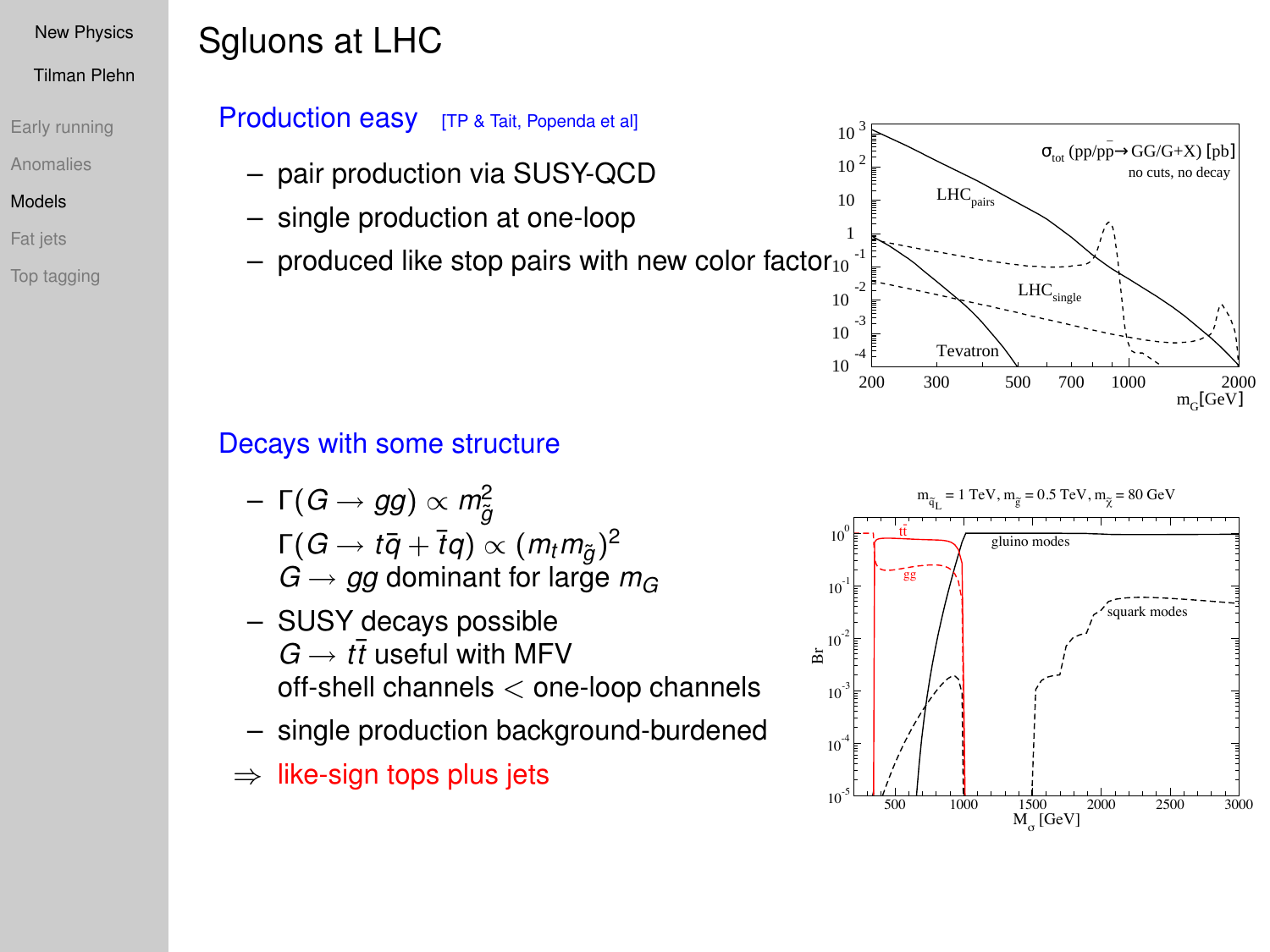| <b>New Physics</b>  | Hidden valleys and portals   |
|---------------------|------------------------------|
| <b>Tilman Plehn</b> | Skipping, ask me over coffee |
| Early running       |                              |

### [Anomalies](#page-5-0) [Models](#page-11-0)

[Fat jets](#page-29-0)

[Top tagging](#page-36-0)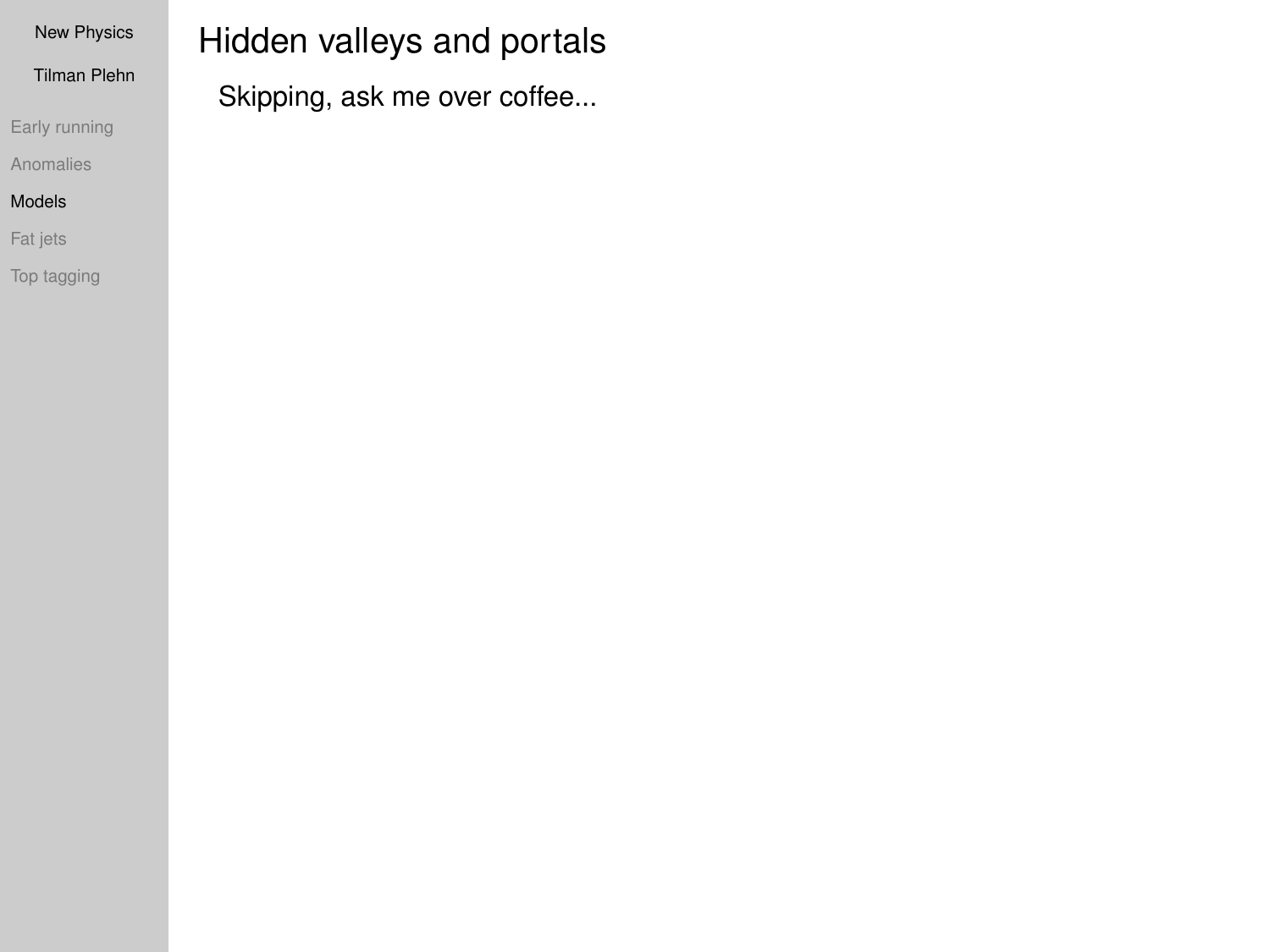Tilman Plehn

[Early running](#page-1-0)

[Anomalies](#page-5-0)

#### [Models](#page-11-0)

[Fat jets](#page-29-0)

[Top tagging](#page-36-0)

# Chiral 4th Generation

## Some questions

- simply phenomenological: why three generations? [review: Framton, Hung, Sher]
- anomaly cancellation? light neutrinos and LEP? Majorana neutrinos in neutrinoless double beta decay? electroweak precision data? flavor constraints?
- ⇒ none of the constraints convincing [Peccei: 'Why there should not be a fourth generation']
	- strongly interacting theory? [Holdom; Burdman & De Rold] electroweak baryogenesis? [Fok & Kribs] dark matter?
- $\Rightarrow$  at least as interesting as other LHC scenarios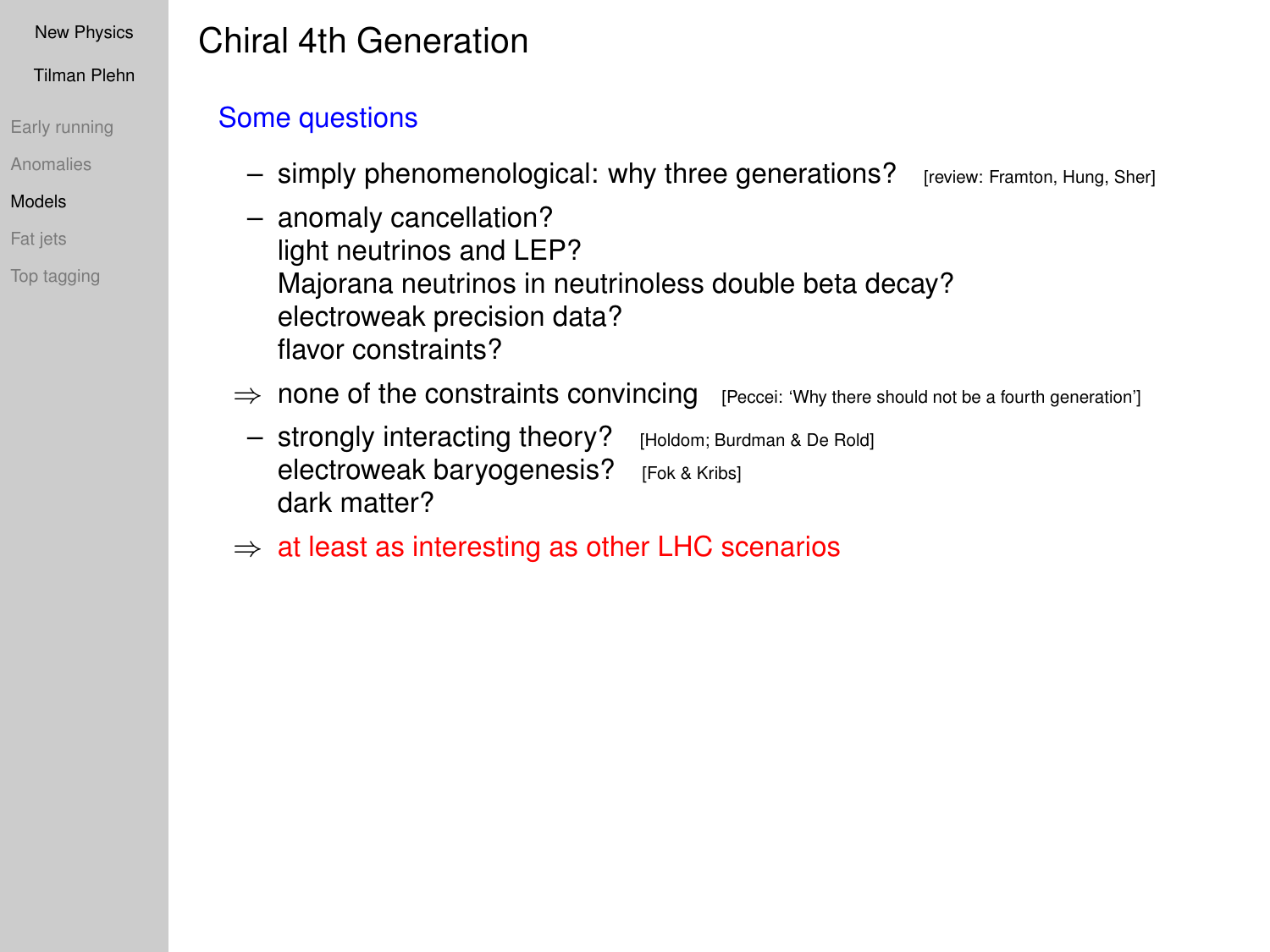Tilman Plehn

- [Early running](#page-1-0)
- [Anomalies](#page-5-0)
- [Models](#page-11-0)
- [Fat jets](#page-29-0)
- [Top tagging](#page-36-0)

# Chiral 4th Generation

## Some questions

- simply phenomenological: why three generations? [review: Framton, Hung, Sher]
- anomaly cancellation? light neutrinos and LEP? Majorana neutrinos in neutrinoless double beta decay? electroweak precision data? flavor constraints?
- ⇒ none of the constraints convincing [Peccei: 'Why there should not be a fourth generation']
	- strongly interacting theory? [Holdom; Burdman & De Rold] electroweak baryogenesis? [Fok & Kribs] dark matter?
- $\Rightarrow$  at least as interesting as other LHC scenarios

## The model [old story]

- complete additional generation  $[Q_4, U_4, D_4, L_4, e_4, \nu_4]$
- masses from Yukawas
- representations as Standard Model: no FCNC
- $-$  charged currents:  $(4 \times 4)$  fermion–mixing matrices [single-top (D0)  $V_{bt} \ge 0.68$ ]
- $-$  neutrino mass:  $\mathcal{L} \sim$   $y_4$   $\tilde{H} \bar{L}_4 \nu_{4R} + M \, \bar{\nu}_{4R}^c \nu_{4R}/2$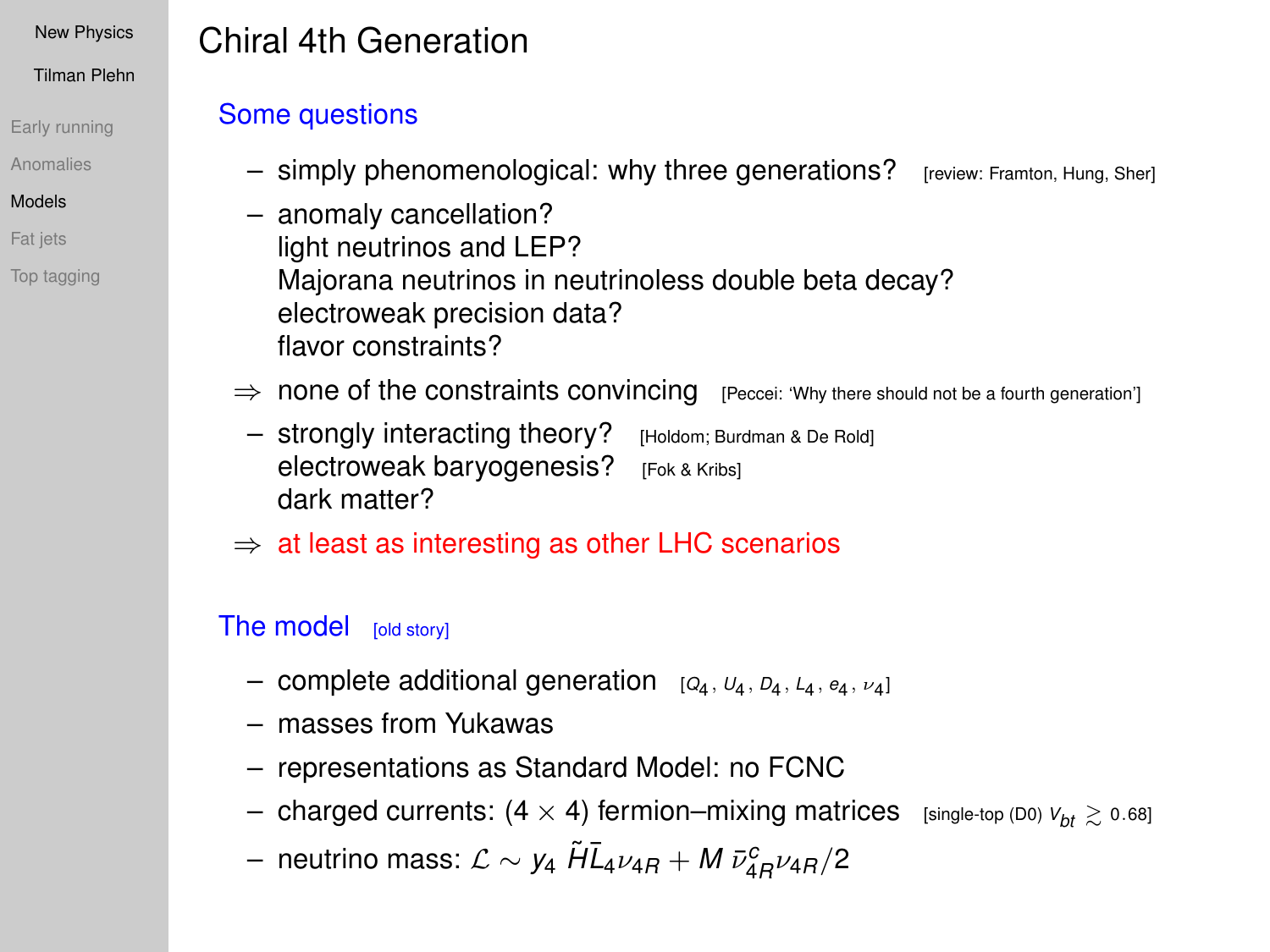Tilman Plehn

[Early running](#page-1-0)

[Anomalies](#page-5-0)

[Models](#page-11-0)

[Fat jets](#page-29-0)

[Top tagging](#page-36-0)

# Chiral 4th Generation

## Electroweak precision data [LEPEWWG]

– Particle Data Group:

*An extra generation of ordinary fermions is excluded at the* 6σ *level on the basis of the S parameter alone...*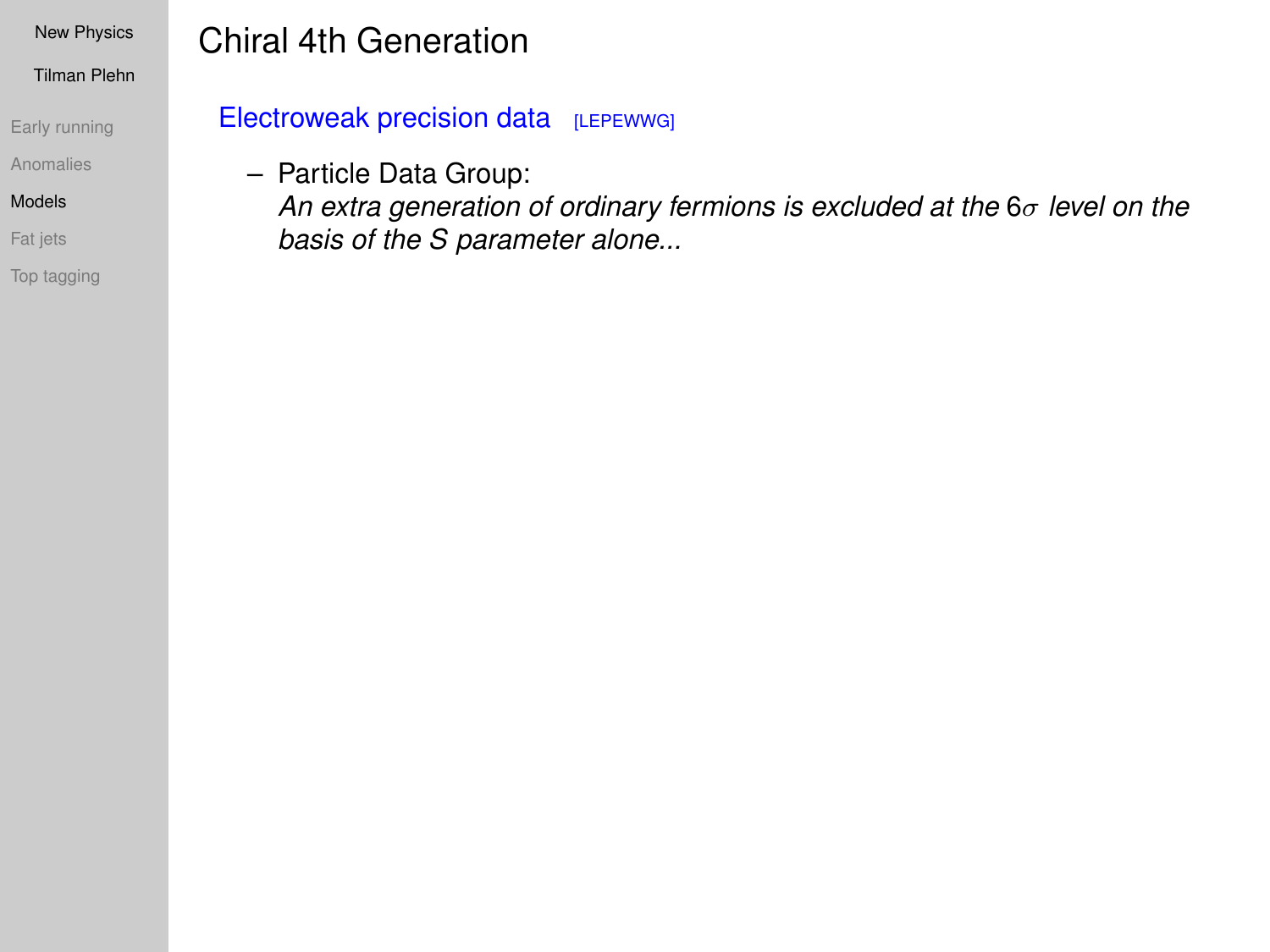Tilman Plehn

[Early running](#page-1-0)

[Anomalies](#page-5-0)

[Models](#page-11-0)

[Fat jets](#page-29-0)

[Top tagging](#page-36-0)

# Chiral 4th Generation

Electroweak precision data [LEPEWWG]

– Particle Data Group:

*An extra generation of ordinary fermions is excluded at the* 6σ *level on the basis of the S parameter alone...*

*This result assumes that...any new families are degenerate*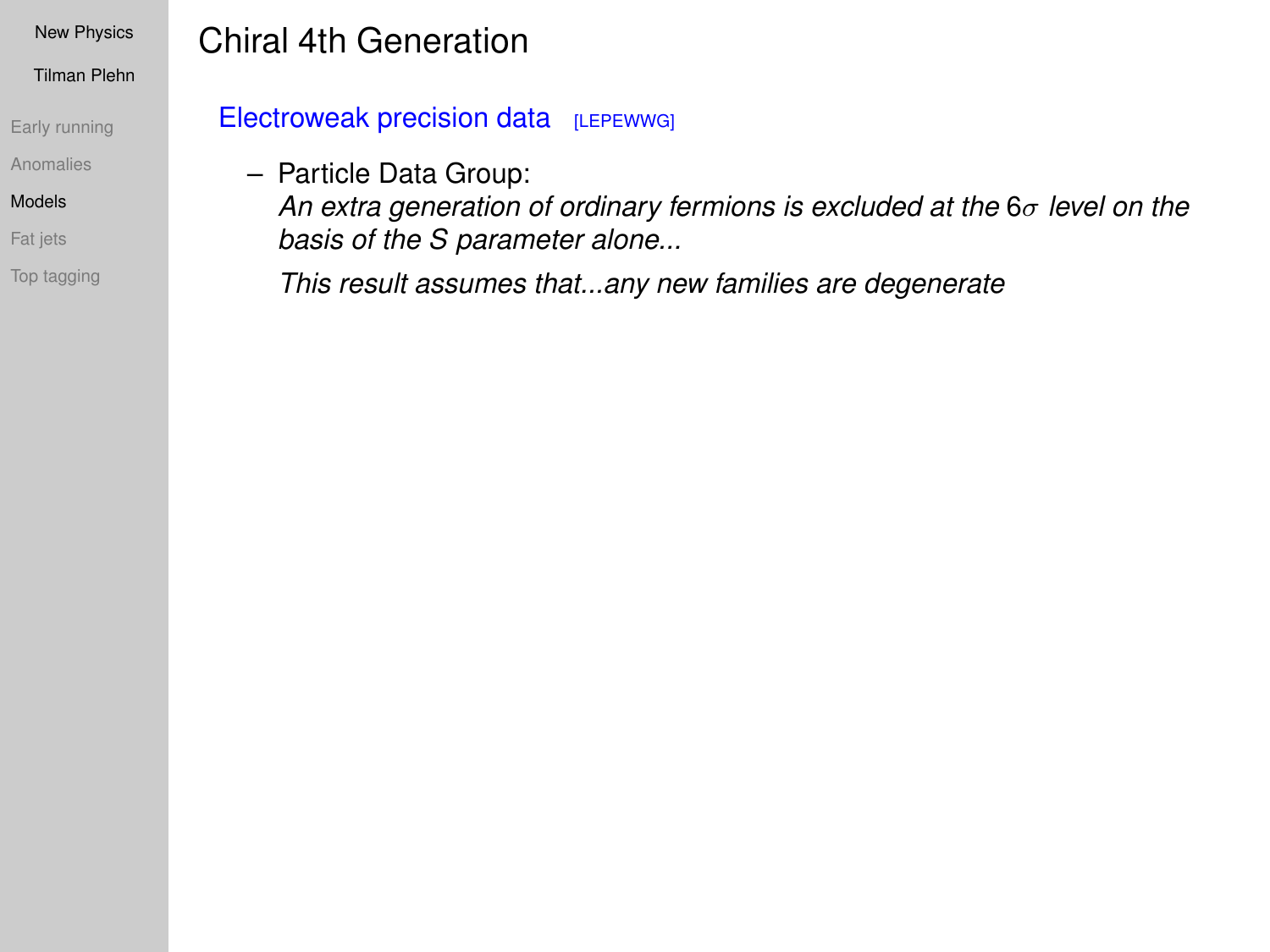Tilman Plehn

[Early running](#page-1-0)

[Anomalies](#page-5-0)

[Models](#page-11-0)

[Fat jets](#page-29-0)

[Top tagging](#page-36-0)

# Chiral 4th Generation

Electroweak precision data [LEPEWWG]

– Particle Data Group:

*An extra generation of ordinary fermions is excluded at the* 6σ *level on the basis of the S parameter alone...*

*This result assumes that...any new families are degenerate Just as the 3rd generation...* [Holdom; Vysotsky,...; Kribs, TP, Spannowsky, Tait]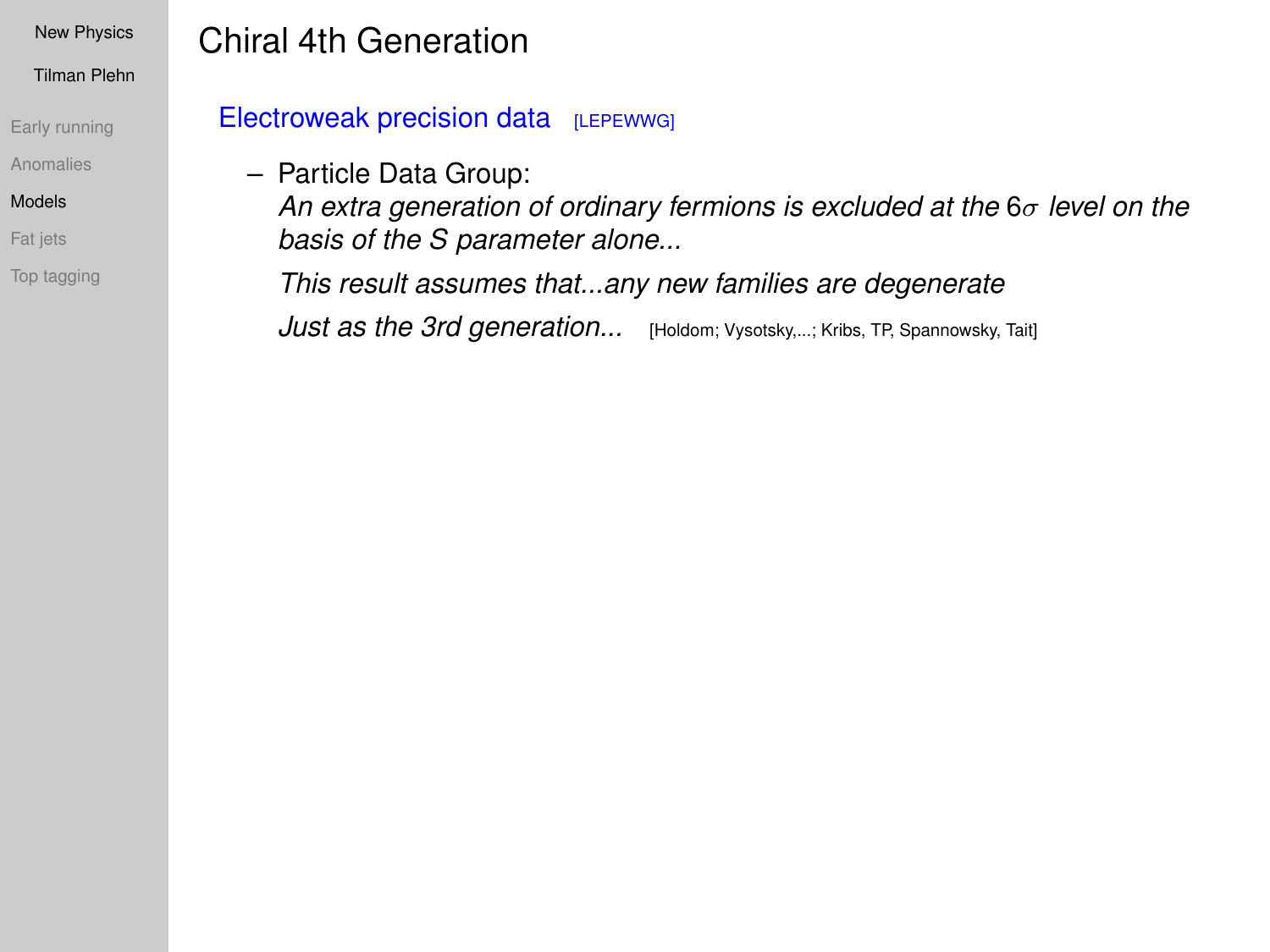Tilman Plehn

- [Early running](#page-1-0)
- [Anomalies](#page-5-0)
- [Models](#page-11-0)
- [Fat jets](#page-29-0)
- [Top tagging](#page-36-0)

# Chiral 4th Generation

## Electroweak precision data [LEPEWWG]

– Particle Data Group:

*An extra generation of ordinary fermions is excluded at the* 6σ *level on the basis of the S parameter alone...*

*This result assumes that...any new families are degenerate*

*Just as the 3rd generation...* [Holdom; Vysotsky,...; Kribs, TP, Spannowsky, Tait]

- okay, got is, some people prefer a *Z* 0 let's be honest for a change...
- for our purpose: leading *S* and *T* [∆*<sup>U</sup>* <sup>∼</sup> 0 as in SM]
- $-$  remember doublet:  $\Delta S = N_f/(6\pi)(1 2Y \log m_d^2/m_d^2)$
- (1) keep ∆*S* and ∆*T* small

[∆*Sq* blue; ∆*Tq* red]

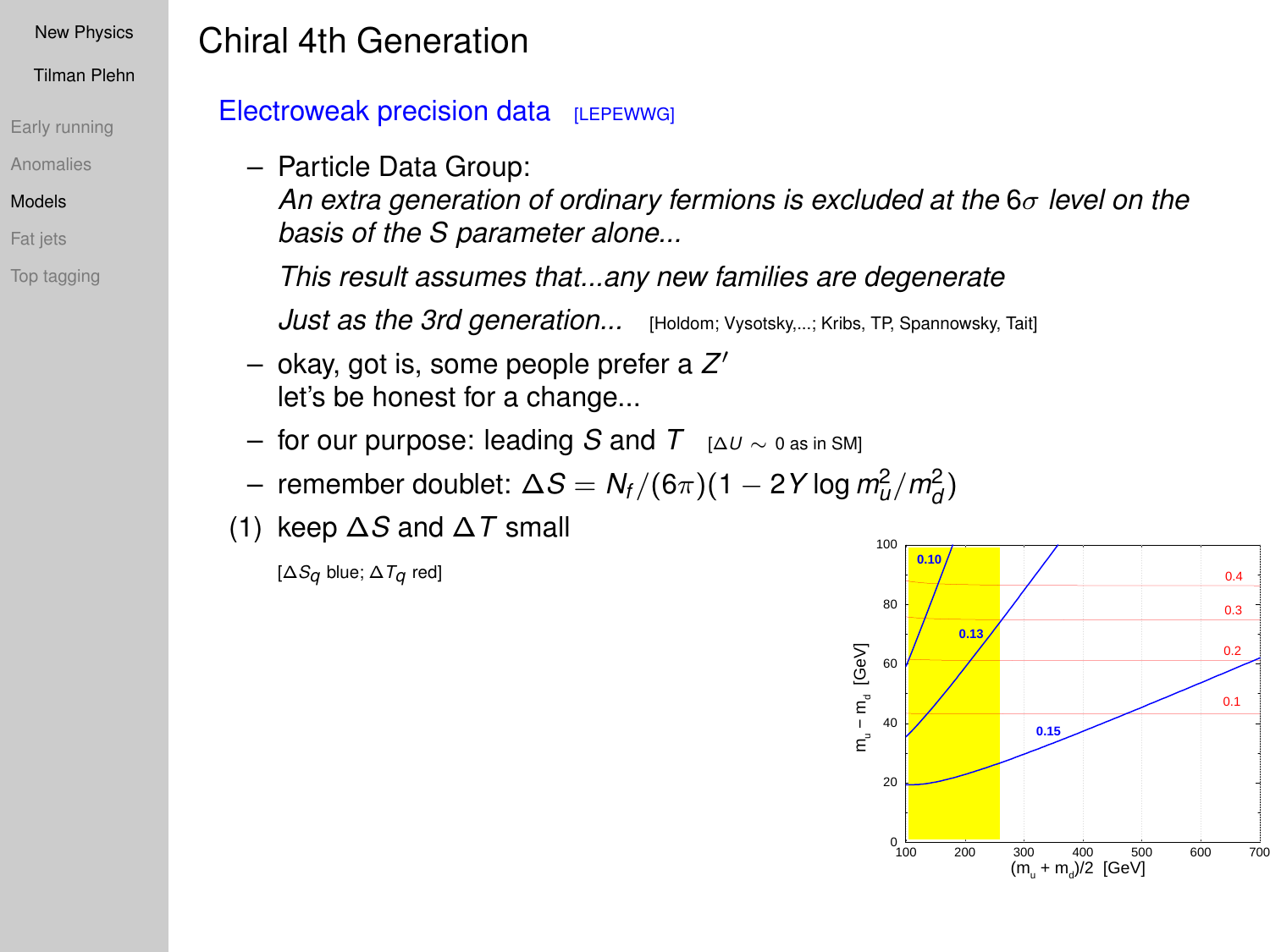#### Tilman Plehn

- [Early running](#page-1-0)
- [Anomalies](#page-5-0)
- [Models](#page-11-0)
- [Fat jets](#page-29-0)
- [Top tagging](#page-36-0)

## Chiral 4th Generation

### Electroweak precision data [LEPEWWG]

- (2) old trick: compensate ∆*S* ∼ ∆*T* > 0 [Hill...] small  $m_H$ :  $\Delta T \sim \Delta S \sim 0.2$ large  $m_H$ :  $\Delta T \sim \Delta S + 0.2 \sim 0.3$
- $-$  allowed parameter points  $[m_{\nu_4} =$  100 GeV,  $m_{\ell_4} =$  155 GeV]

| $m_{u}$ | $m_{d_A}$ | mн  | $\Delta S_{\rm tot}$ | $\Delta T_{\rm tot}$ |
|---------|-----------|-----|----------------------|----------------------|
| 310     | 260       | 115 | 0.15                 | 0.19                 |
| 320     | 260       | 200 | 0.19                 | 0.20                 |
| 330     | 260       | 300 | 0.21                 | 0.22                 |
| 400     | 350       | 115 | 0.15                 | 0.19                 |
| 400     | 340       | 200 | 0.19                 | 0.20                 |
| 400     | 325       | 300 | 0.21                 | 0.25                 |

- within 68% CL of electroweak ellipse
- $-$  generic feature  $m_{\mathsf{u}_4} > m_{\mathsf{d}_4}$  allows for  $\mathsf{u}_4 \to \mathsf{d}_4\,\mathsf{W}$
- ∆*S* < 0 but dangerous *U* for Majorana neutrino [Kniehl, Kohrs]

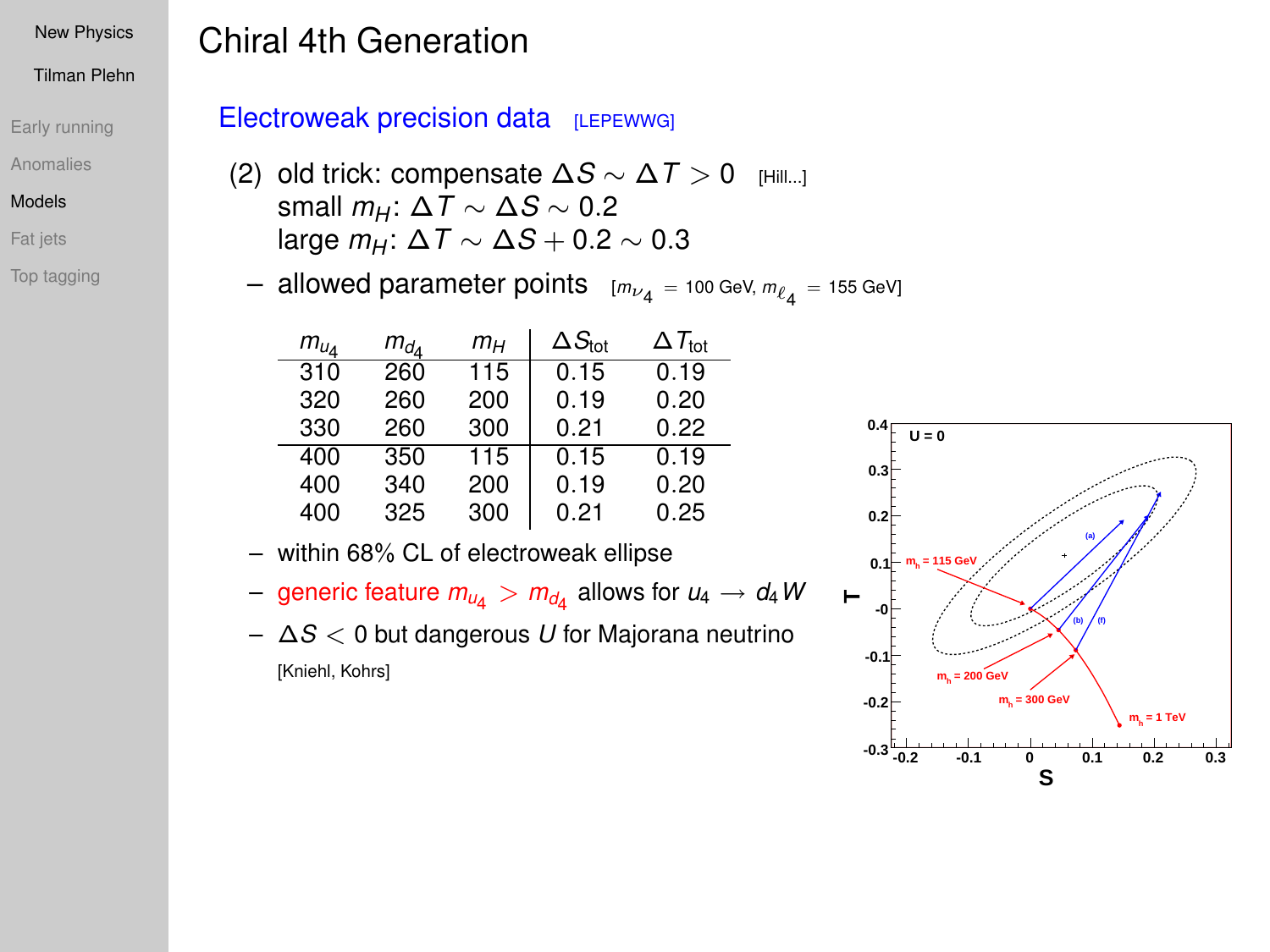#### Tilman Plehn

[Early running](#page-1-0)

[Anomalies](#page-5-0)

#### [Models](#page-11-0)

[Fat jets](#page-29-0)

[Top tagging](#page-36-0)

# Chiral 4th Generation

## Dimension-5 Higgs couplings [e.g. SFitter-Higgs; got a hacked HDecay]

- loop effects of new particles [Arik, Arik, Cetin, Conca, Mailov, Sultansoy; Kribs, TP, Spannowsky, Tait]
- chiral fermions without Appelquist-Carazone decoupling

$$
\Gamma_{H \to \gamma\gamma} = \frac{G_{\mu} \alpha^2 m_H^3}{128\sqrt{2}\pi^3} \left| \sum_f N_c Q_f^2 A_f(\tau_f) + A_W(\tau_W) \right|^2
$$
  
\n
$$
\Gamma_{H \to gg} = \frac{G_{\mu} \alpha_s^2 m_H^3}{36\sqrt{2}\pi^3} \left| \frac{3}{4} \sum_f A_f(\tau_f) \right|^2 \qquad \text{with} \quad \tau_i = \frac{m_H^2}{4m_i^2}
$$
  
\n
$$
A_f(\tau) = \frac{2}{\tau^2} \left[ \tau + (\tau - 1)f(\tau) \right]
$$
  
\n
$$
A_W(\tau) = -\frac{1}{\tau^2} \left[ 2\tau^2 + 3\tau + 3(2\tau - 1)f(\tau) \right] \qquad \text{with} \quad f(\tau \to 0) \to \tau
$$

(1) increase  $g_{ggH} \rightarrow 3 \times g_{ggH}$ decrease  $g_{\gamma\gamma H}\rightarrow$  1/3  $\times$   $g_{\gamma\gamma H}$ light–Higgs BRs suppressed by *H* → *gg*

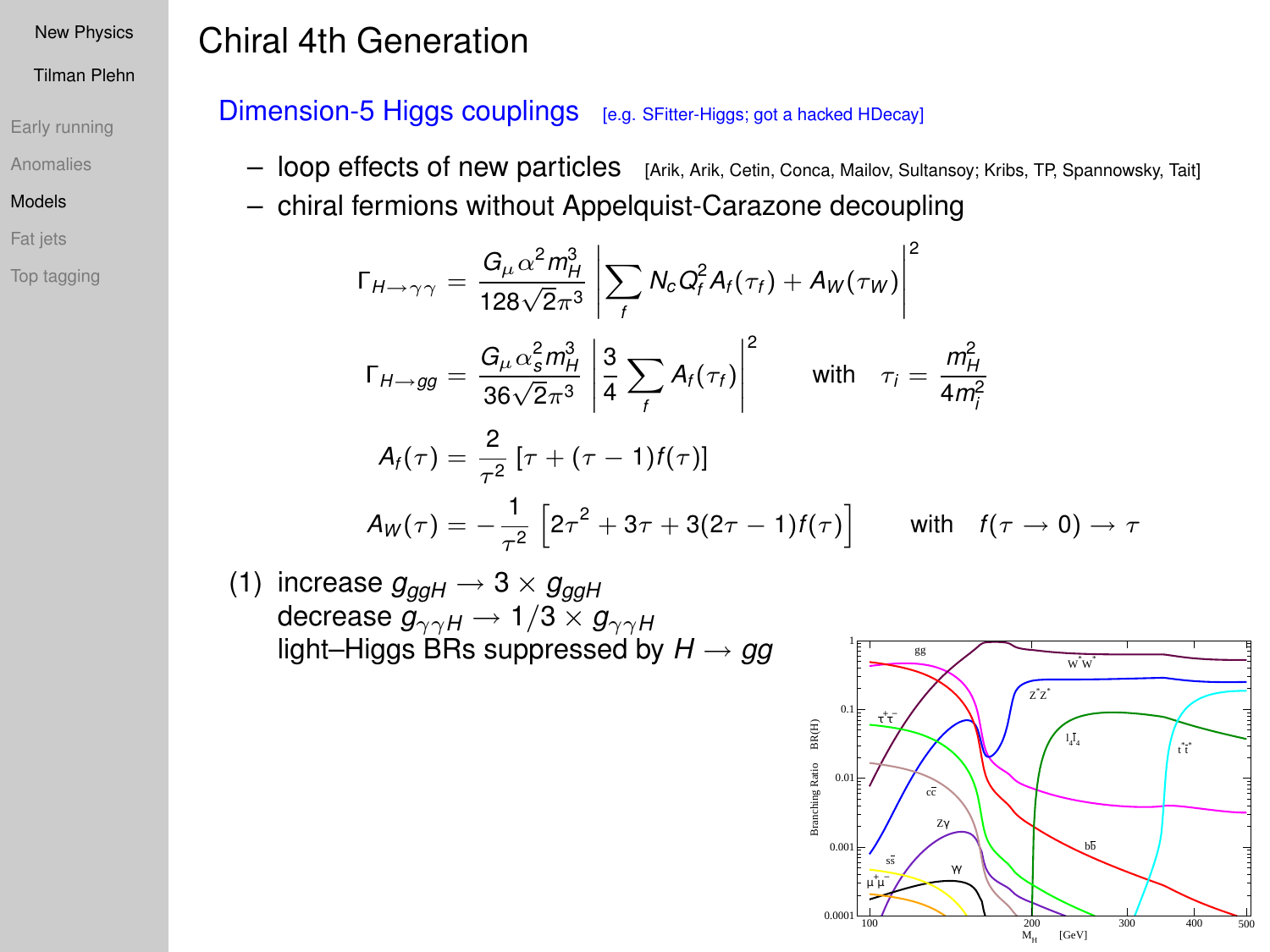#### Tilman Plehn

[Early running](#page-1-0)

[Anomalies](#page-5-0)

#### [Models](#page-11-0)

[Fat jets](#page-29-0)

[Top tagging](#page-36-0)

# Chiral 4th Generation

## Dimension-5 Higgs couplings [e.g. SFitter-Higgs; got a hacked HDecay]

- loop effects of new particles [Arik, Arik, Cetin, Conca, Mailov, Sultansoy; Kribs, TP, Spannowsky, Tait]
- chiral fermions without Appelquist-Carazone decoupling

$$
\Gamma_{H \to \gamma\gamma} = \frac{G_{\mu} \alpha^2 m_H^3}{128\sqrt{2}\pi^3} \left| \sum_f N_c Q_f^2 A_f(\tau_f) + A_W(\tau_W) \right|^2
$$
  
\n
$$
\Gamma_{H \to gg} = \frac{G_{\mu} \alpha_s^2 m_H^3}{36\sqrt{2}\pi^3} \left| \frac{3}{4} \sum_f A_f(\tau_f) \right|^2 \qquad \text{with} \quad \tau_i = \frac{m_H^2}{4m_i^2}
$$
  
\n
$$
A_f(\tau) = \frac{2}{\tau^2} \left[ \tau + (\tau - 1)f(\tau) \right]
$$
  
\n
$$
A_W(\tau) = -\frac{1}{\tau^2} \left[ 2\tau^2 + 3\tau + 3(2\tau - 1)f(\tau) \right] \qquad \text{with} \quad f(\tau \to 0) \to \tau
$$

- (1) increase  $g_{\alpha\alpha H} \rightarrow 3 \times g_{\alpha\alpha H}$ decrease  $g_{\gamma\gamma H} \to 1/3 \times g_{\gamma\gamma H}$ light–Higgs BRs suppressed by *H* → *gg*
- (2) factor 9 enhancement of  $gg \rightarrow H$  [Tevatron!?] σ*gg* BRγγ → σ*gg* BRγγ  $\sigma_{qq}$  BR<sub>ZZ</sub>  $\rightarrow$  (5  $\cdots$  8)  $\sigma_{qq}$  BR<sub>ZZ</sub>

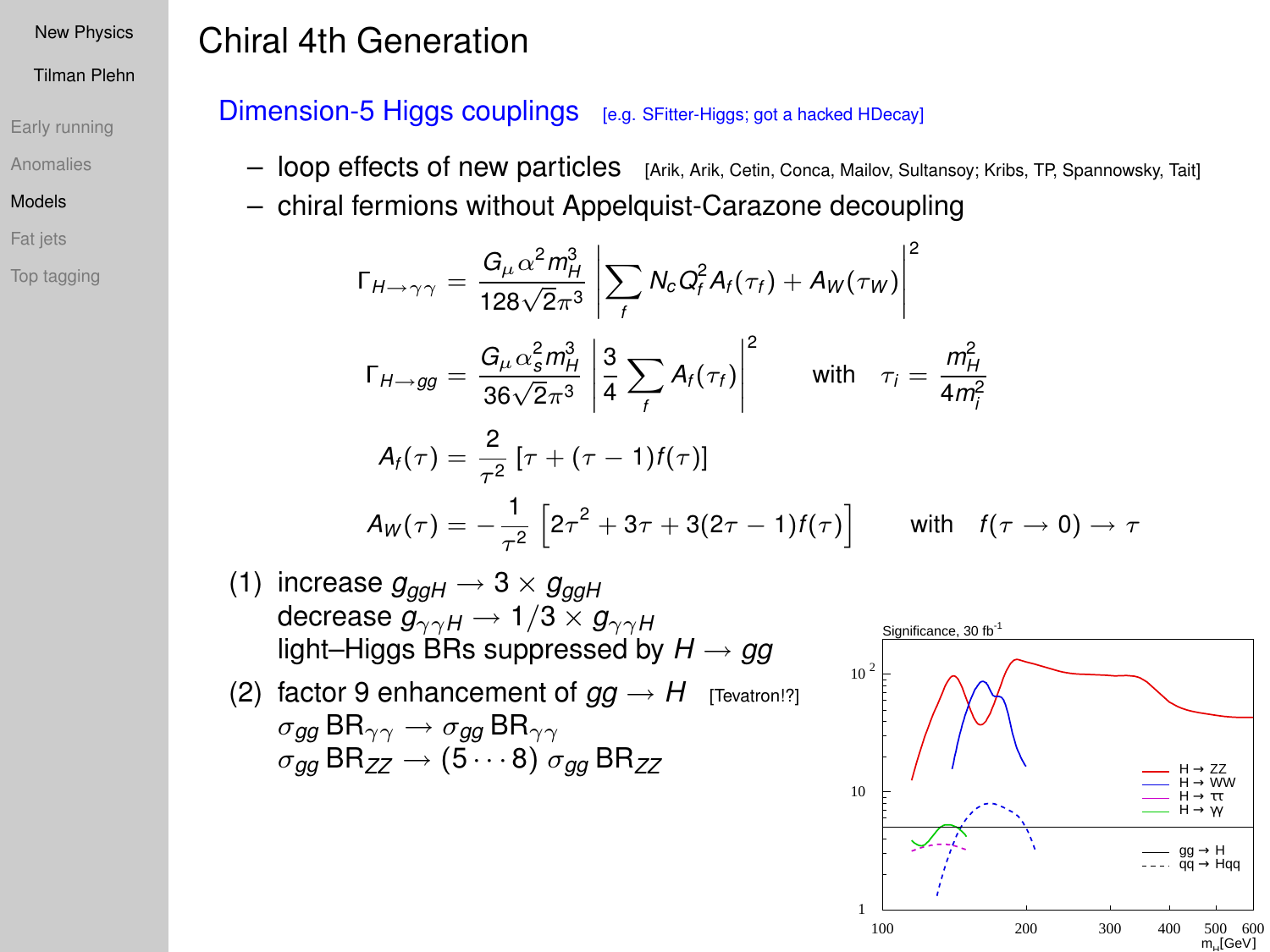#### Tilman Plehn

[Early running](#page-1-0)

[Anomalies](#page-5-0)

[Models](#page-11-0)

[Fat jets](#page-29-0)

[Top tagging](#page-36-0)

# Chiral 4th Generation

## Dimension-5 Higgs couplings [e.g. SFitter-Higgs; got a hacked HDecay]

- loop effects of new particles [Arik, Arik, Cetin, Conca, Mailov, Sultansoy; Kribs, TP, Spannowsky, Tait]
- chiral fermions without Appelquist-Carazone decoupling

$$
\Gamma_{H \to \gamma\gamma} = \frac{G_{\mu} \alpha^2 m_H^3}{128\sqrt{2}\pi^3} \left| \sum_f N_c Q_f^2 A_f(\tau_f) + A_W(\tau_W) \right|^2
$$
  
\n
$$
\Gamma_{H \to gg} = \frac{G_{\mu} \alpha_s^2 m_H^3}{36\sqrt{2}\pi^3} \left| \frac{3}{4} \sum_f A_f(\tau_f) \right|^2 \qquad \text{with} \quad \tau_i = \frac{m_H^2}{4m_i^2}
$$
  
\n
$$
A_f(\tau) = \frac{2}{\tau^2} \left[ \tau + (\tau - 1)f(\tau) \right]
$$
  
\n
$$
A_W(\tau) = -\frac{1}{\tau^2} \left[ 2\tau^2 + 3\tau + 3(2\tau - 1)f(\tau) \right] \qquad \text{with} \quad f(\tau \to 0) \to \tau
$$

- (1) increase  $g_{\alpha\alpha H} \rightarrow 3 \times g_{\alpha\alpha H}$ decrease  $g_{\gamma\gamma H} \rightarrow 1/3 \times g_{\gamma\gamma H}$ light–Higgs BRs suppressed by *H* → *gg*
- (2) factor 9 enhancement of  $gg \rightarrow H$  [Tevatron!?] σ*gg* BRγγ → σ*gg* BRγγ  $\sigma_{qq}$  BR<sub>ZZ</sub>  $\rightarrow$  (5  $\cdots$  8)  $\sigma_{qq}$  BR<sub>ZZ</sub>
- (3) misleading WBF correlations

 $(4)$  Higgs pair production the winner [Baur, TP, Rainwater]

 $\Rightarrow$  if nothing else — what a great straw man!

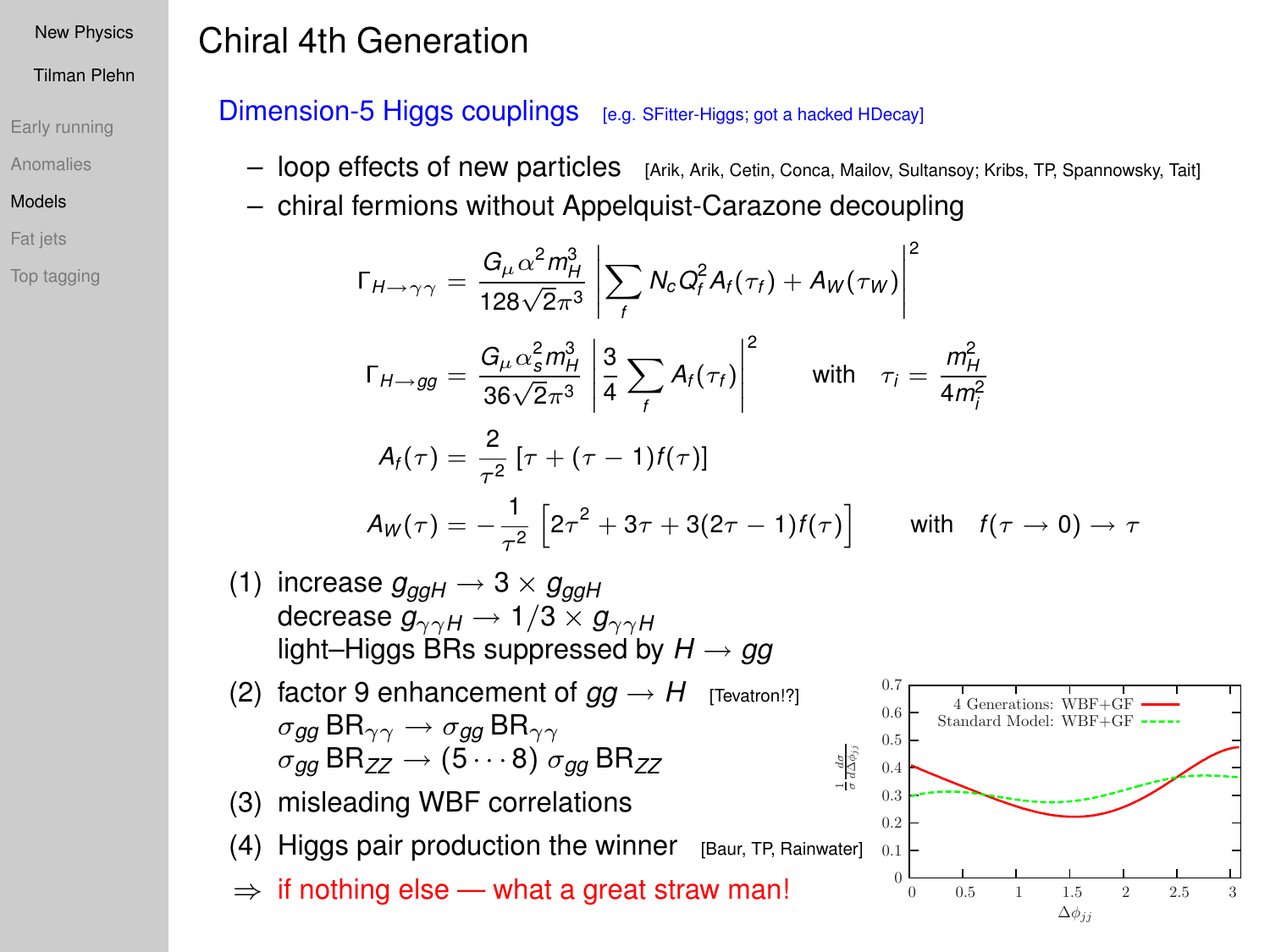#### Tilman Plehn

[Early running](#page-1-0)

[Anomalies](#page-5-0)

#### [Models](#page-11-0)

[Fat jets](#page-29-0)

[Top tagging](#page-36-0)

# New physics searches at the LHC

|                            | missing      | cascade      | mono-        | lepton  | di-jet       | top          | WW/ZZ        | W'           | top     | charged | displ.  | multi-  | spherical |
|----------------------------|--------------|--------------|--------------|---------|--------------|--------------|--------------|--------------|---------|---------|---------|---------|-----------|
|                            | energy       | decays       | jets/photon  | resnee  | resnce       | resnce       | resnce       | resnce       | partner | tracks  | vertex  | photons | events    |
|                            | (p.89)       | (p.91)       | (p.15)       | (p.109) | (p.109)      | (p.120)      | (p.15)       | (p.93)       | (p.116) | (p.123) | (p.123) | (p.29)  | (p.47.76) |
| SUSY (heavy grav.)         | ✓√           | $\checkmark$ |              |         |              |              |              |              | ✓       |         |         |         |           |
| (p.17, 26)                 |              |              |              |         |              |              |              |              |         |         |         |         |           |
| SUSY (light grav.)         | ✓            | $\checkmark$ | ✓            |         |              |              |              |              | ✓       | ✓       | ✓       |         |           |
| (p.17,27)                  |              |              |              |         |              |              |              |              |         |         |         |         |           |
| large extra dim            | ✓✓           |              | ✓✓           |         |              |              |              |              |         |         |         |         |           |
| (p.39)                     |              |              |              |         |              |              |              |              |         |         |         |         |           |
| universal extra dim        | ✓✓           | ✓√           |              | ✓       | ✓            | √            | ✓            | ✓            | ✓       |         |         |         |           |
| (p.47)                     |              |              |              |         |              |              |              |              |         |         |         |         |           |
| technicolor (vanilla)      |              |              |              | ✓       | $\checkmark$ | ✓            | $\checkmark$ | ✓√           |         |         |         |         |           |
| (p.51)                     |              |              |              |         |              |              |              |              |         |         |         |         |           |
| topcolor/top seesaw        |              |              |              |         | $\checkmark$ | $\checkmark$ | ✓            |              |         |         |         |         |           |
| (p.53, 54)                 |              |              |              |         |              |              |              |              |         |         |         |         |           |
| little Higgs (w/o T)       |              |              |              | ✓       | $\checkmark$ | ✓            | ✓            | ✓            |         |         |         |         |           |
| (p.55, 58)                 |              |              |              |         |              |              |              |              |         |         |         |         |           |
| little Higgs (w T)         | $\checkmark$ | $\checkmark$ | $\checkmark$ | ✓       | ✓            | ✓            | ✓            | ✓            | ✓       |         |         |         |           |
| (p.55, 58)                 |              |              |              |         |              |              |              |              |         |         |         |         |           |
| warped extra dim (IR SM)   |              |              |              | ✓       | ✓            | ✓            | ✓            |              |         |         |         |         |           |
| (p.61, 63)                 |              |              |              |         |              |              |              |              |         |         |         |         |           |
| warped extra dim (bulk SM) |              |              |              | ✓       | $\checkmark$ | $\checkmark$ | ✓            | $\checkmark$ |         |         |         |         |           |
| (p.61, 64)                 |              |              |              |         |              |              |              |              |         |         |         |         |           |
| Higgsless/comp. Higgs      |              |              |              | ✓       | $\checkmark$ | ✓✓           | $\checkmark$ |              |         |         |         |         |           |
| (p.69, 73)                 |              |              |              |         |              |              |              |              |         |         |         |         |           |
| hidden valleys             | ✓            | $\checkmark$ |              | ✓       | $\checkmark$ |              |              | ✓            | ✓       | √       |         | ✓       |           |
| (p.75)                     |              |              |              |         |              | √            |              |              |         |         |         |         |           |

[arXiv:0912.3259, Morrissey, TP, Tait]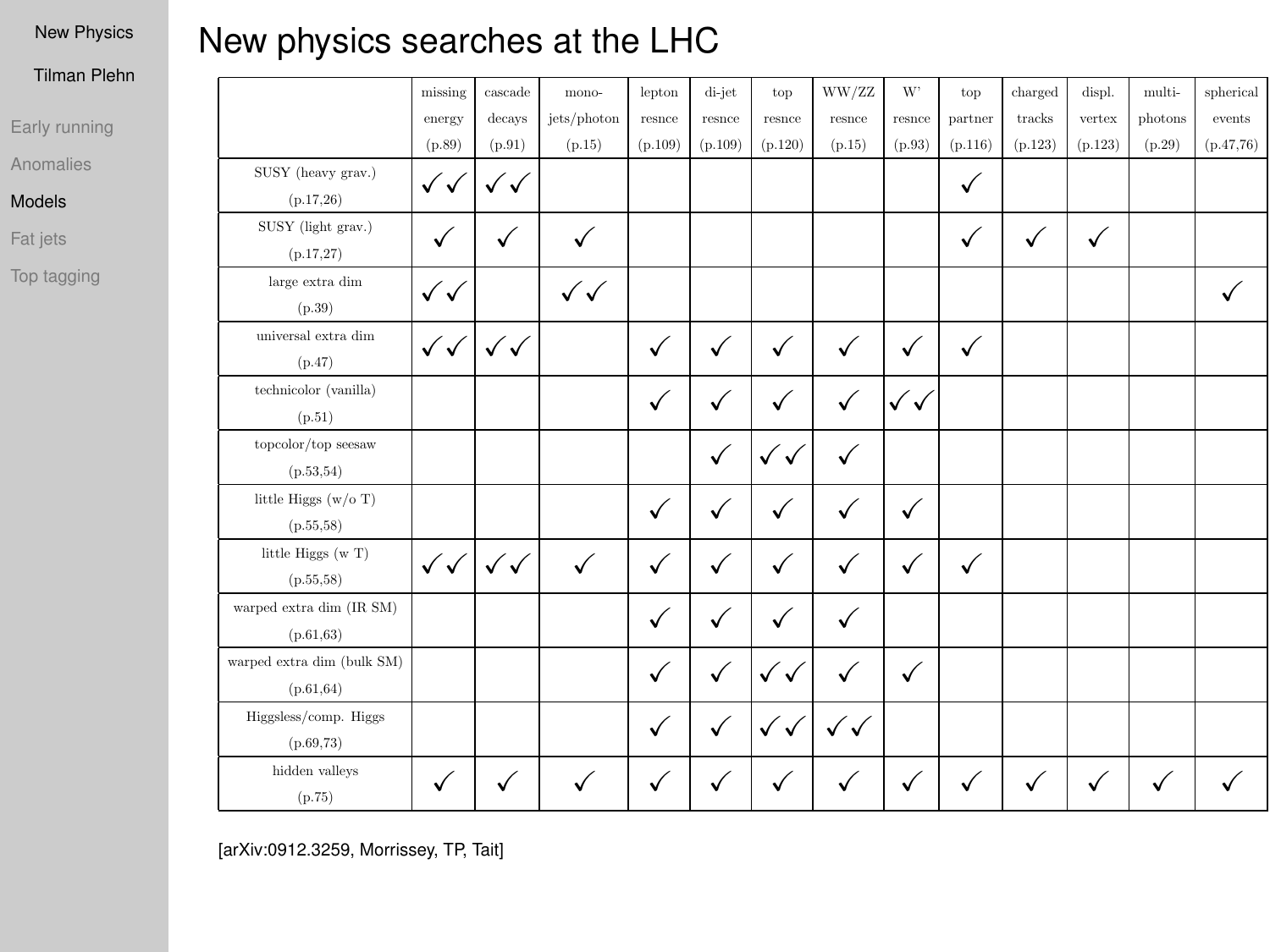### [New Physics](#page-0-0) Tilman Plehn

[Early running](#page-1-0) [Anomalies](#page-5-0)

[Models](#page-11-0)

[Fat jets](#page-29-0)

[Top tagging](#page-36-0)

# Boosted *W* bosons

## Why fat jets?

· · ·

- 1. decay products too collinear to resolve
- 2. automatic reduction of signal combinatorics
- 3. improved resonance mass reconstruction

## Boosted particles at LHC [talk Erich Varnes]

1994 boosted  $W \rightarrow 2$  jets from heavy Higgs [Seymour]

1994 boosted  $t \rightarrow 3$  jets [Seymour]

2002 boosted  $W \rightarrow 2$  jets from strongly interacting  $WW$  [Butterworth, Cox, Forshaw]

2006 boosted  $t \rightarrow 3$  jets from heavy resonances [Agashe, Belyaev, Krupovnickas, Perez, Virzi]

2007 boosted  $\tilde{\chi}^0_1 \rightarrow$  3 jets in  $R$  parity violating SUSY  $_{\rm [Butterworth, \, Ellis, \, Raklev]}$ 

 $2008\,$  boosted  $H\to b\bar b\,$  [Butterworth, Davison, Rubin, Salam]

<span id="page-29-0"></span>2009 boosted  $t \rightarrow 3$  jets from top partners [TP, Salam, Spannowsky, Takeuchi]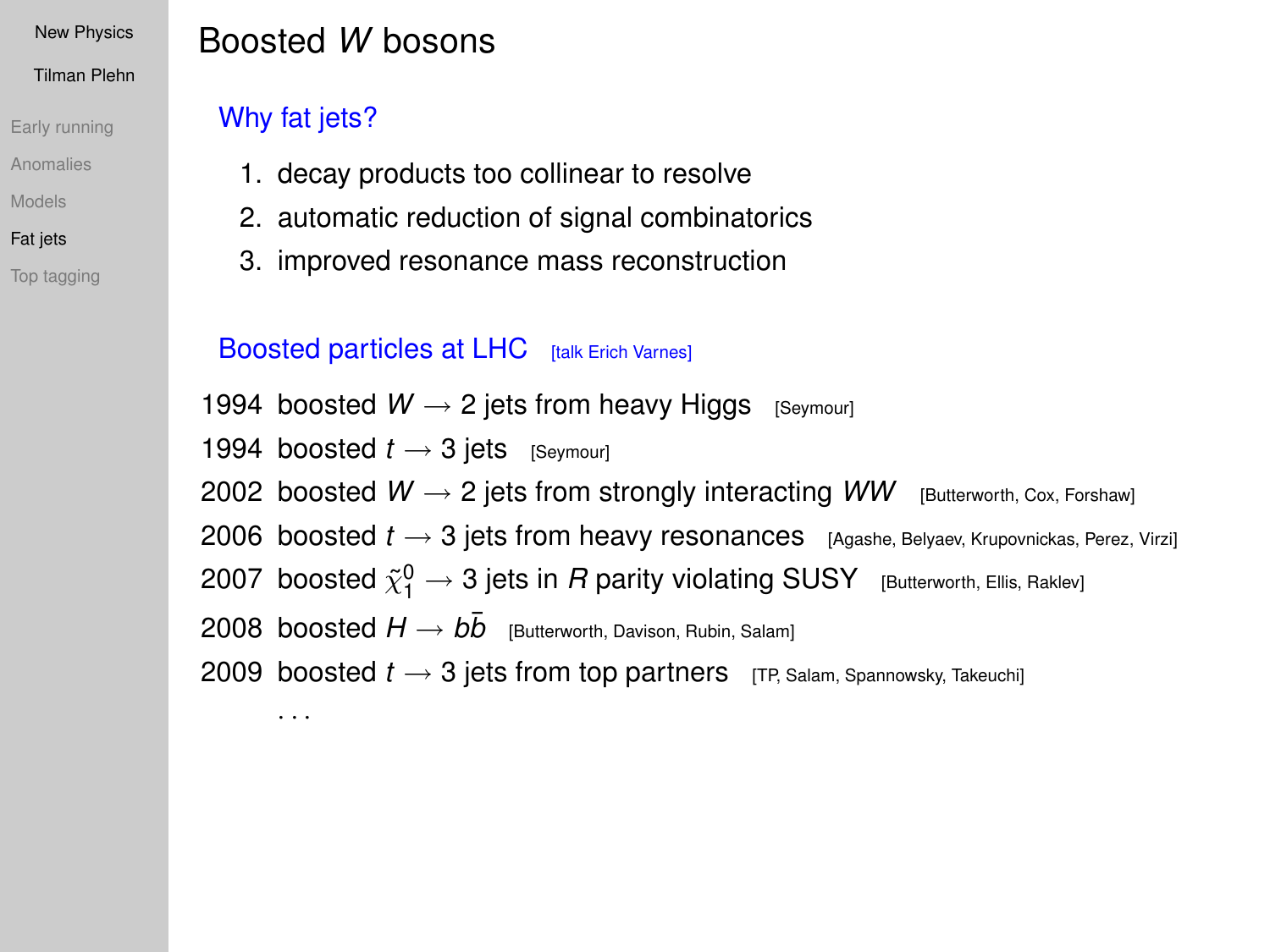#### Tilman Plehn

- [Early running](#page-1-0)
- [Anomalies](#page-5-0)
- [Models](#page-11-0)
- [Fat jets](#page-29-0)
- [Top tagging](#page-36-0)

# Boosted Higgs bosons

### Hadronic Higgs decays [Butterworth, Davison, Rubin, Salam]

- $-$  S: large  $m_{bb}$ , boost-dependent  $R_{bb}$ 
	- B: large  $m_{bb}$  only for large  $R_{bb}$
	- S/B: large  $m_{bb}$  and small  $R_{bb}$ , so boosted Higgs
- fat Higgs jet *Rbb* ∼ 2*m<sup>H</sup>* /*p<sup>T</sup>* < 1

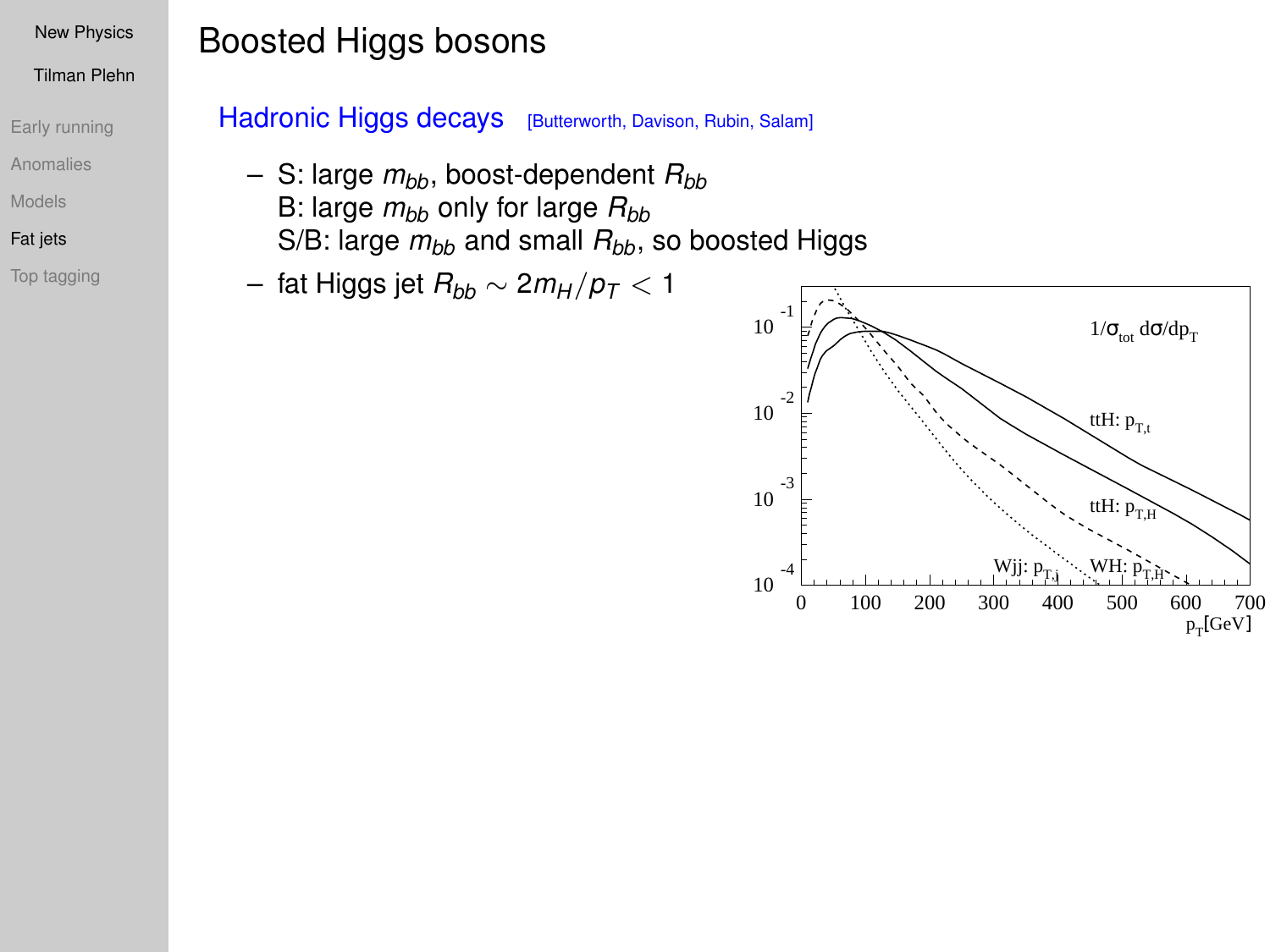#### Tilman Plehn

- [Early running](#page-1-0)
- [Anomalies](#page-5-0)
- [Models](#page-11-0)
- [Fat jets](#page-29-0)
- [Top tagging](#page-36-0)

# Boosted Higgs bosons

### Hadronic Higgs decays [Butterworth, Davison, Rubin, Salam]

- $-$  S: large  $m_{bb}$ , boost-dependent  $R_{bb}$ B: large  $m_{bb}$  only for large  $R_{bb}$ S/B: large  $m_{bb}$  and small  $R_{bb}$ , so boosted Higgs
- fat Higgs jet *Rbb* ∼ 2*m<sup>H</sup>* /*p<sup>T</sup>* < 1
- $\Rightarrow$  non-trivial challenge to jet algorthms

|      |                | $S/\sqrt{B_{30}}$ |
|------|----------------|-------------------|
|      |                |                   |
| 0.57 | 0.51           | 14                |
| 0.19 | 0.74           | 12                |
| 0.49 | 1.33           | 2.3               |
|      | $\sigma$ s /fb | $\sigma_B$ /fb    |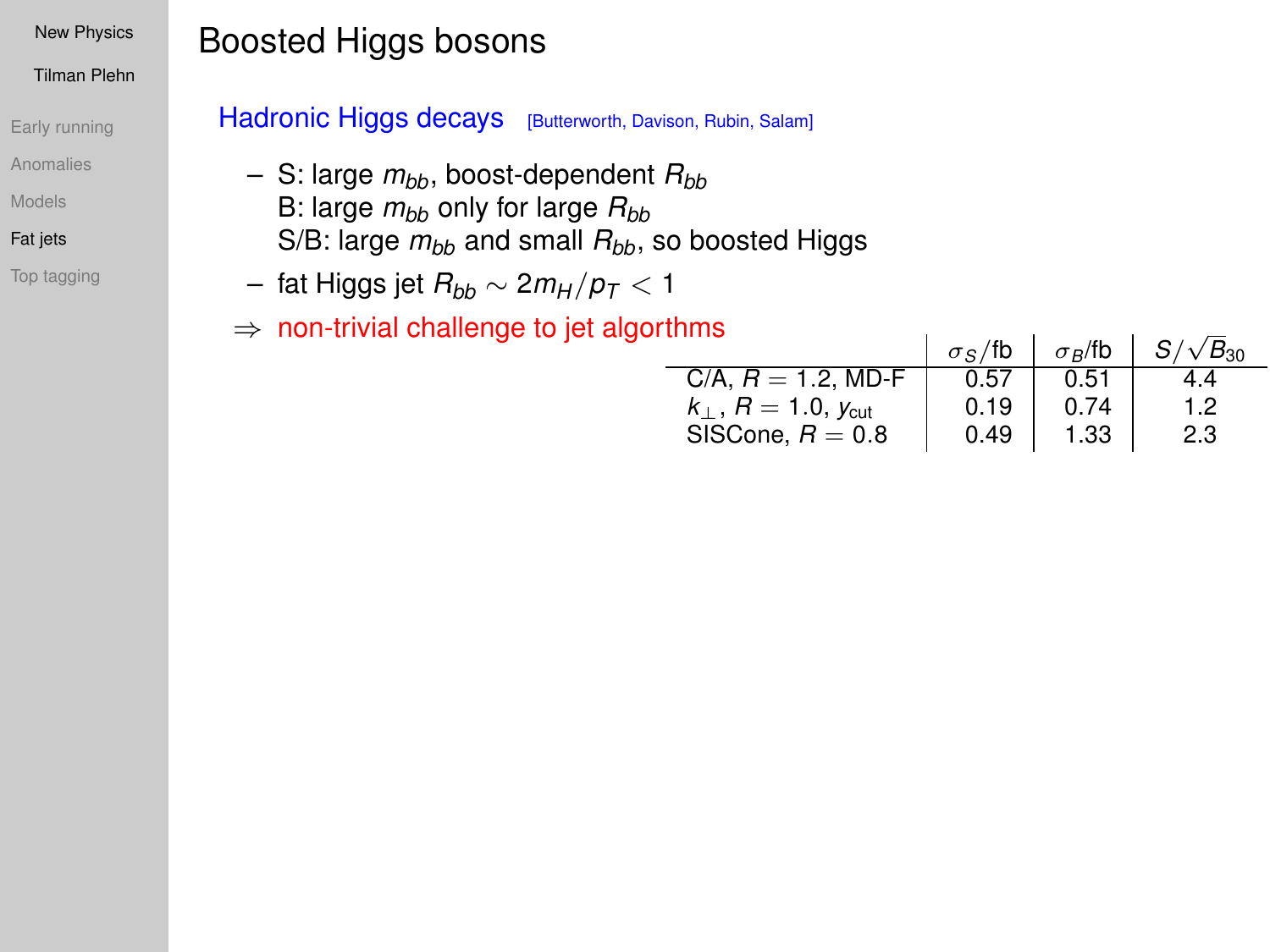#### Tilman Plehn

- [Early running](#page-1-0)
- [Anomalies](#page-5-0)
- [Models](#page-11-0)
- [Fat jets](#page-29-0)
- [Top tagging](#page-36-0)

# Boosted Higgs bosons

## Hadronic Higgs decays [Butterworth, Davison, Rubin, Salam]

- $-$  S: large  $m_{bb}$ , boost-dependent  $R_{bb}$ B: large  $m_{bb}$  only for large  $R_{bb}$ S/B: large  $m_{bb}$  and small  $R_{bb}$ , so boosted Higgs
- fat Higgs jet *Rbb* ∼ 2*m<sup>H</sup>* /*p<sup>T</sup>* < 1

## *WH*/*ZH* productionm  $H \rightarrow b\bar{b}$

- combined channels  $V \rightarrow \ell \ell, \nu \nu, \ell \nu$
- *Z* peak as sanity check
- confirmed to 20% [ATLAS: Piquadio] subjet *b* tag excellent [70%/1%] charm rejection challenging  $m_H \pm 8$  GeV tough
- $-$  improvements possible  $[S_{\text{Oper}}, S_{\text{pannowsky}}]$
- $\Rightarrow$  crucial to understand Higgs sector

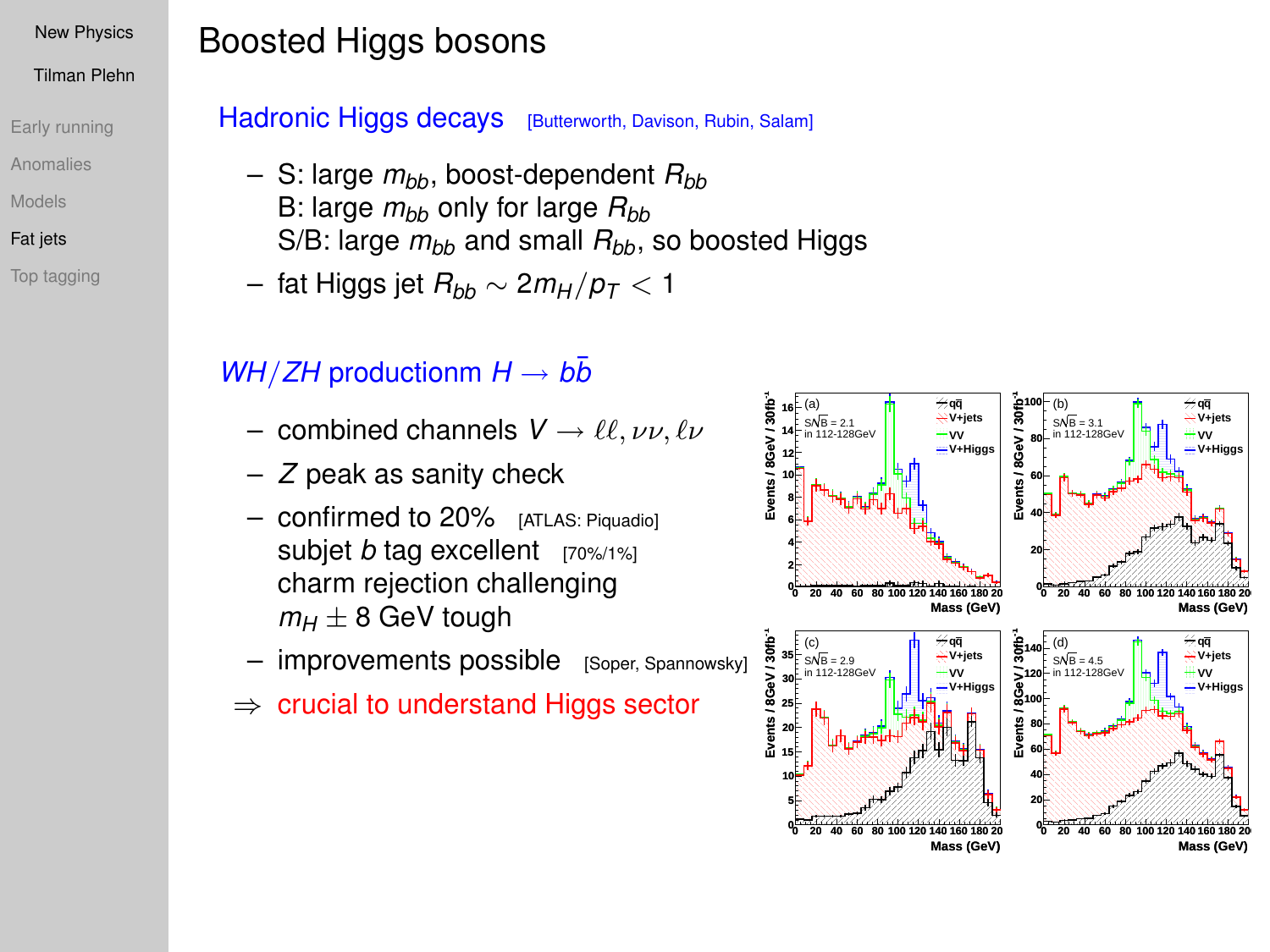#### Tilman Plehn

- [Early running](#page-1-0)
- [Anomalies](#page-5-0)
- [Models](#page-11-0)
- [Fat jets](#page-29-0)
- [Top tagging](#page-36-0)

# More boosted Higgs bosons

 $\mathsf{Long}\ \mathsf{death}\ \mathsf{of}\ \bar{tH}, H \to b\bar{b} \quad$  [Cammin & Schumacher, CMS-TDR and Atlas-CSC worse]

- $-$  trigger:  $t \to b W^+ \to b \ell^+ \nu$ reconstruction and rate:  $\bar{t}$  →  $\bar{b}W^-$  →  $\bar{b}jj$
- not a chance:
	- 1– combinatorics:  $m_H$  in  $pp \rightarrow 4b_{tag}$  2*j*  $\ell \nu$
	- 2– kinematics: peak-on-peak with *t*¯*tbb* ¯, *t*¯*tjj*
	- 3– systematics: *S*/*B* ∼ 1/9 [*S*/ √ *B* irrelevant]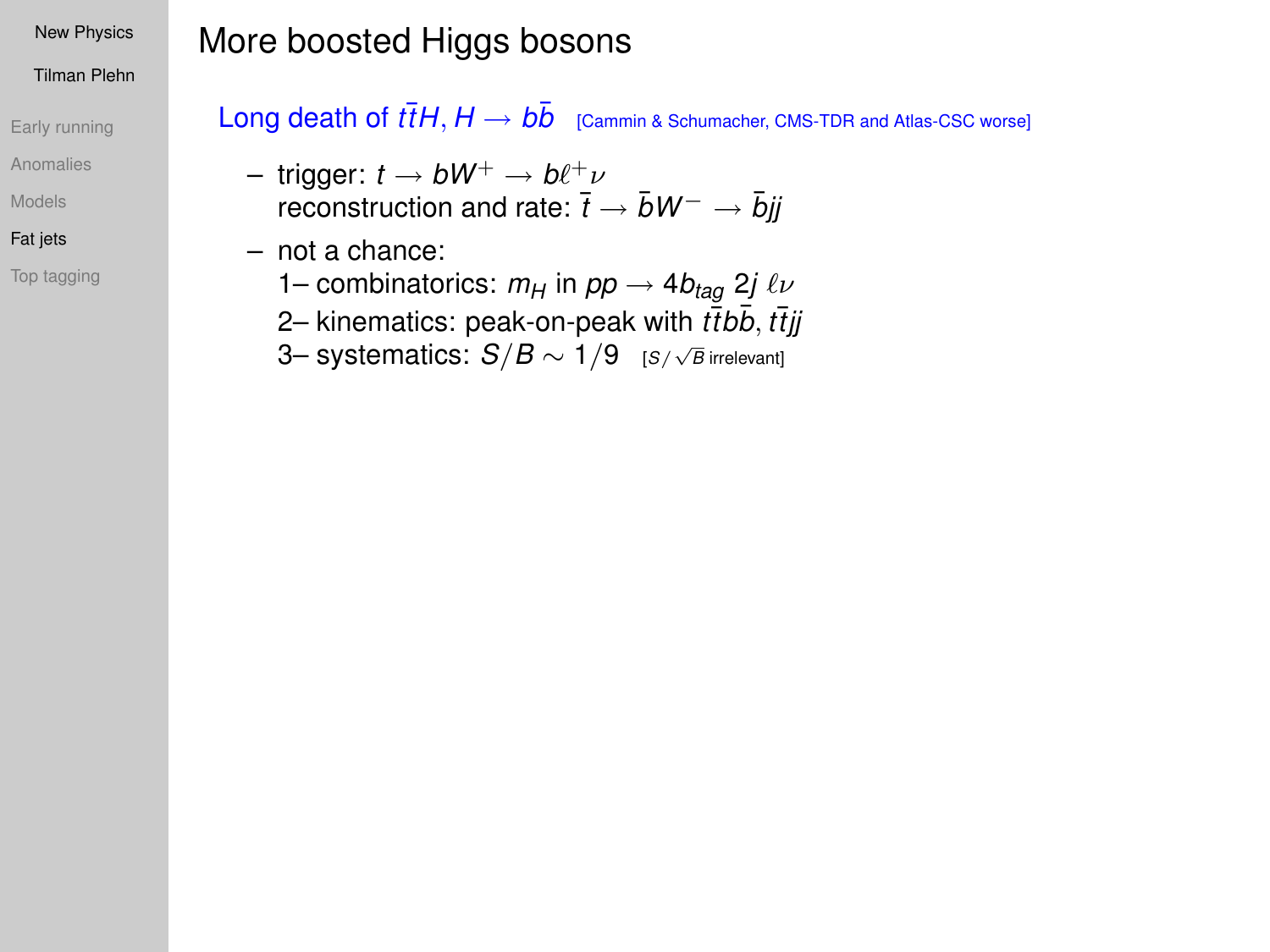#### Tilman Plehn

- [Early running](#page-1-0)
- [Anomalies](#page-5-0)
- [Models](#page-11-0)
- [Fat jets](#page-29-0)
- [Top tagging](#page-36-0)

# More boosted Higgs bosons

 $\mathsf{Long}\ \mathsf{death}\ \mathsf{of}\ \bar{tH}, H \to b\bar{b} \quad$  [Cammin & Schumacher, CMS-TDR and Atlas-CSC worse]

- $-$  trigger:  $t \to b W^+ \to b \ell^+ \nu$ reconstruction and rate:  $\overline{t} \rightarrow \overline{b}W^{-} \rightarrow \overline{b}ii$
- not a chance:
	- 1– combinatorics:  $m_H$  in  $pp \rightarrow 4b_{tag}$  2*j*  $\ell \nu$
	- 2– kinematics: peak-on-peak with *t*¯*tbb* ¯, *t*¯*tjj*
	- 3– systematics: *S*/*B* ∼ 1/9 [*S*/ √ *B* irrelevant]

## Higgs tagger for  $t\bar{t}H$  [TP, Salam, Spannowsky]

- uncluster one-by-one:  $j \rightarrow j_1 + j_2$  [C/A algorithm,  $R = 1.2$ ] 1– mass drop:  $m<sub>i</sub>$  > 0.8 $m<sub>j</sub>$  means QCD; discard  $j<sub>2</sub>$ 2– soft  $m<sub>j<sub>1</sub></sub>$  < 30 GeV means QCD; keep  $j<sub>1</sub>$
- $-$  double *b* tag [possibly add balance criterion] three leading  $J = \rho_{T,\,1} \rho_{T,\,2} (\Delta R_{12})^4$  vs  $m_{bb}^{\rm{filt}}$ no mass constraint — side bin
- jets everywhere; underlying event and pileup deadly filter reconstruction jets [Butterworth–Salam] decay plus one add'l jet at *R*filt ∼ *Rjj*/2 reconstruct masses w/ QCD jet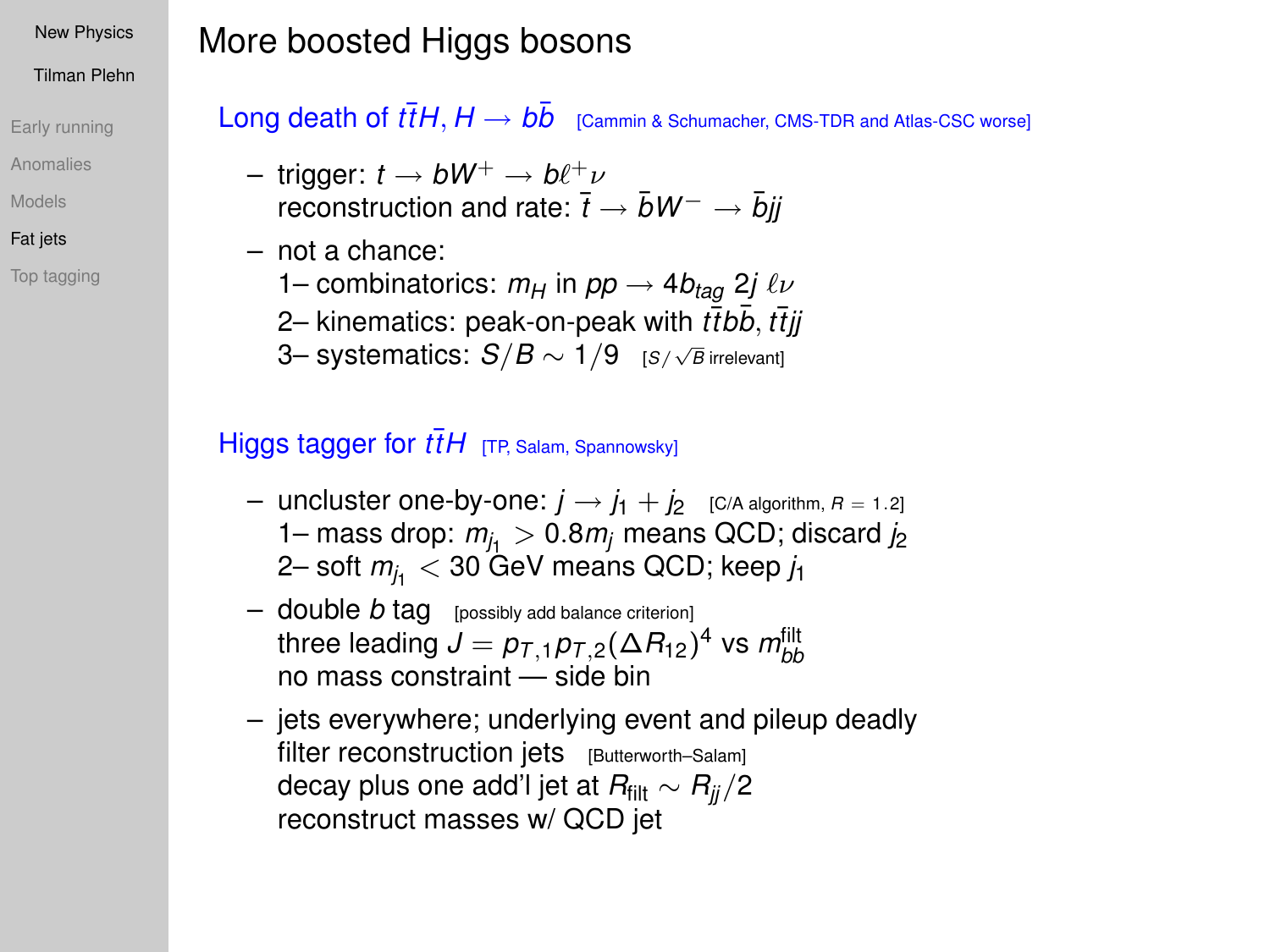#### Tilman Plehn

- [Early running](#page-1-0)
- [Anomalies](#page-5-0)
- [Models](#page-11-0)
- [Fat jets](#page-29-0)
- [Top tagging](#page-36-0)

# More boosted Higgs bosons

 $\mathsf{Long}\ \mathsf{death}\ \mathsf{of}\ \bar{tH}, H \to b\bar{b} \quad$  [Cammin & Schumacher, CMS-TDR and Atlas-CSC worse]

- $-$  trigger:  $t\to b W^+ \to b \ell^+ \nu$ reconstruction and rate:  $\bar{t} \rightarrow \bar{b}W^{-} \rightarrow \bar{b}jj$
- not a chance: 1– combinatorics:  $m_H$  in  $pp \rightarrow 4b_{taq}$  2*j*  $\ell \nu$ 2– kinematics: peak-on-peak with *t̄tb̄b, t̄t̃jj* 
	- 3– systematics: *S*/*B* ∼ 1/9 [*S*/ √ *B* irrelevant]

## Higgs tag plus top tag

- tagged top and tagged Higgs trigger on lepton
- $-$  add'l continuum *b* tag [remove  $t_{\ell} \rightarrow b$  plus QCD]
- $-$  side bin in continuum *tt̄bb*̄
- promising, but 100 fb<sup>-1</sup>

| $m_H$ | S  | S/B   | $S/\sqrt{B}$ |
|-------|----|-------|--------------|
| 115   | 57 | 1/2.1 | 5.2(5.7)     |
| 120   | 48 | 1/2.4 | 4.5(5.1)     |
| 130   | 29 | 1/3.6 | 2.9(3.0)     |

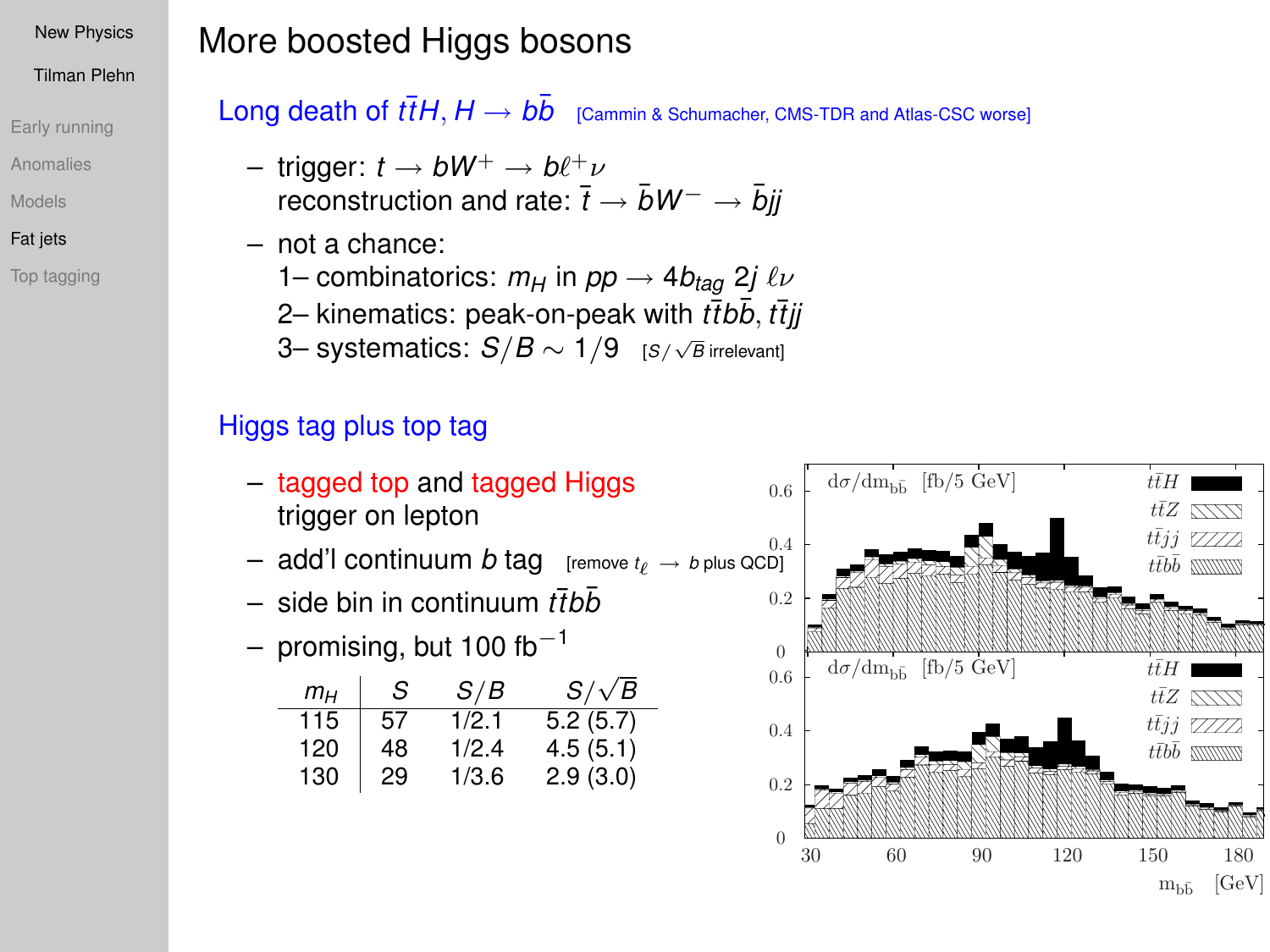#### Tilman Plehn

- [Early running](#page-1-0)
- [Anomalies](#page-5-0)
- [Models](#page-11-0)
- [Fat jets](#page-29-0)
- [Top tagging](#page-36-0)

# Boosted top quarks

Highly boosted top quarks [Kaplan, Rehermann, Schwartz, Tweedie; Princeton, Seattle...]

- identify hadronic tops with  $p<sub>T</sub> \gtrsim 800$  GeV isolation and *b* tagging challenging
- C/A algorithm with  $p<sub>T</sub>$  drop criterion all top decay jets identified  $3$  kinematic constraints:  $m_W, m_t, \cos\theta_{\sf hel}$  [no *b* tag]
- top mass included, no sidebins
- $-$  improvement  $S/B \rightarrow 15 \times S/B$

<span id="page-36-0"></span>

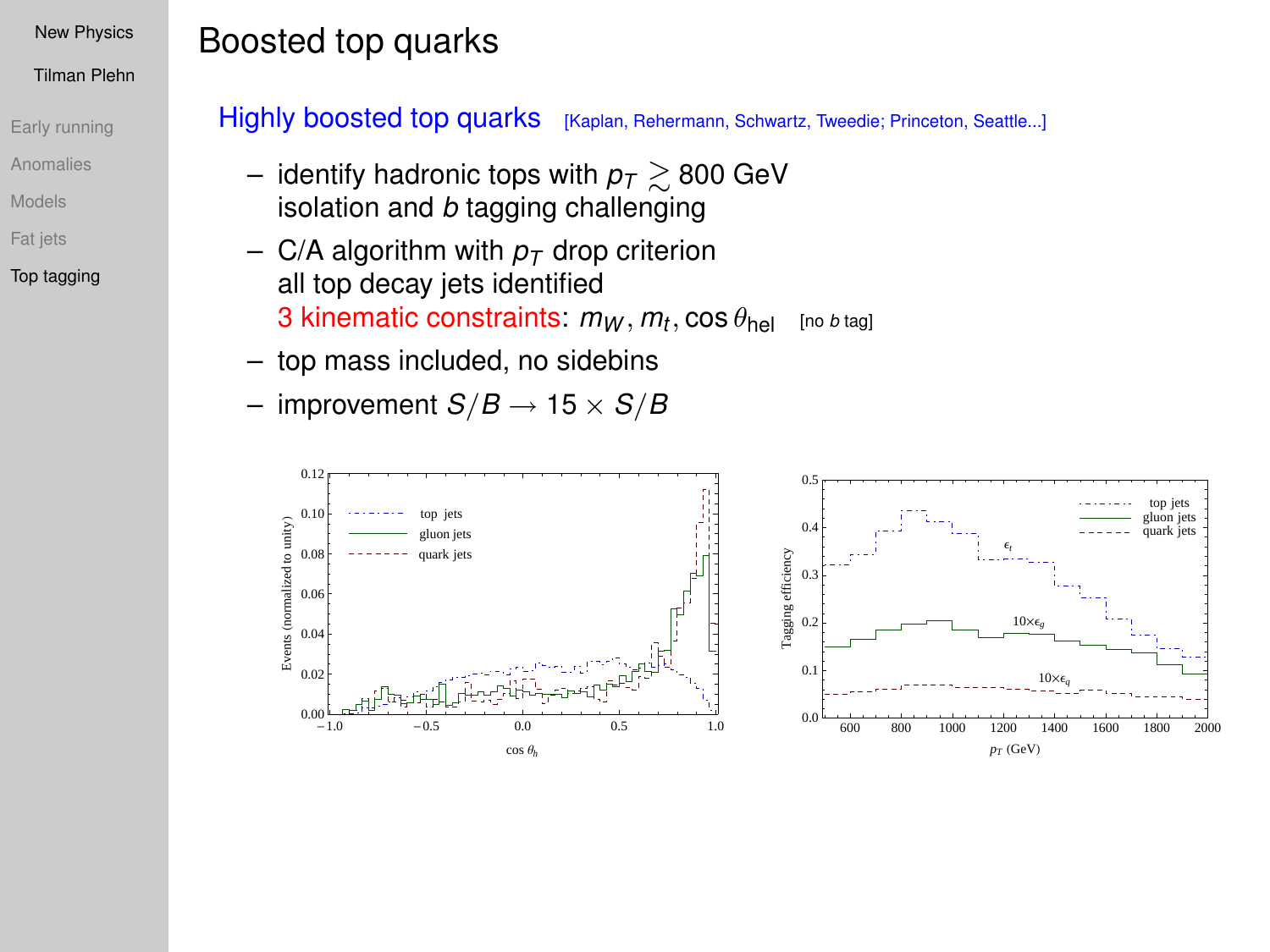#### Tilman Plehn

- [Early running](#page-1-0)
- [Anomalies](#page-5-0)
- [Models](#page-11-0)
- [Fat jets](#page-29-0)
- [Top tagging](#page-36-0)

### Highly boosted top quarks [Kaplan, Rehermann, Schwartz, Tweedie; Princeton, Seattle...]

- identify hadronic tops with  $p<sub>T</sub> \ge 800$  GeV isolation and *b* tagging challenging
- C/A algorithm with  $p_T$  drop criterion all top decay jets identified  $3$  kinematic constraints:  $m_W, m_t, \cos\theta_{\sf hel}$  [no *b* tag]
- top mass included, no sidebins

Boosted top quarks

- $-$  improvement  $S/B \rightarrow 15 \times S/B$
- ATLAS studies on semi-leptonic channel promsing

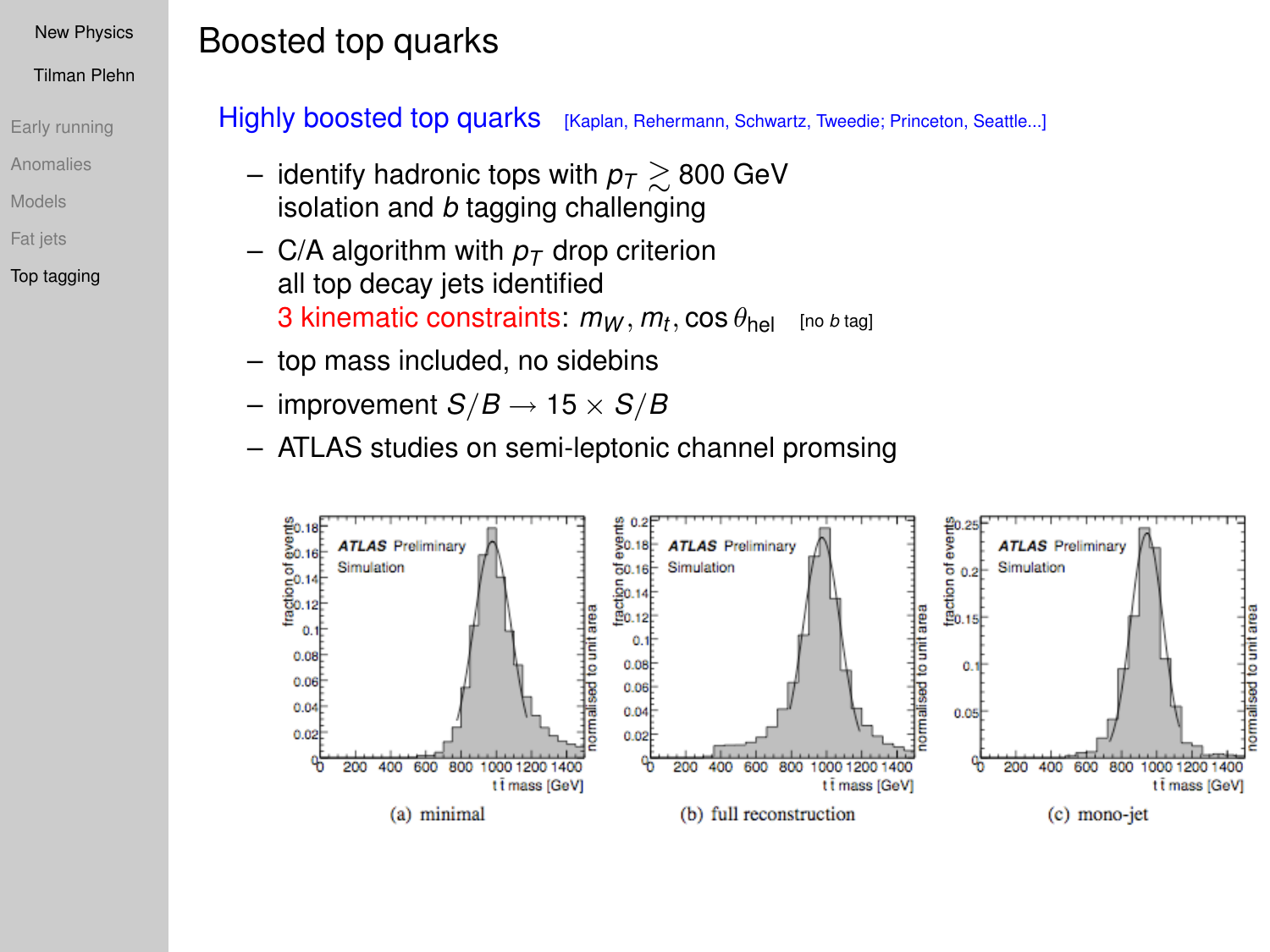#### Tilman Plehn

- [Early running](#page-1-0)
- [Anomalies](#page-5-0)
- [Models](#page-11-0)
- [Fat jets](#page-29-0)

### [Top tagging](#page-36-0)

### Highly boosted top quarks [Kaplan, Rehermann, Schwartz, Tweedie; Princeton, Seattle...]

- identify hadronic tops with  $p_T \geq 800$  GeV isolation and *b* tagging challenging
- C/A algorithm with  $p_T$  drop criterion all top decay jets identified  $3$  kinematic constraints:  $m_W, m_t, \cos\theta_{\sf hel}$  [no *b* tag]
- top mass included, no sidebins

Boosted top quarks

 $-$  improvement  $S/B \rightarrow 15 \times S/B$ 

- extend reach to  $p<sub>T</sub> \ge 250$  GeV
- $-$  start like Higgs tagger [mass drop,  $R = 1.5$ ]  $\kappa$ inematic selection:  $\; m_{j j j}^{} , m_{j j}^{(1)} , m_{j j}^{(2)} \;$  [no *b* tag, filtered]
- no id of top decay products no boost complicated kinematics instead

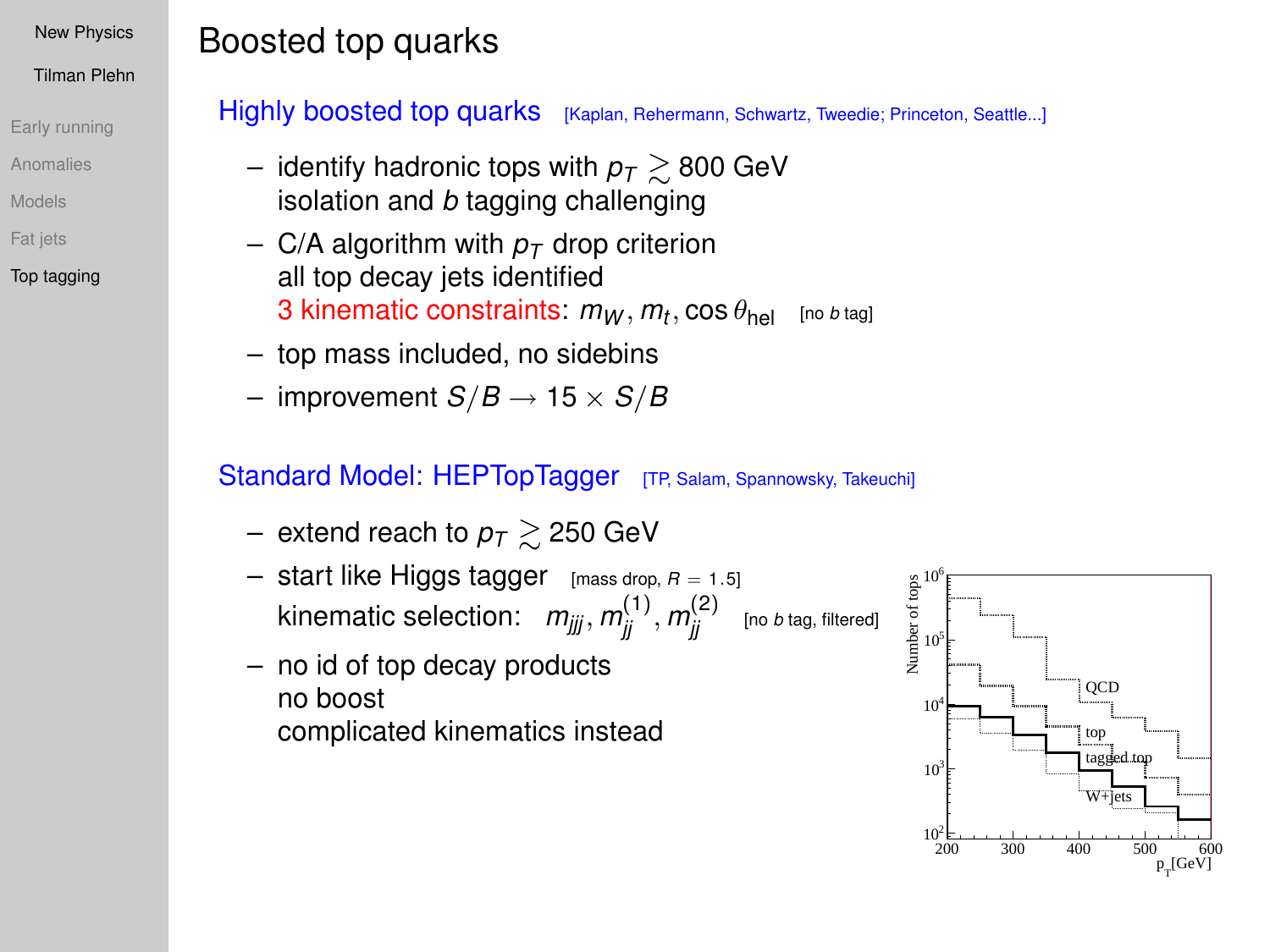#### Tilman Plehn

- [Early running](#page-1-0)
- [Anomalies](#page-5-0)
- [Models](#page-11-0)
- [Fat jets](#page-29-0)

### [Top tagging](#page-36-0)

### Highly boosted top quarks [Kaplan, Rehermann, Schwartz, Tweedie; Princeton, Seattle...]

- identify hadronic tops with  $p_T \geq 800$  GeV isolation and *b* tagging challenging
- C/A algorithm with  $p_T$  drop criterion all top decay jets identified  $3$  kinematic constraints:  $m_W, m_t, \cos\theta_{\sf hel}$  [no *b* tag]
- top mass included, no sidebins

Boosted top quarks

 $-$  improvement  $S/B \rightarrow 15 \times S/B$ 

- extend reach to  $p<sub>T</sub> \ge 250$  GeV
- $-$  start like Higgs tagger [mass drop,  $R = 1.5$ ]  $\kappa$ inematic selection:  $\; m_{j j j}^{} , m_{j j}^{(1)} , m_{j j}^{(2)} \;$  [no *b* tag, filtered]
- no id of top decay products no boost complicated kinematics instead

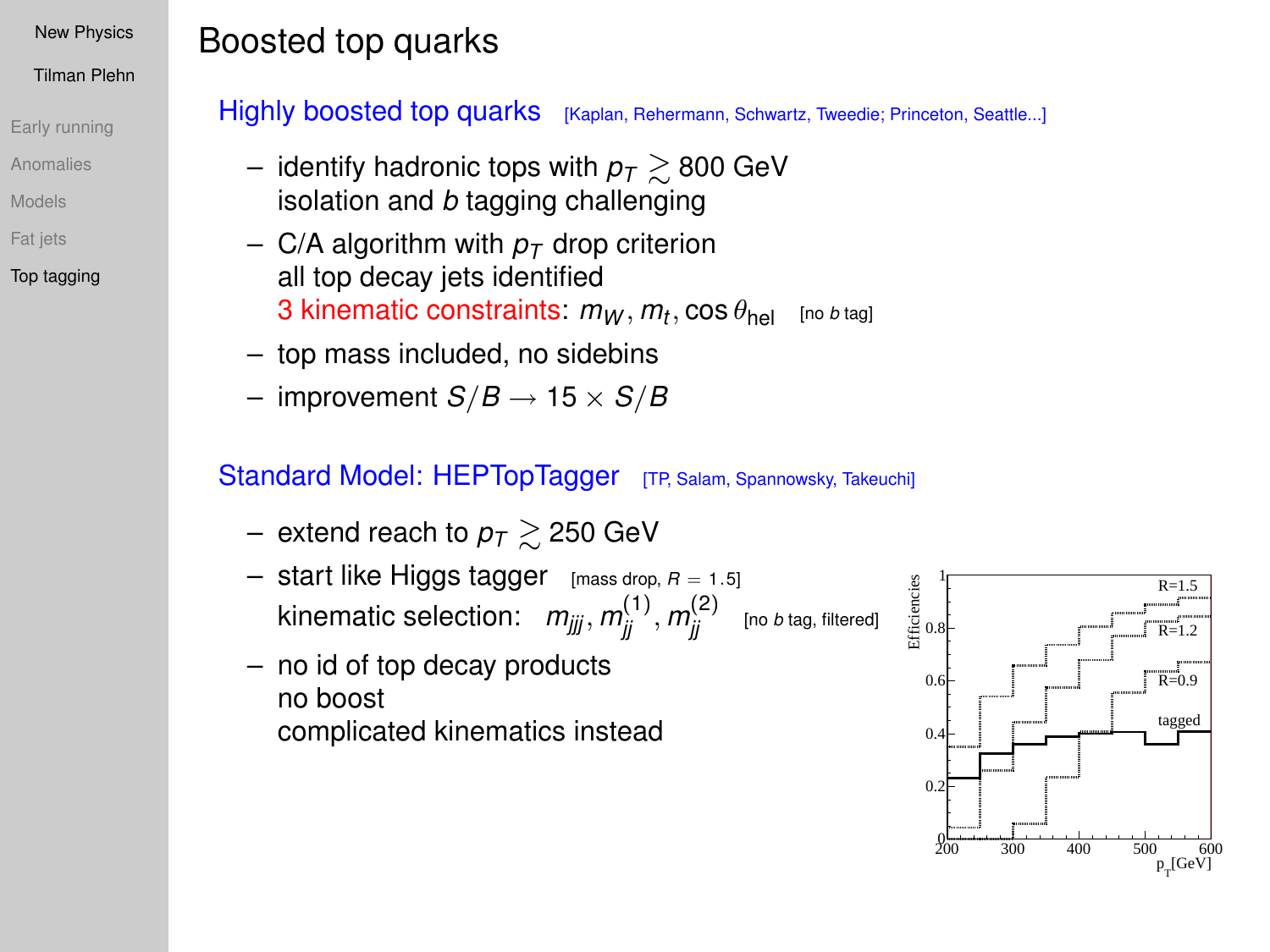#### Tilman Plehn

- [Early running](#page-1-0)
- [Anomalies](#page-5-0)
- [Models](#page-11-0)
- [Fat jets](#page-29-0)

### [Top tagging](#page-36-0)

### Highly boosted top quarks [Kaplan, Rehermann, Schwartz, Tweedie; Princeton, Seattle...]

- identify hadronic tops with  $p_T \geq 800$  GeV isolation and *b* tagging challenging
- C/A algorithm with  $p_T$  drop criterion all top decay jets identified  $3$  kinematic constraints:  $m_W, m_t, \cos\theta_{\sf hel}$  [no *b* tag]
- top mass included, no sidebins

Boosted top quarks

 $-$  improvement  $S/B \rightarrow 15 \times S/B$ 

- extend reach to  $p<sub>T</sub> \ge 250$  GeV
- $-$  start like Higgs tagger [mass drop,  $R = 1.5$ ]  $\kappa$ inematic selection:  $\; m_{j j j}^{} , m_{j j}^{(1)} , m_{j j}^{(2)} \;$  [no *b* tag, filtered]
- no id of top decay products no boost complicated kinematics instead

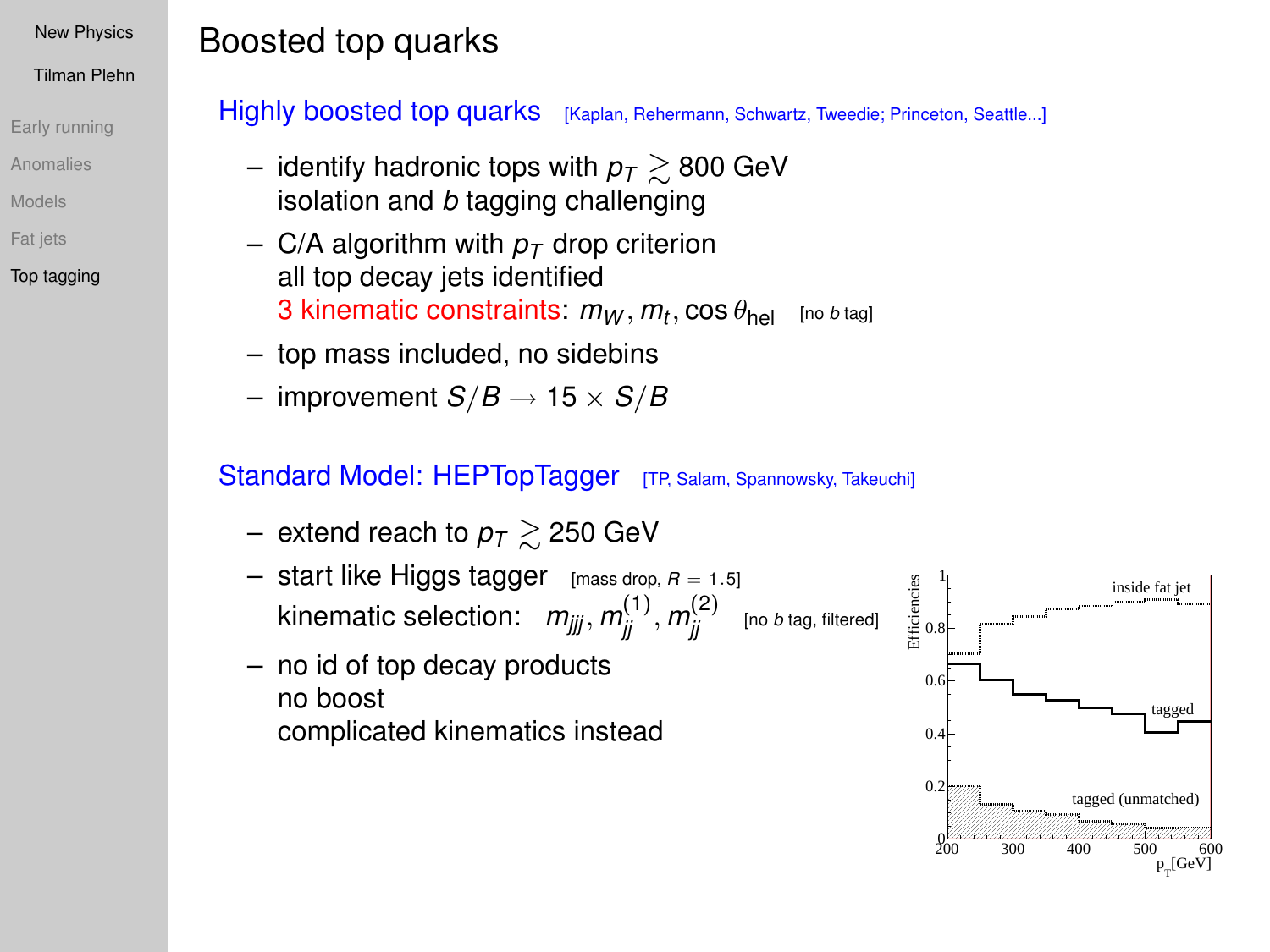#### Tilman Plehn

- [Early running](#page-1-0)
- [Anomalies](#page-5-0)
- [Models](#page-11-0)
- [Fat jets](#page-29-0)
- [Top tagging](#page-36-0)

### Highly boosted top quarks [Kaplan, Rehermann, Schwartz, Tweedie; Princeton, Seattle...]

- identify hadronic tops with  $p_T \geq 800$  GeV isolation and *b* tagging challenging
- C/A algorithm with  $p_T$  drop criterion all top decay jets identified  $3$  kinematic constraints:  $m_W, m_t, \cos\theta_{\sf hel}$  [no *b* tag]
- top mass included, no sidebins

Boosted top quarks

 $-$  improvement  $S/B \rightarrow 15 \times S/B$ 

- extend reach to  $p_T \gtrsim 250$  GeV
- $-$  start like Higgs tagger [mass drop,  $R = 1.5$ ]  $\kappa$ inematic selection:  $\; m_{j j j}^{} , m_{j j}^{(1)} , m_{j j}^{(2)} \;$  [no *b* tag, filtered]
- no id of top decay products no boost complicated kinematics instead
- $-$  realistic for  $t\bar{t}$  in SM
- waiting to be tested: Tevatron/LHC

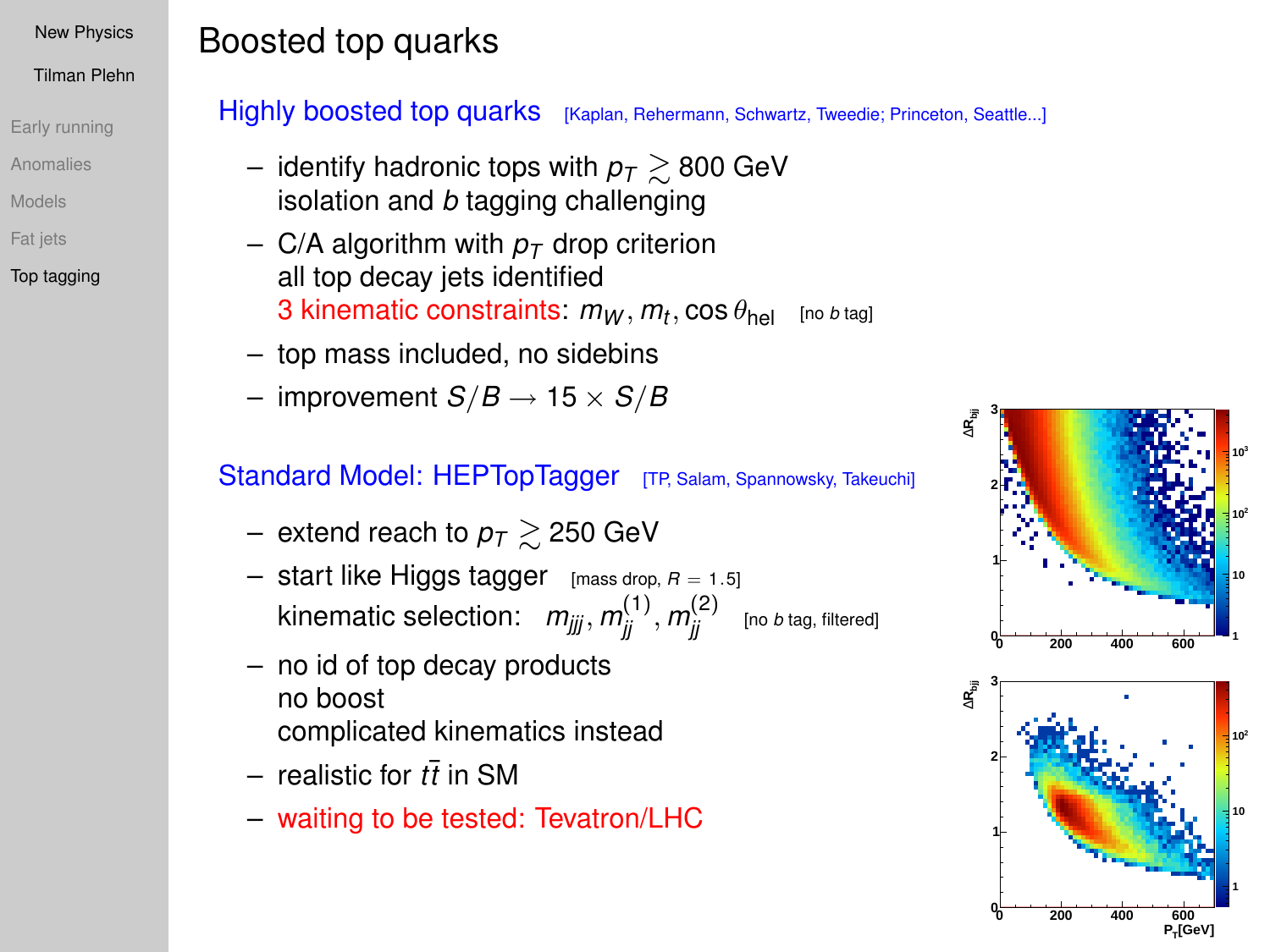#### Tilman Plehn

- [Early running](#page-1-0)
- [Anomalies](#page-5-0)
- [Models](#page-11-0)
- [Fat jets](#page-29-0)
- [Top tagging](#page-36-0)

# Top squarks

## Reconstructing hadronic tops

- $-$  reconstruction of  $G \rightarrow t\bar{t}$  and  $\tilde{t} \rightarrow t\tilde{\chi}$
- competitive with semi-leptonic channel? [*t*¯*<sup>t</sup>* resonance: *<sup>E</sup>*/*<sup>T</sup>* plus *mW* ]
- top mass decisive for tagger top 3-momentum add'l requirement [Wang et al; Moortgat-Pick et al; Weiler et al]
- strong dependence on  $p<sub>T</sub>$  > 200, 300 GeV
- ⇒ hadronic top tag really like *b* tag

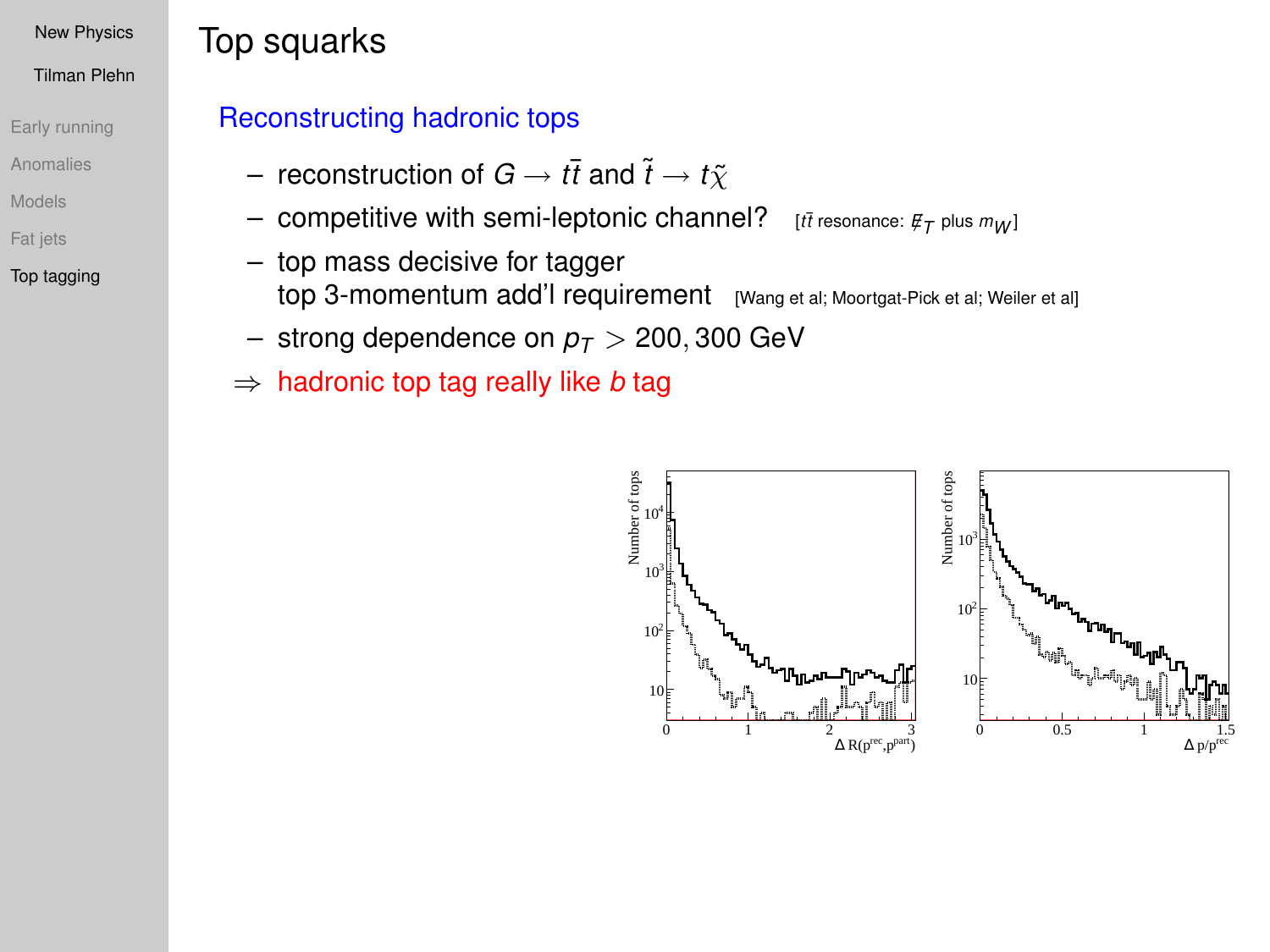#### Tilman Plehn

- [Early running](#page-1-0)
- [Anomalies](#page-5-0)
- [Models](#page-11-0)
- [Fat jets](#page-29-0)
- [Top tagging](#page-36-0)

# Top squarks

## Reconstructing hadronic tops

- $-$  reconstruction of  $G \rightarrow t\bar{t}$  and  $\tilde{t} \rightarrow t\tilde{y}$
- $-$  competitive with semi-leptonic channel?  $\,$   $\,$   $_{[t\bar{t}$  resonance:  $\not\!\!{E}_\mathcal{T}$  plus  $m_{\mathcal{W}}$ ]
- top mass decisive for tagger top 3-momentum add'l requirement [Wang et al; Moortgat-Pick et al; Weiler et al]
- strong dependence on  $p_T > 200,300$  GeV
- ⇒ hadronic top tag really like *b* tag

### Stop pairs [TP, Spannowsky, Takeuchi, Zerwas]

- top partner most important particle in MSSM [hierarchy problem] comparison to other top partners [Meade & Reece]
- dark matter difficult for semi-leptonic channel
- $-$  purely hadronic:  $\;\;\widetilde{t} \widetilde{t}^* \to t \widetilde{\chi}_1^0 \, \bar{t} \widetilde{\chi}_1^0 \;\;$  [CMS-TDR: leptons as life guards]

| events in 1 fb $-1$                                                                                       |                         | $\tilde{t}_1 \tilde{t}_1^*$ |  | tī  | QCD        | $W + jets$ Z+jets                                     |                      | S/B                                  | $S/\sqrt{B}$ <sub>10 fb</sub> -1 |
|-----------------------------------------------------------------------------------------------------------|-------------------------|-----------------------------|--|-----|------------|-------------------------------------------------------|----------------------|--------------------------------------|----------------------------------|
| $m\tilde{t}$ GeV]                                                                                         | 340 390 440 490 540 640 |                             |  |     |            |                                                       |                      |                                      | 340                              |
| $p_{T,i}$ > 200 GeV, $\ell$ veto 728 447 292 187 124 46 87850 2.4 · 10 <sup>7</sup> 1.6 · 10 <sup>5</sup> |                         |                             |  |     |            |                                                       |                      | $n/a$ 3.0 $\cdot$ 10 <sup>-5</sup>   |                                  |
| $\ell_{\mathcal{T}} > 150$ GeV                                                                            |                         |                             |  |     |            | 283 234 184 133 93 35 2245 2.4 · 10 <sup>5</sup> 1710 |                      | $2240$ 1.2 $\cdot$ 10 <sup>-3</sup>  |                                  |
| first top tag                                                                                             | 100 91 75 57 42 15      |                             |  | 743 | 7590       | 90                                                    |                      | $114$   1.2 · 10 <sup>-2</sup>       |                                  |
| second top tag                                                                                            | 15 12.4 11 8.4 6.3 2.3  |                             |  | 32  | 129        | 5.7                                                   |                      | $1.4$   8.3 $\cdot$ 10 <sup>-2</sup> |                                  |
| b tag                                                                                                     | 8.7 7.4 6.3 5.0 3.8 1.4 |                             |  | 19  | 2.6        |                                                       | $\leq 0.2 \leq 0.05$ | 0.40                                 | 5.9                              |
| $m_{T2} > 250 \text{ GeV}$                                                                                | 4.3 5.0 4.9 4.2 3.2 1.2 |                             |  | 4.2 | $\leq 0.6$ |                                                       | $\leq 0.1 \leq 0.03$ | 0.88                                 | 6.1                              |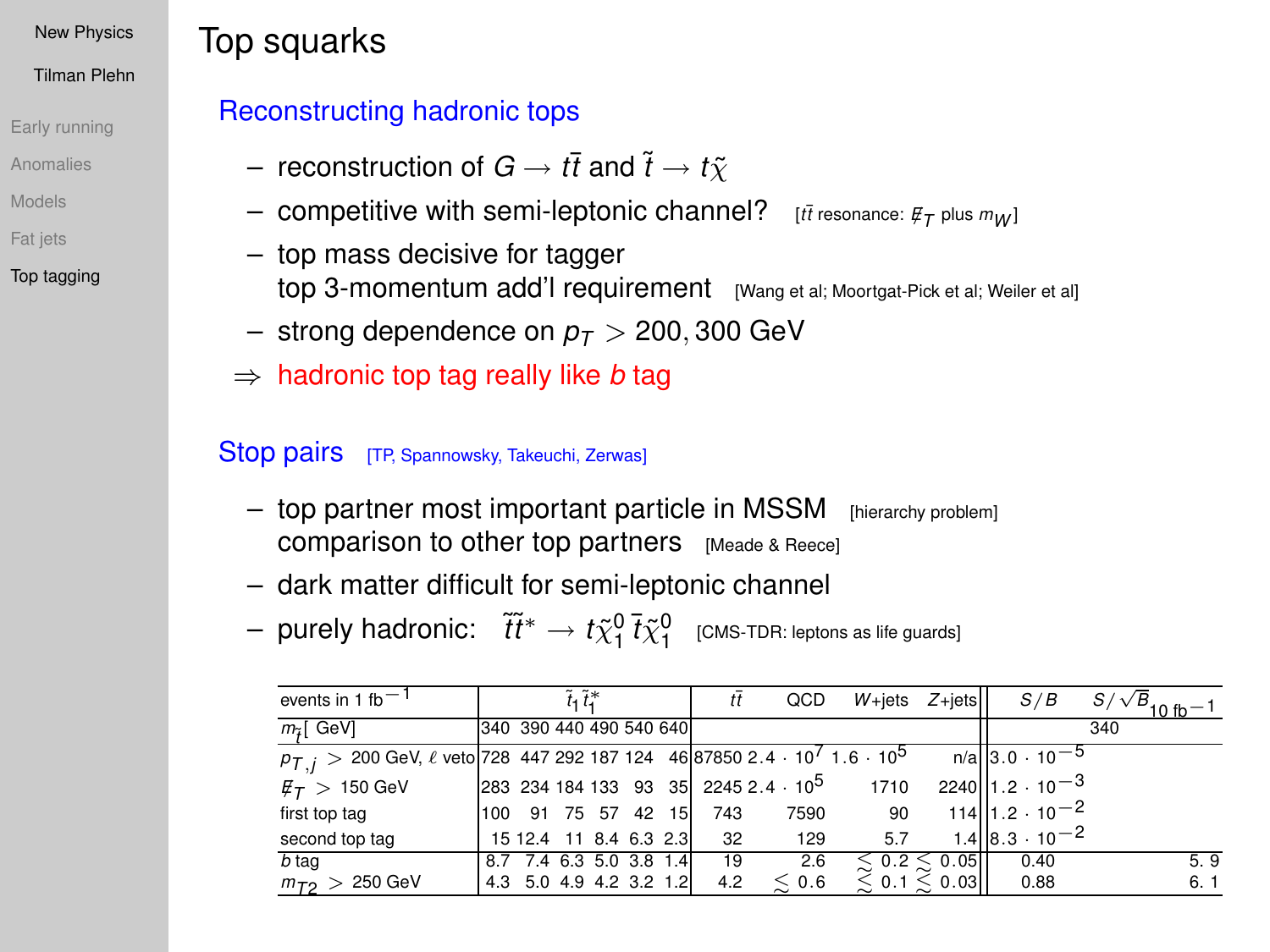#### Tilman Plehn

- [Early running](#page-1-0)
- [Anomalies](#page-5-0)
- [Models](#page-11-0)
- [Fat jets](#page-29-0)
- [Top tagging](#page-36-0)

# Top squarks

## Reconstructing hadronic tops

- $-$  reconstruction of  $G \rightarrow t\bar{t}$  and  $\tilde{t} \rightarrow t\tilde{y}$
- $-$  competitive with semi-leptonic channel?  $\,$   $\,$   $_{[t\bar{t}$  resonance:  $\not\!\!{E}_\mathcal{T}$  plus  $m_{\mathcal{W}}$ ]
- top mass decisive for tagger top 3-momentum add'l requirement [Wang et al; Moortgat-Pick et al; Weiler et al]
- strong dependence on  $p_T > 200,300$  GeV
- ⇒ hadronic top tag really like *b* tag

## Stop pairs [TP, Spannowsky, Takeuchi, Zerwas]

- top partner most important particle in MSSM [hierarchy problem] comparison to other top partners [Meade & Reece]
- dark matter difficult for semi-leptonic channel
- $-$  purely hadronic:  $\;\;\widetilde{t} \widetilde{t}^* \to t \widetilde{\chi}_1^0 \, \bar{t} \widetilde{\chi}_1^0 \;\;$  [CMS-TDR: leptons as life guard  $\;\;$
- $-$  stop mass from  $m_{T2}$  endpoint [like slepton pairs]
- not even a hard analysis

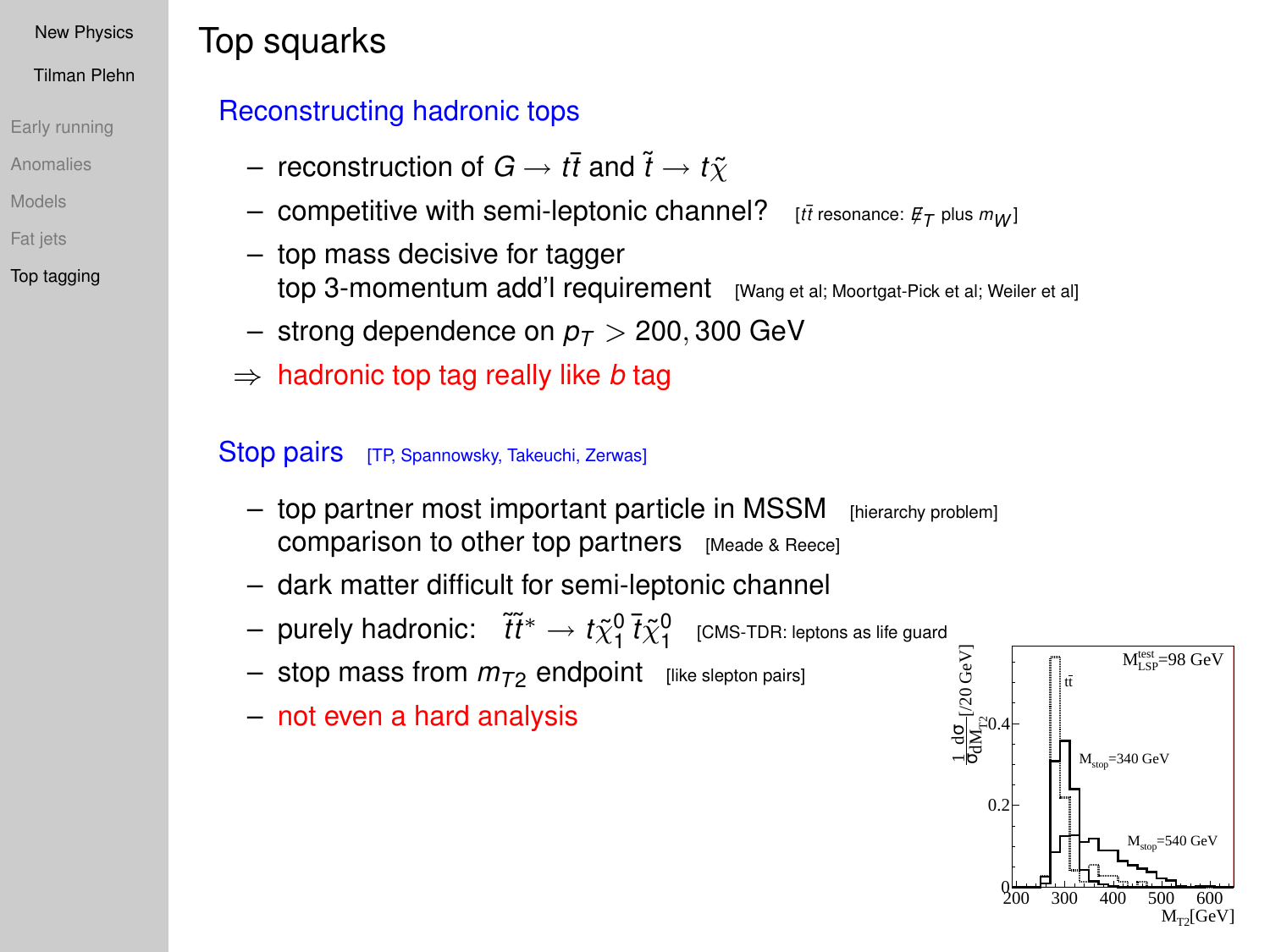#### Tilman Plehn

- [Early running](#page-1-0)
- [Anomalies](#page-5-0)
- [Models](#page-11-0)
- [Fat jets](#page-29-0)

### [Top tagging](#page-36-0)

# **Outlook**

## Watching Tevatron and LHC

- new physics only starting around 1 fb<sup>-1</sup>
- anomalies either unexplainable or unconvincing
- little happening in model space [arXiv:0912.3259, Morrissey, TP, Tait]
- $\Rightarrow$  time for helpful phenomenology
	- parton shower/matrix element merging [CKKW, MLM, MC@NLO, POWHEG, CKKW@NLO]
	- $-$  automized higher order calculations  $[SM 8 BSM]$
	- $-$  new physics interfaces in event generators  $[FeynRules]$
	- $-$  effective theories of new physics  $[useful?]$
	- personally: boosted heavy particles
- ⇒ time to test tools on Tevatron/LHC data [HEPTopTagger]